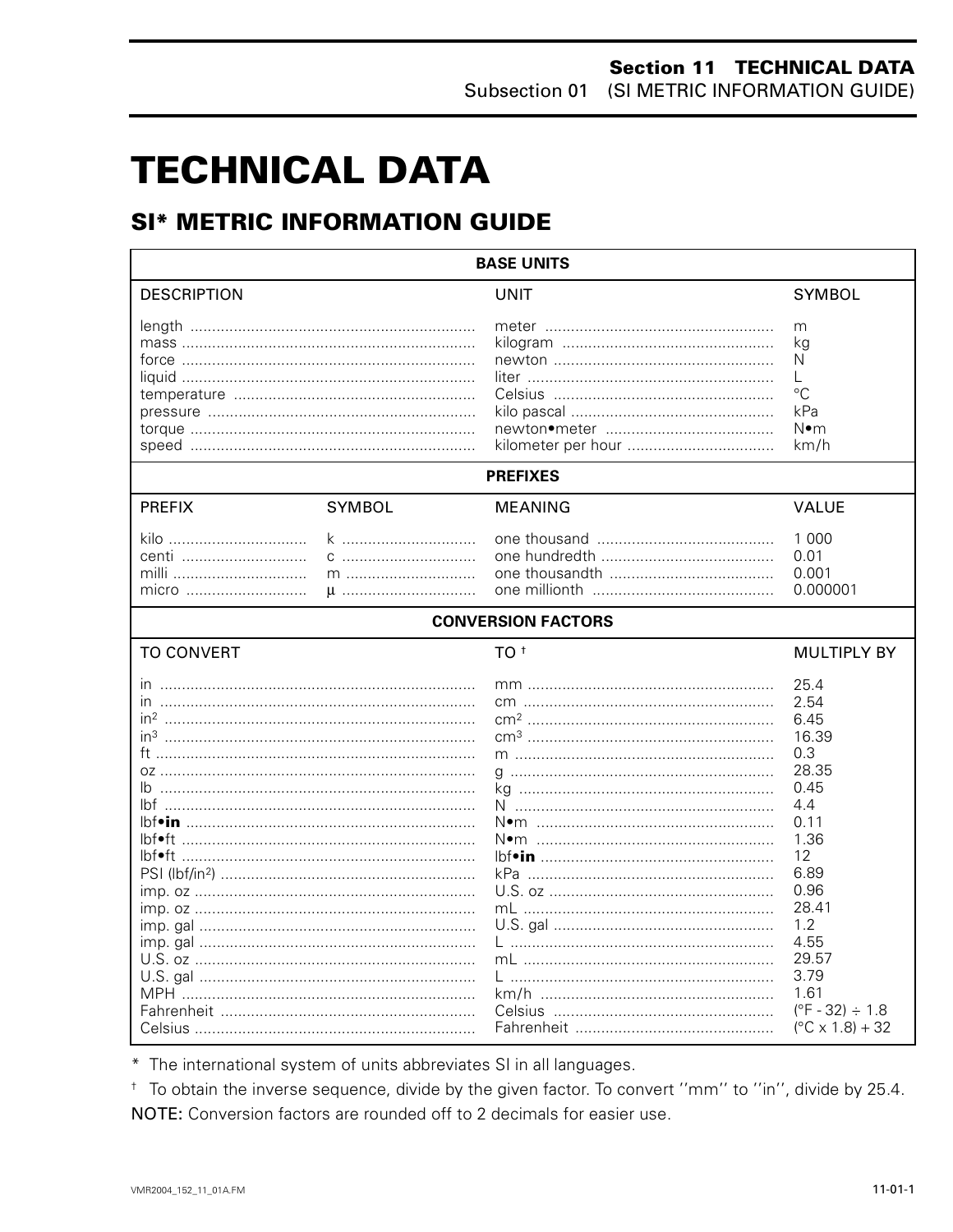# **OUTLANDER 330 0**

| <b>VEHICLE MODEL</b>               |                        |                          |                            | <b>OUTLANDER™ 330 H.O. 2 X 4</b>                                       | <b>OUTLANDER™ 330 H.O. 4 X 4</b>                                                     |  |
|------------------------------------|------------------------|--------------------------|----------------------------|------------------------------------------------------------------------|--------------------------------------------------------------------------------------|--|
| <b>ENGINE</b>                      |                        |                          |                            |                                                                        |                                                                                      |  |
| Engine type                        |                        |                          |                            | BOMBARDIER-ROTAX, 4-stroke,<br>Over Head Camshaft (OHC), liquid cooled |                                                                                      |  |
| Starting system                    |                        |                          |                            |                                                                        | Electric start and manual rewind starter.<br>Start in any gear (with brakes applied) |  |
| Number of cylinder(s)              |                        |                          |                            |                                                                        |                                                                                      |  |
| Number of valves                   |                        |                          |                            | 4 valves (mechanical adjustment)                                       |                                                                                      |  |
| Decompressor type                  |                        |                          |                            | N.A.                                                                   |                                                                                      |  |
| Bore                               |                        | Standard                 | $mm$ (in)                  | 82 (3.23)                                                              |                                                                                      |  |
| Stroke                             |                        |                          | $mm$ (in)                  | 61.5(2.42)                                                             |                                                                                      |  |
| Displacement                       |                        |                          | $cm3$ (in <sup>3</sup> )   | 325 (19.83)                                                            |                                                                                      |  |
| Compression ratio                  |                        |                          |                            | 10.3:1                                                                 |                                                                                      |  |
| Lubrication                        |                        |                          |                            | Wet sump with replaceable oil filter                                   |                                                                                      |  |
| Oil filter                         |                        |                          |                            |                                                                        | BOMBARDIER-ROTAX                                                                     |  |
| Air filter type                    |                        |                          |                            |                                                                        | 2 stage foam filter                                                                  |  |
|                                    |                        | Type                     |                            | Nelson, steel                                                          |                                                                                      |  |
| Exhaust system                     |                        | Spark arrester           |                            | <b>USDA Forest Service approved</b>                                    |                                                                                      |  |
| Intake valve opening               |                        |                          |                            | 15.00° BTDC                                                            |                                                                                      |  |
| Intake valve closing               |                        |                          |                            | 45.00° ABDC                                                            |                                                                                      |  |
| Exhaust valve opening              |                        |                          |                            | 50.00° BBDC                                                            |                                                                                      |  |
| Exhaust valve closing              |                        |                          |                            | 10.00° ATDC                                                            |                                                                                      |  |
| Chain tensioner plunger protrusion |                        | Wear limit               | mm(in)                     | 20.0 (.7874)                                                           |                                                                                      |  |
|                                    | Intake                 |                          | $mm$ (in)                  | 0.06 (.0024) to 0.14 (.0055)                                           |                                                                                      |  |
| Valve clearance                    | Exhaust                |                          | mm(in)                     | 0.11 (.0043) to 0.19 (.0075)                                           |                                                                                      |  |
|                                    |                        | New minimum              | $mm$ (in)                  | 4.966 (.1955)                                                          |                                                                                      |  |
|                                    | Intake                 | New maximum              | mm(in)                     | 4.980 (.1960)                                                          |                                                                                      |  |
|                                    |                        | Wear limit               | mm(in)                     | 4.930 (.1940)                                                          |                                                                                      |  |
| Valve/valve stem clearance         | Exhaust                | New minimum              | mm(in)                     | 4.956 (.1951)                                                          |                                                                                      |  |
|                                    |                        | New maximum              | 4.970 (.1957)<br>$mm$ (in) |                                                                        |                                                                                      |  |
|                                    |                        | Wear limit               | mm(in)                     | 4.930 (.1940)                                                          |                                                                                      |  |
|                                    |                        | New minimum<br>$mm$ (in) |                            | 5.006 (.1971)                                                          |                                                                                      |  |
| Valve guide diameter               |                        | New maximum              | mm(in)                     | 5.018 (.1976)                                                          |                                                                                      |  |
|                                    |                        | Wear limit               | mm(in)                     | 5.050 (.1988)                                                          |                                                                                      |  |
|                                    |                        | New nominal              | mm(in)                     | 40.81 (1.607)                                                          |                                                                                      |  |
| Valve spring free length           |                        | Service limit            | $mm$ (in)                  | 39.00 (1.535)                                                          |                                                                                      |  |
|                                    |                        | New                      | $mm$ (in)                  | 1.15 to 1.35 (.045 to .053)                                            |                                                                                      |  |
|                                    | Intake                 | Wear limit               | $mm$ (in)                  | 1.8(0.07)                                                              |                                                                                      |  |
| Valve seat contact width           |                        | New                      | $mm$ (in)                  | 1.25 to 1.55 (.049 to .061)                                            |                                                                                      |  |
|                                    | Exhaust                | Wear limit               | mm(in)                     | 2(.078)                                                                |                                                                                      |  |
| Piston measurement                 |                        | New nominal              | $mm$ (in)                  | 81.950 to 81.966 (3.226 to 3.227)                                      |                                                                                      |  |
|                                    |                        | New nominal              | $mm$ (in)                  | 0.057 to 0.087 (.0022 to .0034)                                        |                                                                                      |  |
| Piston/cylinder clearance          |                        | Wear limit               | mm(in)                     | 0.1(.004)                                                              |                                                                                      |  |
|                                    |                        | Upper compression ring   |                            | Rectangular                                                            |                                                                                      |  |
| Piston ring type                   |                        | Lower compression ring   |                            | Taper-face                                                             |                                                                                      |  |
|                                    |                        | Oil scraper ring         |                            | Standard                                                               |                                                                                      |  |
|                                    | Upper compression ring |                          | mm(in)                     | $0.2$ (.008)                                                           |                                                                                      |  |
|                                    | Lower compression ring | New minimum              | mm(in)                     | $0.2$ (.008)                                                           |                                                                                      |  |
|                                    | Oil scraper ring       |                          | mm(in)                     | $0.2$ (.008)                                                           |                                                                                      |  |
| Piston ring end gap                | Upper compression ring |                          | $mm$ (in)                  | $0.40$ (.016)                                                          |                                                                                      |  |
|                                    | Lower compression ring | New maximum              | mm(in)                     | $0.40$ (.016)                                                          |                                                                                      |  |
|                                    | Oil scraper ring       |                          | $mm$ (in)                  | $0.70$ (.028)                                                          |                                                                                      |  |
|                                    | $\mathsf{All}$         | Wear limit               | $mm$ (in)                  | 1.5(0.06)                                                              |                                                                                      |  |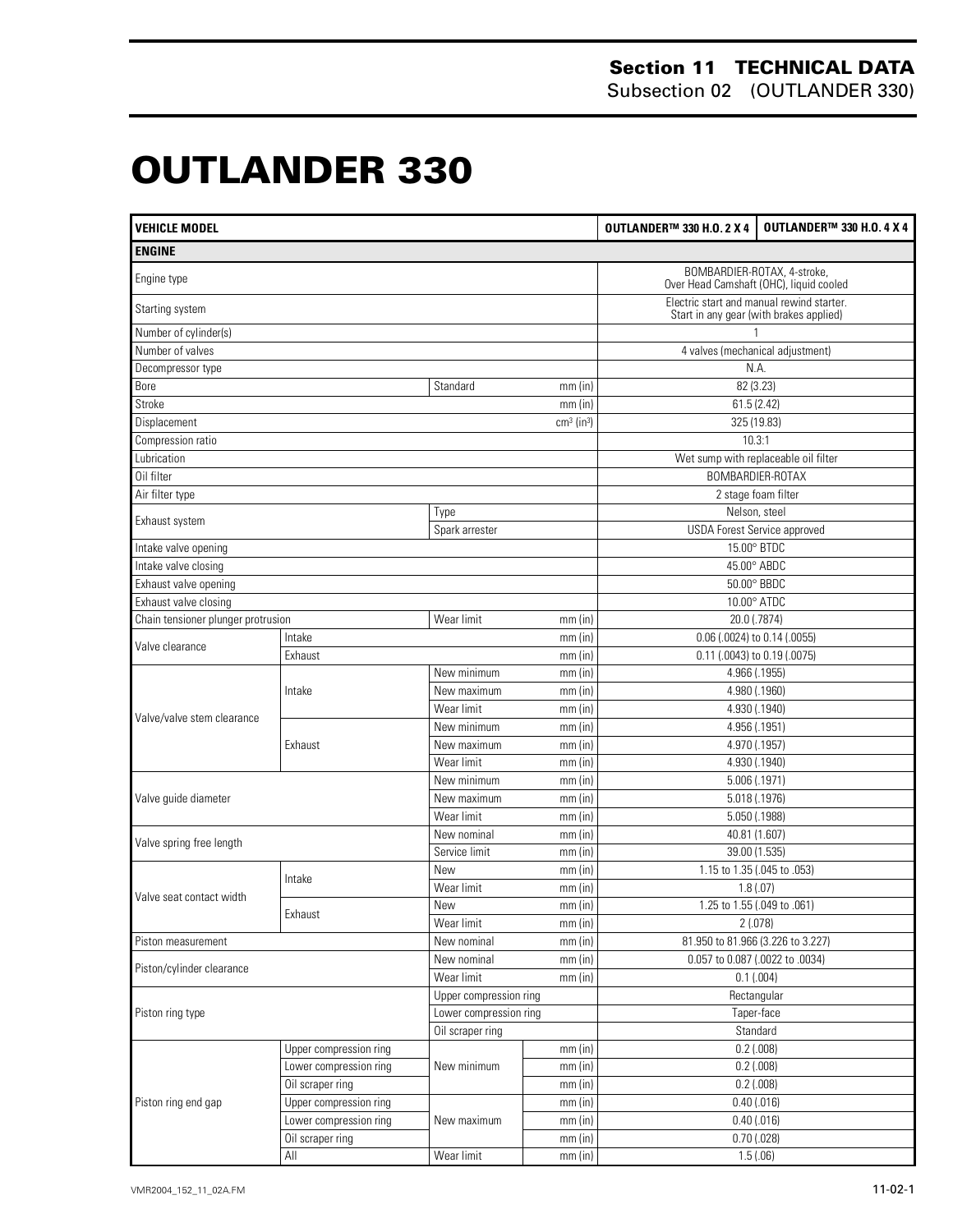| <b>VEHICLE MODEL</b>             |                        |               |           | <b>OUTLANDER™ 330 H.O. 2 X 4</b> | <b>OUTLANDER™ 330 H.O. 4 X 4</b>  |
|----------------------------------|------------------------|---------------|-----------|----------------------------------|-----------------------------------|
| <b>ENGINE</b>                    |                        |               |           |                                  |                                   |
|                                  | Upper compression ring |               | mm(in)    |                                  | $0.030$ $(.0012)$                 |
|                                  | Lower compression ring | New minimum   | mm(in)    |                                  | $0.020$ (.0008)                   |
|                                  | Oil scraper ring       |               | mm(in)    |                                  | $0.010$ (.0004)                   |
| Piston/ring groove clearance     | Upper compression ring |               | mm(in)    |                                  | $0.070$ (.0028)                   |
|                                  | Lower compression ring | New maximum   | $mm$ (in) |                                  | $0.060$ $(.0024)$                 |
|                                  | Oil scraper ring       |               | mm(in)    |                                  | $0.045$ (.0018)                   |
|                                  | All                    | Wear limit    | mm(in)    |                                  | 0.15(.006)                        |
|                                  |                        | New minimum   | mm(in)    |                                  | 12.036 (.4739)                    |
| Rocker arm bore diameter         |                        | New maximum   | mm(in)    |                                  | 12.050 (.4744)                    |
|                                  |                        | Wear limit    | mm(in)    |                                  | 12.060 (.4748)                    |
|                                  |                        | New minimum   | mm(in)    |                                  | 12.007 (.4727)                    |
| Rocker arm shaft diameter        |                        | New maximum   | mm(in)    |                                  | 12.018 (.4732)                    |
|                                  |                        | Wear limit    | mm(in)    |                                  | 11.990 (.4720)                    |
| Cylinder bore                    |                        | New nominal   | mm(in)    |                                  | 82.023 to 82.037 (3.229 to 3.230) |
|                                  |                        | New maximum   | mm(in)    | 0.038(.001)                      |                                   |
| Cylinder taper                   |                        | Wear limit    | mm(in)    |                                  | 0.090(.004)                       |
|                                  |                        | New maximum   | $mm$ (in) |                                  | 0.015(.0006)                      |
| Cylinder out of round            |                        | Wear limit    | mm(in)    | $0.02$ (.0008)                   |                                   |
|                                  |                        | New minimum   | mm(in)    |                                  | 21.959 (.8645)                    |
|                                  | PTO side               | New maximum   | mm(in)    |                                  | 21.980 (.8654)                    |
|                                  |                        | Wear limit    | mm(in)    |                                  | 21.950 (.8642)                    |
| Camshaft bearing journal         | Magneto side           | New minimum   | mm(in)    |                                  | 34.959 (1.3763)                   |
|                                  |                        | New maximum   | $mm$ (in) |                                  | 34.975 (1.3770)                   |
|                                  |                        | Wear limit    | mm(in)    |                                  | 34.950 (1.3760)                   |
|                                  | PTO side               | New minimum   | mm(in)    |                                  | 22.000 (.8661)                    |
|                                  |                        | New maximum   | mm(in)    |                                  | 22.021 (.8670)                    |
|                                  |                        | Wear limit    | mm(in)    |                                  | 22.040 (.8677)                    |
| Camshaft bore                    |                        | New minimum   | mm(in)    |                                  | 35.000 (1.3780)                   |
|                                  | Magneto side           | New maximum   | $mm$ (in) |                                  | 35.025 (1.3789)                   |
|                                  |                        | Wear limit    | mm(in)    |                                  | 35.040 (1.3795)                   |
|                                  |                        | New minimum   | mm(in)    |                                  | 32.343 (1.2733)                   |
|                                  | Intake                 | New maximum   | mm(in)    |                                  | 32.363 (1.2741)                   |
|                                  |                        | Wear limit    | mm(in)    |                                  | 32.300 (1.2717)                   |
| Cam lobe                         |                        | New minimum   | mm(in)    |                                  | 32.027 (1.2609)                   |
|                                  | Exhaust                | New maximum   | $mm$ (in) |                                  | 32.047 (1.2617)                   |
|                                  |                        | Wear limit    | $mm$ (in) |                                  | 32.000 (1.2598)                   |
| Crankshaft axial clearance       |                        | New minimum   | $mm$ (in) |                                  | $0.1$ (.0039)                     |
|                                  | MAG side               | New nominal   | mm(in)    |                                  | 0.05(0.0020)                      |
| Crankshaft deflection            | PTO side               | New nominal   | $mm$ (in) |                                  | 0.05(0.0020)                      |
|                                  |                        | New minimum   | $mm$ (in) |                                  | 40.009 (1.5752)                   |
| Crankshaft pin diameter          |                        | New maximum   | $mm$ (in) |                                  | 40.025 (1.5758)                   |
|                                  |                        | Wear limit    | $mm$ (in) |                                  | 39.980 (1.5740)                   |
|                                  |                        | New minimum   | $mm$ (in) |                                  | 42.024 (1.6545)                   |
| Crankshaft journal diameter      | MAG/PTO side           | New maximum   | $mm$ (in) |                                  | 42.040 (1.6551)                   |
|                                  |                        | Wear limit    | mm(in)    |                                  | 42.000 (1.6535)                   |
|                                  | MAG side               | Wear limit    | $mm$ (in) |                                  | 42.070 (1.6563)                   |
| Crankcase plain bearing          | PTO side               | Wear limit    | $mm$ (in) |                                  | 42.070 (1.6563)                   |
|                                  | MAG side               |               |           |                                  |                                   |
| Crankshaft radial clearance      | PTO side               | Service limit | $mm$ (in) |                                  | $0.07$ $(.0028)$                  |
|                                  |                        | New minimum   | $mm$ (in) |                                  | 40.020 (1.5756)                   |
| Connecting rod big end diameter  |                        | New maximum   | $mm$ (in) |                                  | 40.051 (1.5768)                   |
|                                  |                        | Service limit | $mm$ (in) |                                  | 40.100 (1.5787)                   |
| Connecting rod big end clearance |                        | Service limit | $mm$ (in) |                                  | 0.09(0.0035)                      |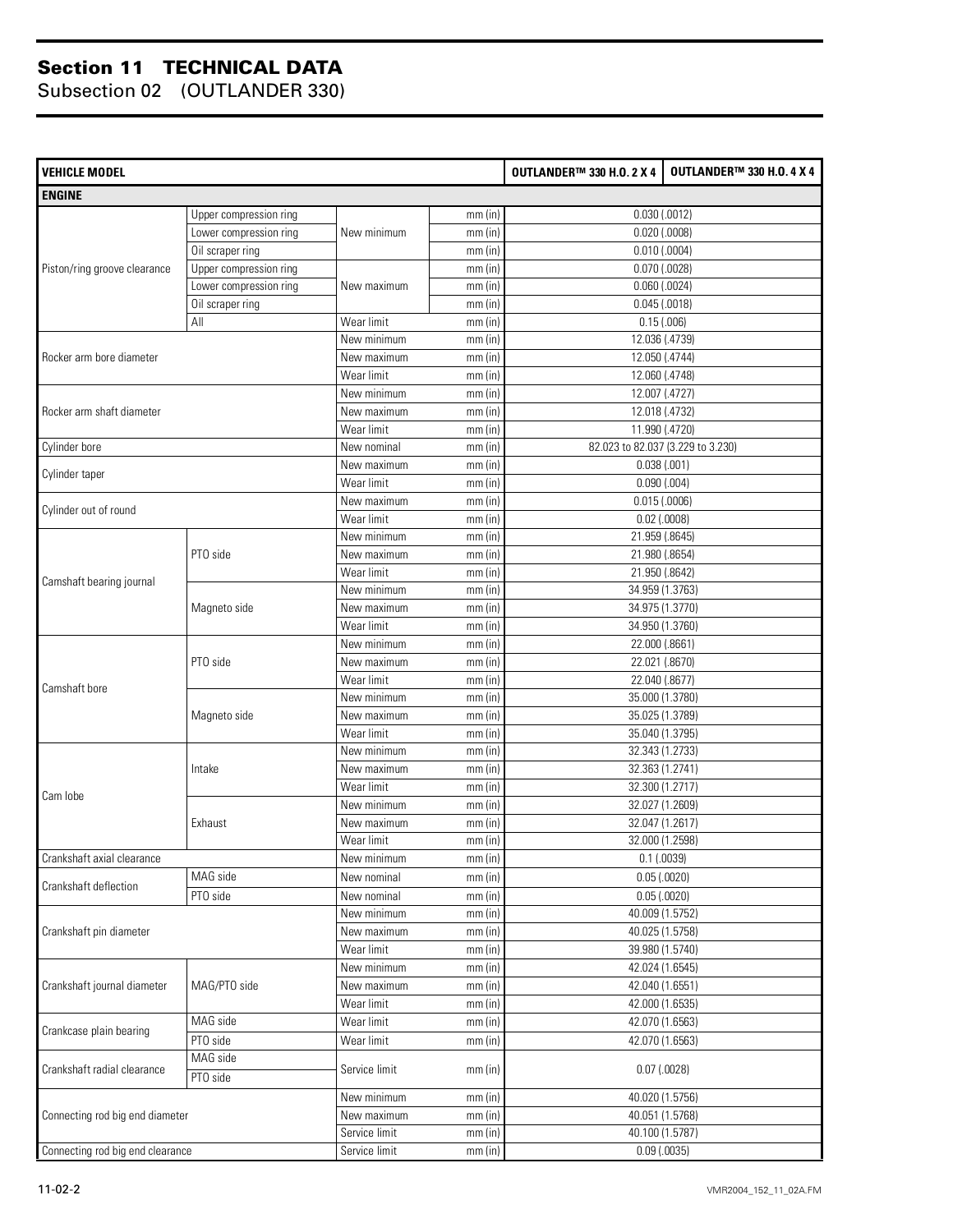| <b>VEHICLE MODEL</b>                       |               |           | <b>OUTLANDER™ 330 H.O. 2 X 4</b> | <b>OUTLANDER™ 330 H.O. 4 X 4</b> |
|--------------------------------------------|---------------|-----------|----------------------------------|----------------------------------|
| <b>ENGINE</b>                              |               |           |                                  |                                  |
|                                            | New minimum   | mm(in)    | $0.100$ (.004)                   |                                  |
| Connecting rod big end axial play          | New maximum   | mm(in)    |                                  | 0.352(0.014)                     |
|                                            | Wear limit    | $mm$ (in) |                                  | 0.5(0.02)                        |
|                                            | New minimum   | mm(in)    | 20.01 (.7878)                    |                                  |
| Connecting rod small end diameter          | New maximum   | mm(in)    |                                  | 20.02 (.7882)                    |
|                                            | Wear limit    | $mm$ (in) |                                  | 20.06 (.7898)                    |
|                                            | New minimum   | mm(in)    |                                  | 19.996 (.7872)                   |
| Piston pin diameter                        | New maximum   | $mm$ (in) |                                  | 20.000 (.7874)                   |
|                                            | Wear limit    | $mm$ (in) | 19.980 (.7867)                   |                                  |
| Piston pin bore clearance                  | Wear limit    | mm (in)   | $0.080$ $(.0035)$                |                                  |
| Drive belt                                 | New nominal   | $mm$ (in) | 32.00 (1.260)                    |                                  |
|                                            | Service limit | mm(in)    | 30.00 (1.181)                    |                                  |
|                                            | New minimum   | $mm$ (in) |                                  | 13.70 (.539)                     |
| Governor cup roller diameter               | New maximum   | $mm$ (in) | 13.90 (.547)                     |                                  |
|                                            | Service limit | $mm$ (in) |                                  | 13.20 (.519)                     |
| Centrifugal lever pivot bolt diameter      | New minimum   | $mm$ (in) | 6.078 (.239)                     |                                  |
|                                            | New maximum   | mm(in)    |                                  | 6.100(.240)                      |
|                                            | Service limit | mm(in)    | $6.000$ $(.236)$                 |                                  |
| Centrifugal lever bore diameter            | Service limit | $mm$ (in) | $6.200$ $(.244)$                 |                                  |
|                                            | New minimum   | mm(in)    | 6.113(.241)                      |                                  |
| Centrifugal lever pivot bolt bore diameter | New maximum   | mm(in)    |                                  | 6.171 (.243)                     |
|                                            | Service limit | mm(in)    |                                  | $6.300$ $(.248)$                 |
|                                            | New minimum   | mm(in)    | 55.000 (2.165)                   |                                  |
| Drive pulley sliding half large bushing    | New maximum   | mm(in)    |                                  | 55.020 (2.166)                   |
|                                            | Service limit | mm(in)    | 55.200 (2.173)                   |                                  |
|                                            | New minimum   | mm(in)    |                                  | 30.000 (1.181)                   |
| Drive pulley sliding half small bushing    | New maximum   | $mm$ (in) |                                  | 30.020 (1.182)                   |
|                                            | Service limit | mm(in)    |                                  | 30.200 (1.189)                   |
|                                            | New minimum   | $mm$ (in) |                                  | 39.990 (1.574)                   |
| One-way clutch bushing diameter            | New maximum   | mm(in)    |                                  | 40.085 (1.578)                   |
|                                            | Service limit | mm(in)    |                                  | 40.100 (1.579)                   |
|                                            | New minimum   | $mm$ (in) |                                  | 30.000 (1.181)                   |
| Driven pulley sliding half busing diameter | New maximum   | mm(in)    |                                  | 30.020 (1.182)                   |
|                                            | Service limit | $mm$ (in) |                                  | 30.200 (1.189)                   |
|                                            | New minimum   | mm(in)    |                                  | 30.000 (1.181)                   |
| Driven pulley fixed half busing diameter   | New maximum   | $mm$ (in) |                                  | 30.020 (1.182)                   |
|                                            | Service limit | mm(in)    |                                  | 30.200 (1.189)                   |
| Torque gear on driven pulley               | Service limit | mm(in)    |                                  | 7.500 (.295)                     |
|                                            | MAG side      | $mm$ (in) | 17.990 (.708)                    |                                  |
| Main shaft                                 | PTO side      | $mm$ (in) |                                  | 24.950 (.982)                    |
| Bevel gear shaft                           | PTO side      | $mm$ (in) | 24.990 (.984)                    |                                  |
|                                            |               |           |                                  |                                  |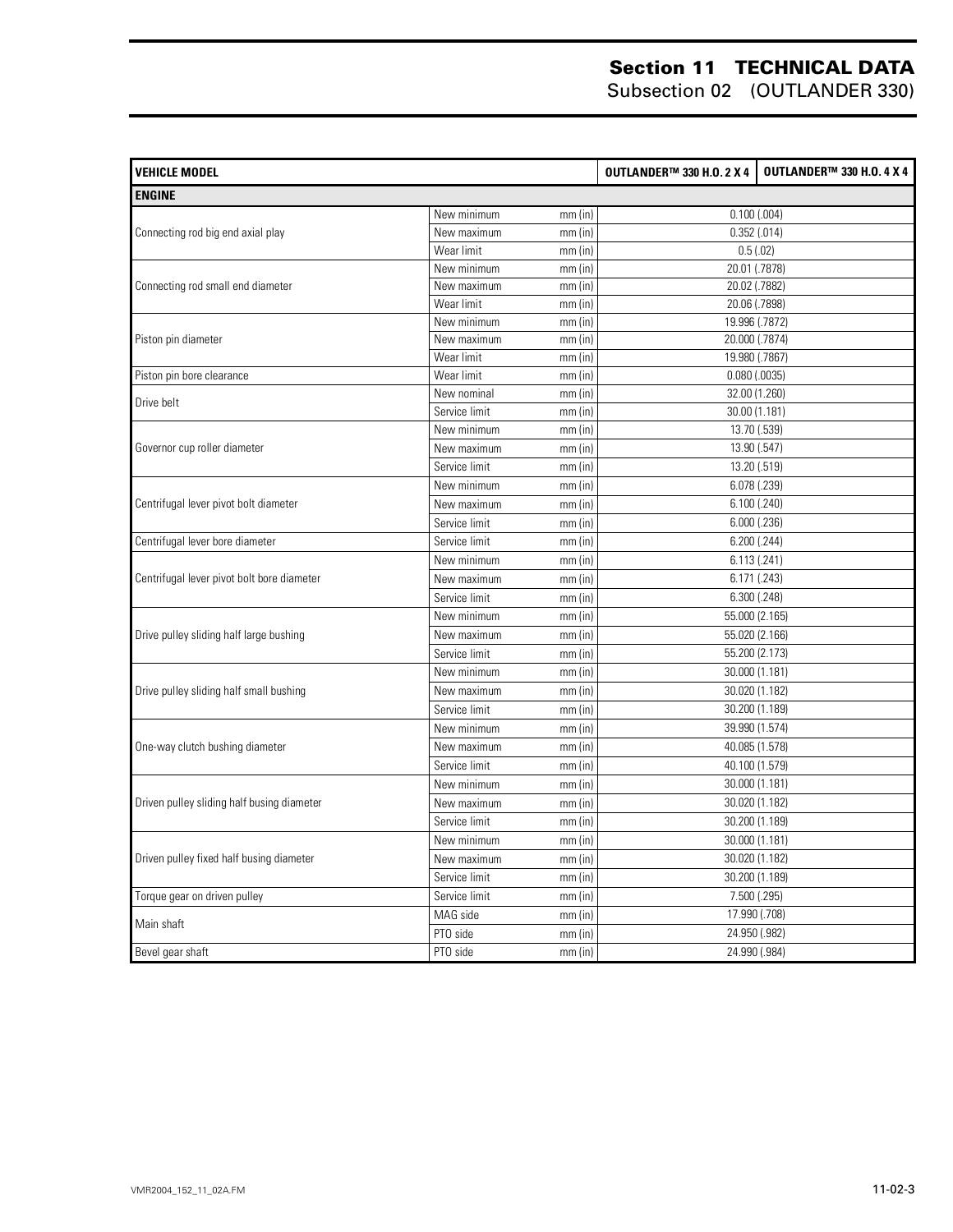| <b>VEHICLE MODEL</b>                    |                              |                | <b>OUTLANDER™ 330 H.O. 2 X 4</b>                                                         | <b>OUTLANDER™ 330 H.O. 4 X 4</b>                                                                           |  |
|-----------------------------------------|------------------------------|----------------|------------------------------------------------------------------------------------------|------------------------------------------------------------------------------------------------------------|--|
| <b>ELECTRICAL</b>                       |                              |                |                                                                                          |                                                                                                            |  |
| Magneto/generator                       |                              |                | 400 W @ 6000 RPM                                                                         |                                                                                                            |  |
| Ignition system type                    |                              |                | C.D.I. (Capacitive Discharge Ignition)                                                   |                                                                                                            |  |
| Ignition timing                         |                              |                |                                                                                          | Not adjustable                                                                                             |  |
|                                         | Quantity                     |                |                                                                                          |                                                                                                            |  |
| Spark plug                              | Make and type                |                |                                                                                          | NGK DCPR8E                                                                                                 |  |
|                                         | Gap<br>$mm$ (in)             |                | 0.7 to 0.8 (.028 to .032)                                                                |                                                                                                            |  |
| <b>CPS (Crankshaft Position Sensor)</b> |                              | $\Omega$       |                                                                                          | $190 - 300$                                                                                                |  |
| Starter coil                            |                              | Ω              | $0.4 \pm 01$ @ 20°C (68°F)                                                               |                                                                                                            |  |
| Ignition coil                           | Primary                      | Ω              | $1.0 \pm 0.15$ @ 20°C (68°F)                                                             |                                                                                                            |  |
|                                         | Secondary                    | $k\Omega$      | 11.5 ± 2.3 @ 20°C (68°F)                                                                 |                                                                                                            |  |
| Engine RPM limiter                      | Forward                      | <b>RPM</b>     | 8000                                                                                     |                                                                                                            |  |
|                                         | Reverse                      | <b>RPM</b>     |                                                                                          | $4000 \pm 100$                                                                                             |  |
|                                         | Type                         |                | Dry battery type                                                                         |                                                                                                            |  |
| Battery                                 | Voltage                      |                | 12 volts                                                                                 |                                                                                                            |  |
|                                         | Nominal rating               |                |                                                                                          | 13 A.h                                                                                                     |  |
|                                         | Power starter output         |                | 1.2 KW                                                                                   |                                                                                                            |  |
| Headlamp                                |                              |                | 2 x 30 W, HOBBS 81425                                                                    |                                                                                                            |  |
| Taillight                               |                              |                | 8/27 W, 1157                                                                             |                                                                                                            |  |
| Pilot lamp cluster                      |                              |                | LEDS, 0.7 V approximately (each)                                                         |                                                                                                            |  |
|                                         | Accessories                  |                | 15 A (power outlet and auxiliary supply)                                                 |                                                                                                            |  |
|                                         | Fan                          |                | 15 A                                                                                     |                                                                                                            |  |
| Fuses                                   | Main                         |                | 20 A                                                                                     |                                                                                                            |  |
|                                         | Charging system              |                | 30 A                                                                                     |                                                                                                            |  |
| <b>CARBURETION</b>                      |                              |                |                                                                                          |                                                                                                            |  |
| Carburetor                              | Type                         |                | Mikuni constant depression type with manual choke and ECS<br>(Enrichner Coasting System) |                                                                                                            |  |
|                                         | Model                        |                |                                                                                          | BSR33                                                                                                      |  |
|                                         | Type                         |                |                                                                                          | Mikuni (Pulsation pump)                                                                                    |  |
| Fuel pump                               | Model                        |                | External (vacuum-operated)                                                               |                                                                                                            |  |
| Idle engine speed                       |                              | <b>RPM</b>     |                                                                                          | $1300 \pm 100$                                                                                             |  |
| Main jet                                |                              |                |                                                                                          | 133.8                                                                                                      |  |
| Pilot jet                               |                              |                |                                                                                          | 32.5                                                                                                       |  |
| Needle jet                              |                              |                |                                                                                          | $(826)$ P-4                                                                                                |  |
| Jet needle                              |                              |                |                                                                                          | 5 FEY 1                                                                                                    |  |
| Clip position number                    |                              |                | 3                                                                                        |                                                                                                            |  |
| Choke plunger position                  |                              |                | Variable choke                                                                           |                                                                                                            |  |
|                                         | Throttle cable               |                | $0.5$ mm (.02 in)                                                                        |                                                                                                            |  |
| Adjustment                              | Preliminary pilot screw turn |                |                                                                                          | 2.5                                                                                                        |  |
|                                         |                              | $\pm$ 0.5 mm   |                                                                                          | 10.0                                                                                                       |  |
|                                         | Float level                  | $\pm$ 0.020 in |                                                                                          | .390                                                                                                       |  |
|                                         | Type                         |                |                                                                                          | Regular unleaded gasoline                                                                                  |  |
| Fuel                                    | Octane no.                   |                |                                                                                          | $87 (Ron + Mon)/2$                                                                                         |  |
| <b>COOLING</b>                          |                              |                |                                                                                          |                                                                                                            |  |
| Coolant                                 |                              |                |                                                                                          | Ethyl glycol/water mix (50% coolant, 50% water).<br>Use coolant specifically designed for aluminum engines |  |
| Fan                                     |                              |                |                                                                                          | Thermostatic                                                                                               |  |
|                                         | Operating temperature        |                |                                                                                          | 115°C (239°F)                                                                                              |  |
| Coolant temperature switch              | Closing temperature          |                |                                                                                          | 110°C (230°F)                                                                                              |  |
|                                         | Switch ON                    |                |                                                                                          | 95°C (203°F)                                                                                               |  |
| Fan thermostat                          | Switch OFF                   |                |                                                                                          | 90°C (194°F)                                                                                               |  |
|                                         | Opening temperature          |                |                                                                                          | 65°C (149°F)                                                                                               |  |
| Engine thermostat                       | Closing temperature          |                |                                                                                          | 75°C (167°F)                                                                                               |  |
| Radiator cap opening pressure           |                              |                |                                                                                          | 110 kPa (16 PSI)                                                                                           |  |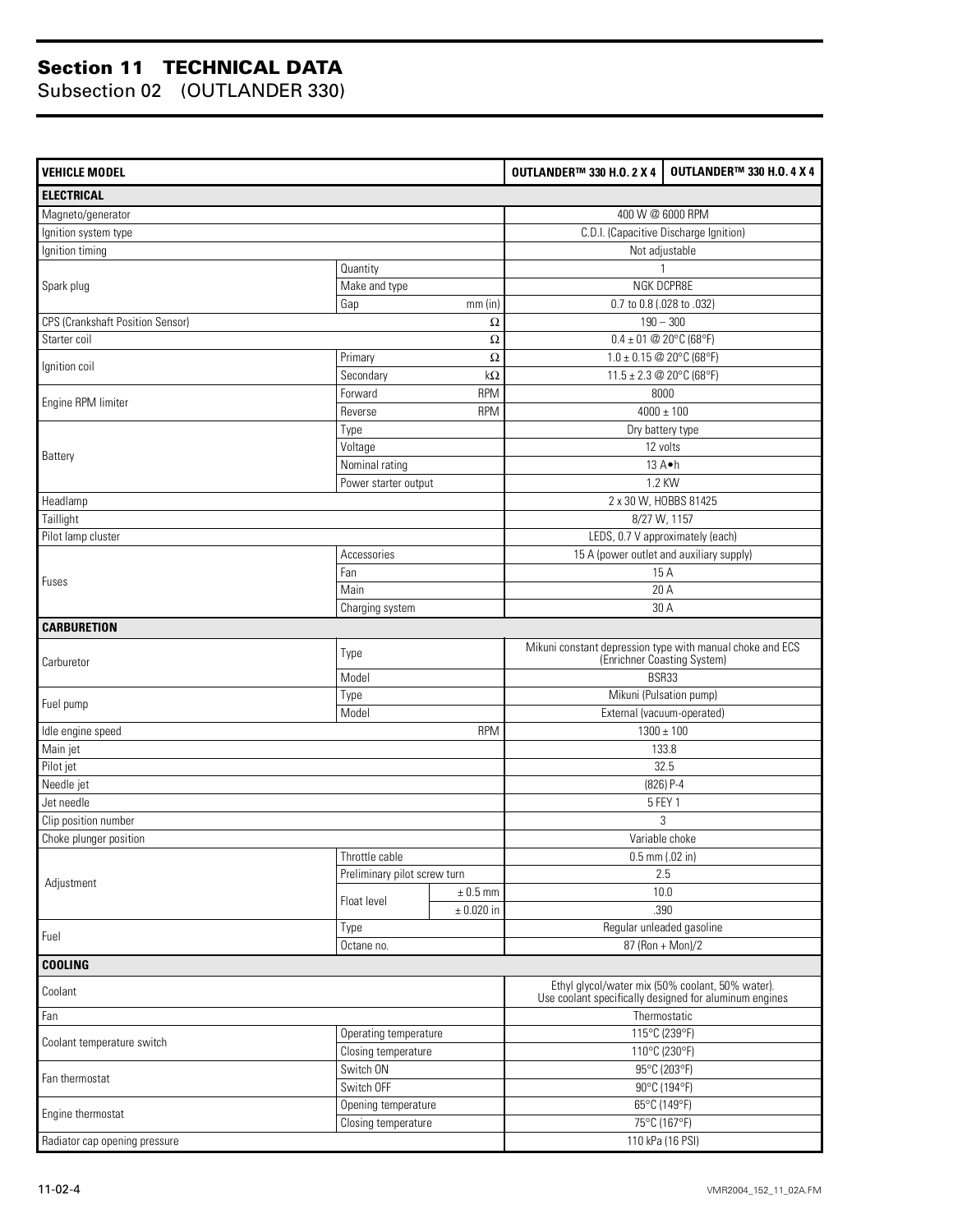| <b>VEHICLE MODEL</b>             | OUTLANDER™ 330 H.O. 2 X 4       | <b>OUTLANDER™ 330 H.O. 4 X 4</b>                                                               |                                |  |
|----------------------------------|---------------------------------|------------------------------------------------------------------------------------------------|--------------------------------|--|
| <b>LUBRICATION</b>               |                                 |                                                                                                |                                |  |
| Oil pressure switch operation    | 30 to 60 kPa (4.35 to 8.70 PSI) |                                                                                                |                                |  |
| Engine oil pressure (min.)       | 350 kPa (51 PSI)                |                                                                                                |                                |  |
| <b>DRIVE TRAIN</b>               |                                 |                                                                                                |                                |  |
| Transmission                     | Type                            | CVT (Continuously Variable Transmission).<br>Dual range (HI-LO) with park, neutral and reverse |                                |  |
| Engagement RPM                   | $± 100$ RPM                     | 1450                                                                                           |                                |  |
| Front differential               |                                 | Shaft driven/single Auto-lock differential (pump driven)                                       |                                |  |
| Front differential ratio         |                                 | 3.6:1                                                                                          |                                |  |
| Rear axle                        |                                 | Shaft driven/single differential                                                               |                                |  |
| Rear axle ratio                  |                                 | 3.6:1                                                                                          |                                |  |
| <b>STEERING</b>                  |                                 |                                                                                                |                                |  |
| Turning radius                   |                                 | $1.83$ m (6 ft)                                                                                |                                |  |
| Total toe (vehicle on ground)    | mm(in)                          | $0 \pm 4 (0 \pm .157)$                                                                         |                                |  |
| Camber angle                     |                                 | $0^{\circ}$                                                                                    |                                |  |
| Tie-rod maximum length unengaged | mm(in)                          |                                                                                                | $286.5 \pm 5(11.28 \pm 0.197)$ |  |
| <b>SUSPENSION</b>                |                                 |                                                                                                |                                |  |
| $\bullet$ FRONT                  |                                 |                                                                                                |                                |  |
| Suspension type                  |                                 | McPherson Strut                                                                                |                                |  |
| Suspension travel                | mm(in)                          | 178(7)                                                                                         |                                |  |
|                                  | Oty                             | $\overline{2}$                                                                                 |                                |  |
| Shock absorber                   | Type                            | Oil                                                                                            |                                |  |
| Spring free length               | mm(in)                          | 354(14)                                                                                        |                                |  |
| Spring color code                |                                 |                                                                                                | Blue/Red/Blue                  |  |
| Front preload adjustment         |                                 | N.A.                                                                                           |                                |  |
| $\bullet$ REAR                   |                                 |                                                                                                |                                |  |
| Suspension type                  |                                 | Trailing arms                                                                                  |                                |  |
| Suspension travel                | $mm$ (in)                       | 203(8)                                                                                         |                                |  |
| Shock absorber                   | <b>Qty</b>                      | $\overline{2}$                                                                                 |                                |  |
|                                  | Type                            | Oil                                                                                            |                                |  |
| Spring free length               | $mm$ (in)                       | 371 (14.6)<br>Blue/Black/Blue                                                                  |                                |  |
| Spring color code                |                                 |                                                                                                |                                |  |
| Rear preload adjustment          |                                 |                                                                                                | 5 settings                     |  |
| <b>BRAKES</b>                    |                                 |                                                                                                |                                |  |
| Front brake                      | <b>Qty</b>                      | $\overline{2}$                                                                                 |                                |  |
|                                  | <b>Type</b>                     | Hydraulic, discs                                                                               |                                |  |
| Rear brake                       | <b>Qty</b>                      | $\mathbf{1}$                                                                                   |                                |  |
| Type                             |                                 | Hydraulic, disc                                                                                |                                |  |
| Parking brake                    | Hydraulic lock-4 wheels         |                                                                                                |                                |  |
| Caliper                          |                                 | Floating                                                                                       |                                |  |
| Front<br>Lining material<br>Rear |                                 |                                                                                                | Organic                        |  |
| Minimum pad thickness            | Metallic<br>1(.04)              |                                                                                                |                                |  |
|                                  | $mm$ (in)                       | 3.5(.138)                                                                                      |                                |  |
| Minimum brake disc thickness     | $mm$ (in)<br>$mm$ (in)          | 4.3(.17)                                                                                       |                                |  |
| Maximum brake disc warpage       | $mm$ (in)                       | 0.2(0.01)                                                                                      |                                |  |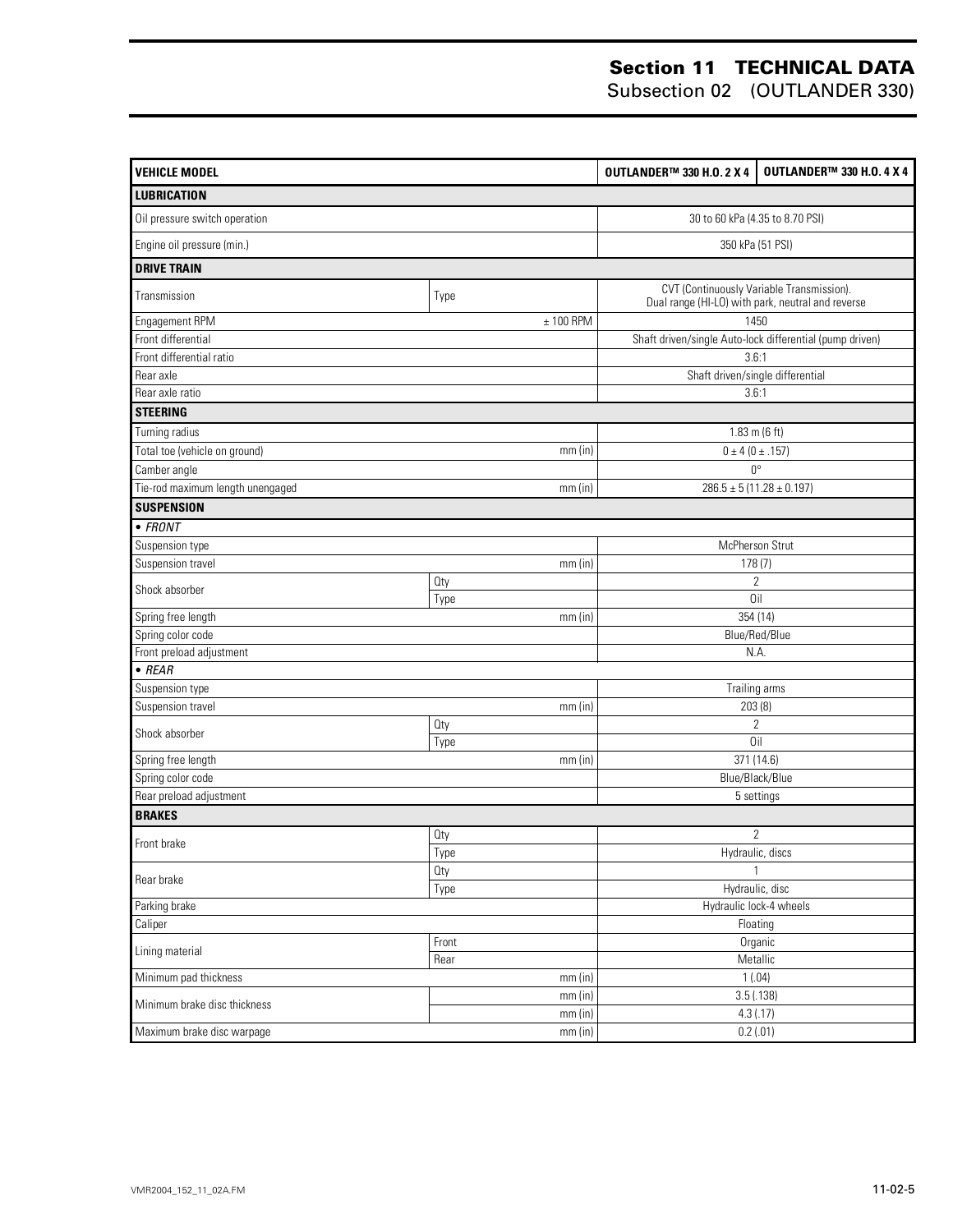| <b>VEHICLE MODEL</b>                                                                    |                                                        |           | OUTLANDER™ 330 H.O. 2 X 4                                                                                                                           | <b>OUTLANDER™ 330 H.O. 4 X 4</b>          |  |
|-----------------------------------------------------------------------------------------|--------------------------------------------------------|-----------|-----------------------------------------------------------------------------------------------------------------------------------------------------|-------------------------------------------|--|
| <b>TIRES AND WHEELS</b>                                                                 |                                                        |           |                                                                                                                                                     |                                           |  |
| • TIRES                                                                                 |                                                        |           |                                                                                                                                                     |                                           |  |
|                                                                                         |                                                        | Maximum   |                                                                                                                                                     | 28 kPa (4 PSI)                            |  |
|                                                                                         | Front                                                  | Minimum   |                                                                                                                                                     | 24 kPa (3.5 PSI)                          |  |
| Pressure                                                                                |                                                        | Maximum   |                                                                                                                                                     | 31 kPa (4.5 PSI)                          |  |
|                                                                                         | Rear                                                   | Minimum   |                                                                                                                                                     | 28 kPa (4 PSI)                            |  |
| Minimum tire thread depth                                                               |                                                        | mm(in)    |                                                                                                                                                     | 3(0.118)                                  |  |
| Size                                                                                    | Front                                                  |           |                                                                                                                                                     | 25 x 8 x 12                               |  |
|                                                                                         | Rear                                                   |           |                                                                                                                                                     | 25 x 10 x 12                              |  |
| • WHEELS                                                                                |                                                        |           |                                                                                                                                                     |                                           |  |
| Size                                                                                    | Front                                                  |           |                                                                                                                                                     | $12 \times 6$                             |  |
|                                                                                         | Rear                                                   |           |                                                                                                                                                     | 12 x 7.5                                  |  |
| <b>DIMENSION</b>                                                                        |                                                        |           |                                                                                                                                                     |                                           |  |
| Overall length                                                                          |                                                        | $mm$ (in) |                                                                                                                                                     | 2184 (86)                                 |  |
| Overall width                                                                           |                                                        | $mm$ (in) |                                                                                                                                                     | 1168 (46)                                 |  |
| Overall height                                                                          |                                                        | $mm$ (in) |                                                                                                                                                     | 1143 (45)                                 |  |
| Dry weight                                                                              |                                                        | kg (lb)   | 250 (550)                                                                                                                                           | 272 (598)                                 |  |
| Wheel base                                                                              |                                                        | mm(in)    |                                                                                                                                                     | 1244 (49)                                 |  |
| Wheel track                                                                             | Front                                                  | mm(in)    |                                                                                                                                                     | 965 (38)                                  |  |
|                                                                                         | Rear                                                   | $mm$ (in) | 914 (36)                                                                                                                                            |                                           |  |
| Front and under engine ground clearance                                                 |                                                        | mm(in)    | 236 (9.3)                                                                                                                                           |                                           |  |
| Rear rigid axle ground clearance                                                        |                                                        | mm(in)    | 236 (9.3)                                                                                                                                           |                                           |  |
| <b>CAPACITIES</b>                                                                       |                                                        |           |                                                                                                                                                     |                                           |  |
| • LIQUID                                                                                |                                                        |           |                                                                                                                                                     |                                           |  |
| Fuel tank                                                                               |                                                        |           |                                                                                                                                                     | 16 L (4.2 U.S. gal)                       |  |
| Fuel tank reserve                                                                       |                                                        |           |                                                                                                                                                     | 2 L (0.6 U.S. gal)                        |  |
|                                                                                         | Capacity                                               |           | 3 L (3.17 quarts)                                                                                                                                   |                                           |  |
| Engine/transmission oil                                                                 | Recommended                                            |           | SAE, 4 stroke mineral based oil SG, SH or SJ or<br>Bombardier synthetic oil 5W40.<br>Refer to the oil viscosity chart in the<br>MAINTENANCE section |                                           |  |
|                                                                                         |                                                        | Front     | N.A.                                                                                                                                                | 500 mL (17 U.S. oz)                       |  |
| Differential oil                                                                        | Capacity                                               | Rear      |                                                                                                                                                     | 300 mL (10 U.S. oz)                       |  |
|                                                                                         | Recommended                                            |           |                                                                                                                                                     | Synthetic polyolester oil 75W90 (API GL5) |  |
| CV joint grease                                                                         |                                                        |           |                                                                                                                                                     | TEXACO, HTBJ grease (M3014), ONLY         |  |
| Propeller shaft grease                                                                  |                                                        |           |                                                                                                                                                     | SHELL, Alvania EP-2, ONLY                 |  |
| Hydraulics brakes                                                                       | Capacity                                               |           | 250 mL (8.5 U.S. oz)                                                                                                                                |                                           |  |
|                                                                                         | Recommended                                            |           | Brake fluid DOT 4, ONLY                                                                                                                             |                                           |  |
| Cooling system                                                                          |                                                        |           |                                                                                                                                                     | 2.5 L (2.65 quarts)                       |  |
| · BODY AND FRAME                                                                        |                                                        |           |                                                                                                                                                     |                                           |  |
| Weight distribution                                                                     | Front/rear                                             | $\%$      |                                                                                                                                                     | 49/51                                     |  |
| Rear storage box (included with rear rack weight)                                       |                                                        |           |                                                                                                                                                     | 10 kg (22 lb)                             |  |
|                                                                                         | Front                                                  |           |                                                                                                                                                     | 40 kg (90 lb)                             |  |
| Rack                                                                                    | Rear (including rear storage box and<br>tongue weight) |           | 80 kg (175 lb)                                                                                                                                      |                                           |  |
| Total vehicle load allowed<br>(including driver, all other loads and added accessories) |                                                        |           |                                                                                                                                                     | 230 kg (500 lb)                           |  |
| Gross vehicle weight rating                                                             |                                                        |           |                                                                                                                                                     | 460 kg (1014 lb)                          |  |
| Towing                                                                                  |                                                        |           |                                                                                                                                                     | 500 kg (1100 lb)                          |  |
| Tongue (included with rear rack weight)                                                 |                                                        |           | 14 kg (30 lb)                                                                                                                                       |                                           |  |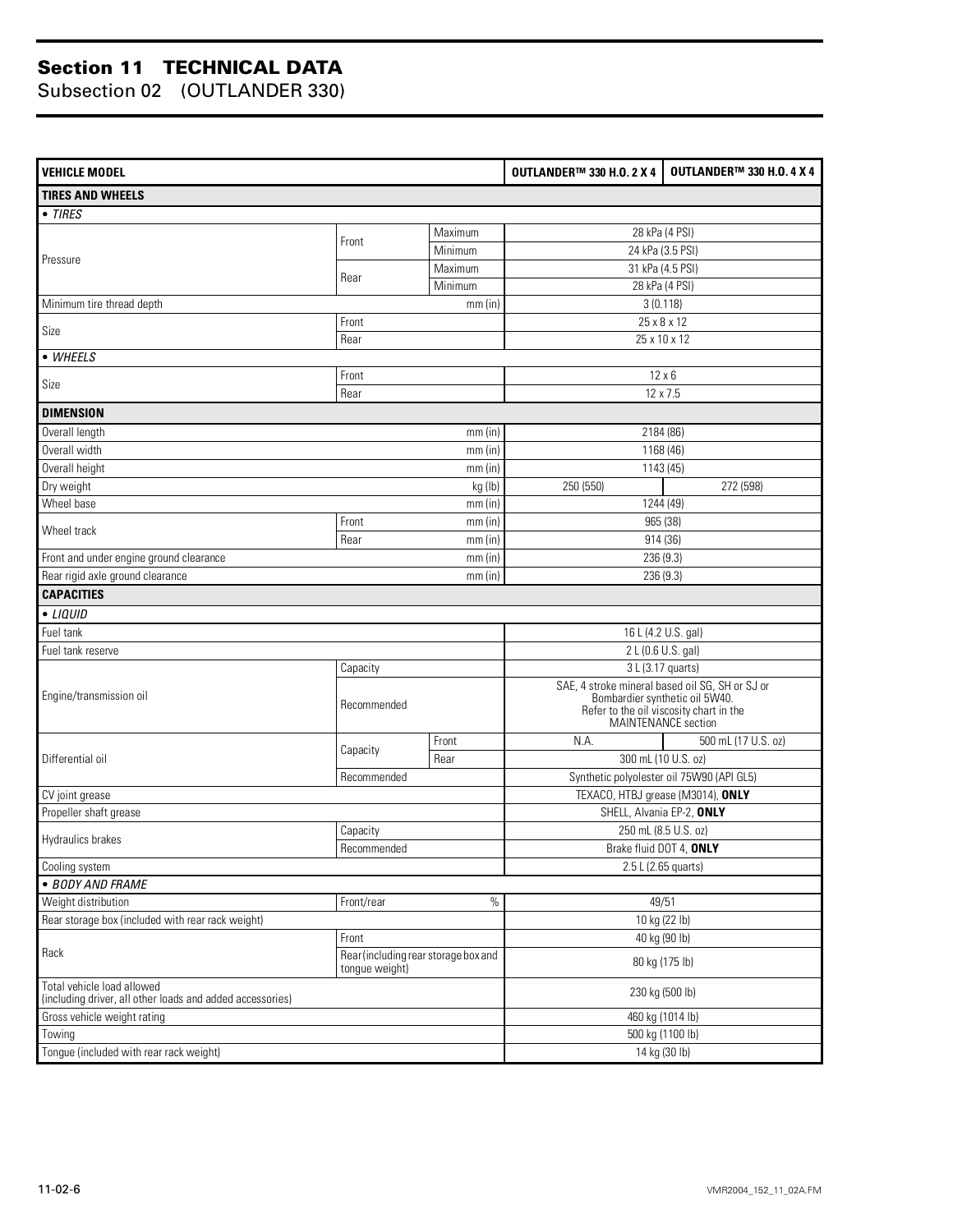| <b>VEHICLE MODEL</b>       |          | <b>OUTLANDER™ 330 H.O. 2 X 4</b> | <b>OUTLANDER™ 330 H.O. 4 X 4</b>       |
|----------------------------|----------|----------------------------------|----------------------------------------|
| <b>MATERIAL</b>            |          |                                  |                                        |
|                            | Material |                                  | Steel                                  |
| Frame                      | Color    |                                  | Black                                  |
|                            | Material |                                  | Steel                                  |
| Wheel                      | Color    |                                  | Moondust pearl                         |
|                            | Material |                                  | Polypropylene (glass fiber-reinforced) |
| Front/rear rack            | Color    |                                  | Earth gray                             |
|                            | Material |                                  | Aluminum                               |
| Front bumper               | Color    |                                  | Aluminum                               |
| Front/rear fender          | Material |                                  | High density polyethylene              |
|                            | Color    |                                  | Yellow/Laurentian green/Viper red      |
| Fuel tank protector        | Material |                                  | High density polyethylene              |
|                            | Color    |                                  | Black                                  |
| Steering cover             | Material |                                  | Polypropylene                          |
|                            | Color    |                                  | Earth grey                             |
| Storage compartment cover  | Material |                                  | Polypropylene (glass fiber-reinforced) |
|                            | Color    |                                  | Earth gray                             |
| Front facia                | Material |                                  | High density polyethylene              |
|                            | Color    |                                  | Yellow/Laurentian green/Viper red      |
| Front skid plate           | Material |                                  | High density polyethylene              |
|                            | Color    |                                  | Earth grey                             |
| Side panel                 | Material |                                  | High density polyethylene              |
|                            | Color    |                                  | Yellow/Laurentian green/Viper red      |
| Foot rest                  | Material |                                  | High density polyethylene              |
|                            | Color    |                                  | Black                                  |
| Console                    | Material |                                  | High density polyethylene              |
|                            | Color    |                                  | Yellow/Laurentian green/Viper red      |
| Air box cover              | Material |                                  | Polypropylene (glass fiber-reinforced) |
|                            | Color    |                                  | Black                                  |
| Air box                    | Material |                                  | Polypropylene (glass fiber-reinforced) |
|                            | Color    |                                  | Black                                  |
| Transmission lever locator | Material |                                  | Polypropylene (glass fiber-reinforced) |
|                            | Color    |                                  | Earth grey                             |
| A-arm protector            | Material |                                  | Polypropylene                          |
|                            | Color    |                                  | Black                                  |
| Engine cover               | Material |                                  | High density polyethylene              |
|                            | Color    |                                  | Earth grey                             |
| Seat base                  | Material |                                  | Polypropylene                          |
|                            | Color    |                                  | Black                                  |
| Seat cover                 | Material |                                  | Thermoformed vinyl                     |
|                            | Color    |                                  | Deep earth grey                        |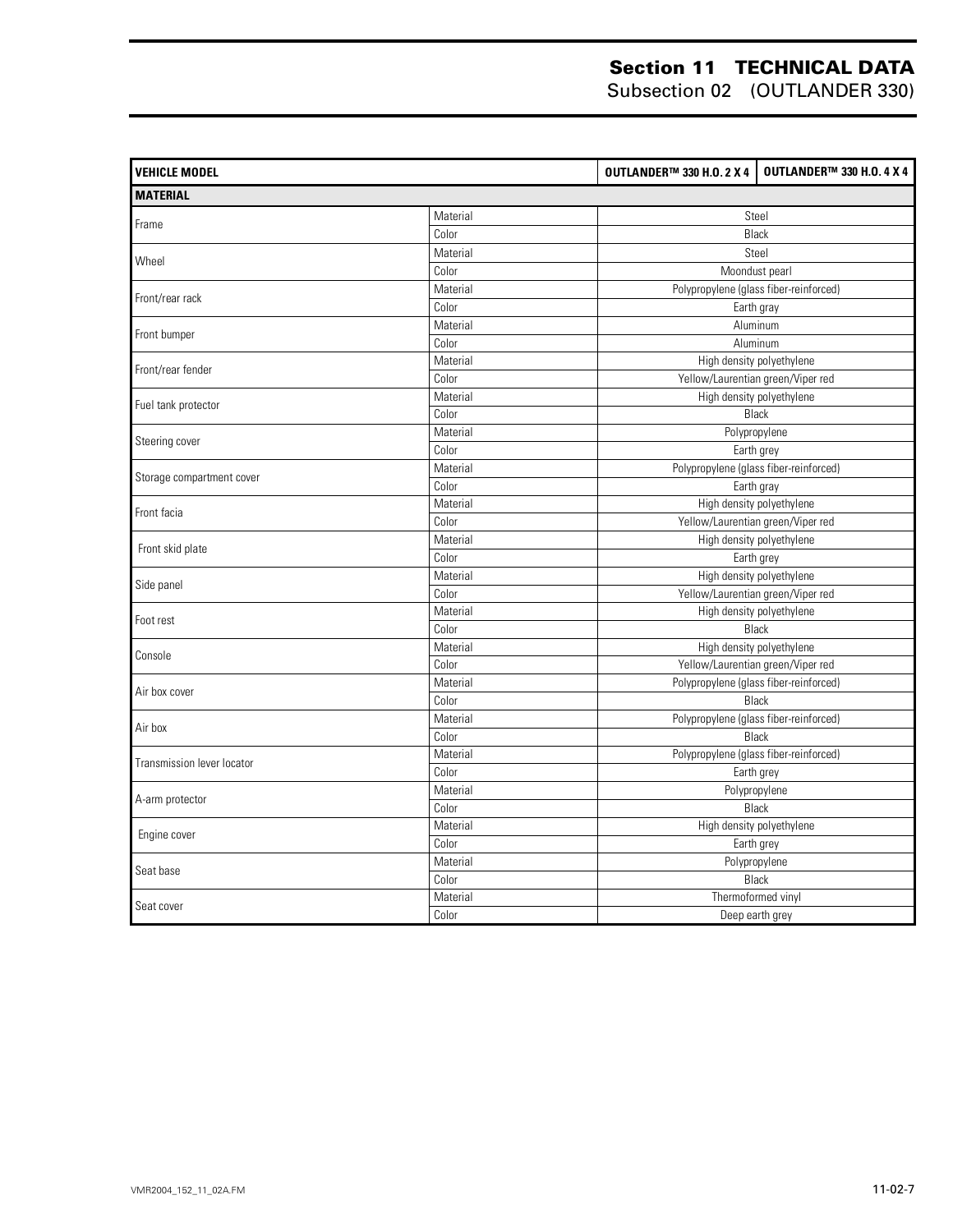| <b>VEHICLE MODEL</b>                      |                | <b>OUTLANDER™ 330 H.O. 2 X 4</b> | <b>OUTLANDER™ 330 H.O. 4 X 4</b>                                           | <b>SERVICE PRODUCT</b> |  |
|-------------------------------------------|----------------|----------------------------------|----------------------------------------------------------------------------|------------------------|--|
| <b>TORQUE</b>                             |                |                                  |                                                                            |                        |  |
| $\overline{\bullet}$ ENGINE               |                |                                  |                                                                            |                        |  |
| Lower engine mounting bracket             | M8             |                                  | 23 N•m (17 lbf•ft)                                                         |                        |  |
| Lower engine mounting bolts               |                |                                  |                                                                            |                        |  |
| Upper engine support                      | M10            |                                  | 48 N • m (35 lbf • ft)                                                     |                        |  |
| Spark plug                                |                |                                  | 20 N · m (15 lbf · ft)                                                     |                        |  |
| Oil filter screw                          |                |                                  | 10 N · m (89 lbf · in)                                                     |                        |  |
|                                           | M <sub>6</sub> |                                  | 10 N · m (89 lbf · in)                                                     | None                   |  |
| Magneto cover bolts                       | M <sub>8</sub> |                                  | 25 N•m (18 lbf•ft)                                                         |                        |  |
| Starter bolts                             |                |                                  | 10 N · m (89 lbf · in)                                                     |                        |  |
| Vehicle speed sensor                      |                |                                  | 10 N · m (89 lbf · in)                                                     |                        |  |
| CPS bolt                                  |                |                                  | 10 N · m (89 lbf · in)                                                     |                        |  |
| Engine cover                              |                |                                  | $5 N \cdot m$ (44 lbf $\cdot$ in)                                          |                        |  |
| Starter RED (+) cable                     |                |                                  | $6 N \cdot m$ (53 lbf $\cdot in$ )                                         | Dielectric grease      |  |
| Rotor nut                                 |                |                                  | 180 N•m (133 lbf•ft)                                                       |                        |  |
| Stator bolt                               |                |                                  | 10 N · m (89 lbf · in)                                                     | Loctite 243            |  |
| • COOLING                                 |                |                                  |                                                                            |                        |  |
| Radiator mount screw/nut                  |                |                                  |                                                                            |                        |  |
| Thermostat housing                        |                |                                  | 10 N · m (89 lbf · in)<br>7 N • m (62 lbf • in)                            |                        |  |
|                                           |                |                                  |                                                                            |                        |  |
| Thermostat bleeding screw                 |                |                                  | $5 N \cdot m$ (44 lbf $\cdot$ in)<br>17 N·m (151 lbf•in)                   |                        |  |
| Temperature sensor                        |                |                                  |                                                                            | None                   |  |
| Water pump housing                        |                |                                  | 10 N · m (89 lbf · in)                                                     |                        |  |
| Fan mount screw/nut                       |                |                                  | 7 N•m (62 lbf•in)                                                          |                        |  |
| Temperature sender on radiator            |                |                                  | 11 N · m (97 lbf · in)                                                     |                        |  |
| • EXHAUST                                 |                |                                  |                                                                            |                        |  |
| Exhaust nut                               |                |                                  | 11 N • m (97 lbf • in)                                                     |                        |  |
| Heat shield screws                        |                |                                  | 13 N · m (115 lbf · in)                                                    | None                   |  |
| Exhaust support                           |                |                                  | 23 N • m (17 lbf • ft)                                                     |                        |  |
| • LUBRICATION                             |                |                                  |                                                                            |                        |  |
| Engine drain plug                         |                |                                  | 30 N · m (22 lbf · ft)                                                     |                        |  |
| Engine oil strainer cover                 |                |                                  | 10 N · m (89 lbf · in)                                                     | None                   |  |
| Oil pump housing                          |                |                                  | 10 N · m (89 lbf · in)                                                     |                        |  |
| Oil pressure regulator plug               |                |                                  | 11 N • m (97 lbf • in)                                                     |                        |  |
| Oil pressure switch                       |                |                                  | 12 N · m (106 lbf · in)                                                    |                        |  |
| • CYLINDER AND HEAD                       |                |                                  |                                                                            |                        |  |
| Valve cover                               |                |                                  | 7 N•m (62 lbf•in)                                                          |                        |  |
|                                           | M6             |                                  | 10 N · m (89 lbf · in)                                                     |                        |  |
| Cylinder head screw                       | M11            |                                  | First torque 20 N · m (15 lbf · ft)<br>Final torque 60 N · m (44 lbf · ft) |                        |  |
| Intake adaptor                            |                |                                  | 25 N•m (18 lbf•ft)                                                         |                        |  |
| Camshaft timing gear                      |                |                                  | 25 N•m (18 lbf•ft)                                                         |                        |  |
| Chain guide                               |                |                                  | 10 N · m (89 lbf · in)                                                     |                        |  |
| Chain tensioner housing                   |                |                                  | 8 N•m (71 lbf•in)                                                          |                        |  |
| Chain tensioner plug                      |                |                                  | 4.5 N•m (40 lbf•in)                                                        | None                   |  |
| • CRANKSHAFT                              |                |                                  |                                                                            |                        |  |
|                                           | M <sub>6</sub> |                                  | 10 N · m (89 lbf · in)                                                     |                        |  |
| Crankcase housing screw<br>M <sub>8</sub> |                | 25 N•m (18 lbf•ft)               | None                                                                       |                        |  |
| Connecting rod                            |                |                                  | 20 N · m (15 lbf $\bullet$ ft) + 70° rotation                              |                        |  |
| Crankshaft locking access screw           |                | 25 N•m (18 lbf•ft)               |                                                                            |                        |  |
| • GEARBOX                                 |                |                                  |                                                                            |                        |  |
| Bearing screw                             |                |                                  | 10 N · m (89 lbf · in)                                                     |                        |  |
| Index lever                               |                |                                  | 10 N · m (89 lbf · in)                                                     |                        |  |
| Starter drive pinion cover                |                |                                  | 8 N•m (71 lbf•in)                                                          | Loctite 243            |  |
| Shifting indicator switch                 |                |                                  |                                                                            |                        |  |
|                                           |                |                                  | 4 N•m (35 lbf•in)                                                          |                        |  |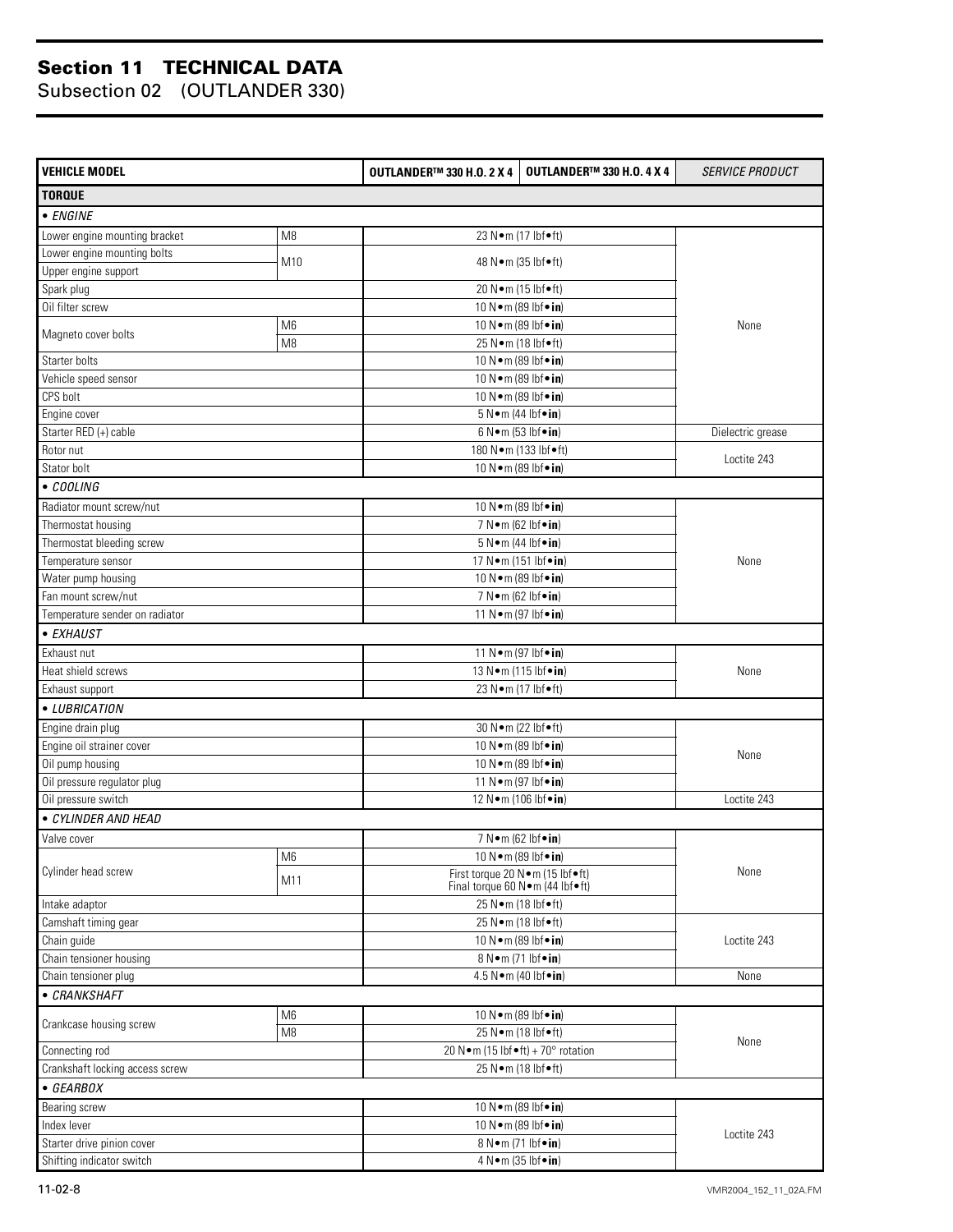| <b>VEHICLE MODEL</b>                    |                    | <b>OUTLANDER™ 330 H.O. 2 X 4</b>                                                 | <b>OUTLANDER™ 330 H.O. 4 X 4</b>          | <b>SERVICE PRODUCT</b> |  |
|-----------------------------------------|--------------------|----------------------------------------------------------------------------------|-------------------------------------------|------------------------|--|
| <b>TORQUE</b>                           |                    |                                                                                  |                                           |                        |  |
| $\bullet$ CVT                           |                    |                                                                                  |                                           |                        |  |
| CVT cover                               |                    | 7 N•m (62 lbf•in)                                                                |                                           |                        |  |
| Centrifugal lever bolt                  |                    | $5 N \cdot m$ (44 lbf $\cdot$ in)                                                |                                           |                        |  |
| Drive pulley                            |                    | 100 N•m (74 lbf•ft),                                                             | refer to CVT section for proper procedure | None                   |  |
| Driven pulley                           |                    | 60 N · m (44 lbf • ft)                                                           |                                           |                        |  |
| $\bullet$ FUEL                          |                    |                                                                                  |                                           |                        |  |
| Carburetor mounting clamp               |                    | 2.5 N•m (22 lbf•in)                                                              |                                           |                        |  |
| Fuel pump screw                         |                    | 5.5 N · m (49 lbf · in)                                                          |                                           | None                   |  |
| Fuel valve nut                          |                    | 10 N · m (89 lbf · in)                                                           |                                           |                        |  |
| · DRIVE TRAIN                           |                    |                                                                                  |                                           |                        |  |
| Wheel hub nut                           |                    | 145 N · m (107 lbf • ft) (MINIMUM)                                               |                                           |                        |  |
| Front differential mounting bolt        | Front              | 75 N•m (55 lbf•ft)                                                               |                                           |                        |  |
|                                         | Lower              | 90 N · m (66 lbf · ft)                                                           |                                           |                        |  |
| Rear differential mounting bolt         | Upper              | 90 N · m (66 lbf • ft)                                                           |                                           |                        |  |
| Front propeller shaft screw             | Differential side  | 42 N • m (31 lbf • ft)                                                           |                                           |                        |  |
|                                         | Engine side        | 34 N · m (25 lbf · ft)                                                           |                                           | None                   |  |
| Rear propeller shaft screw              | Differential side  | 42 N • m (31 lbf • ft)                                                           |                                           |                        |  |
| Rear differential protector             | Hexagonal screw    | 2.5 N•m (22 lbf•in)                                                              |                                           |                        |  |
| Differential oil drain plug             | Front/rear         | 13 N · m (115 lbf · in)                                                          |                                           |                        |  |
| Differential filler plug                | Front/rear         | 13 N · m (115 lbf · in)                                                          |                                           |                        |  |
| Differential housing Torx screw         | Front/rear         | 33 N • m (24 lbf • ft)                                                           |                                           |                        |  |
| Pinion gear nut                         | Front differential | 150 N•m (111 lbf•ft)                                                             | Loctite 243                               |                        |  |
|                                         | Rear differential  | 150 N·m (111 lbf•ft)                                                             |                                           |                        |  |
| Disconnect unit mounting bolts          |                    | 24 N•m (18 lbf•ft)                                                               |                                           |                        |  |
| Disconnect unit actuator mounting bolts |                    | 18 N • m (13 lbf • ft)                                                           | None                                      |                        |  |
| 2 WD/4 WD selector (4 X 4 models only)  |                    | 18 N•m (13 lbf•ft)                                                               |                                           |                        |  |
| • WHEEL                                 |                    |                                                                                  |                                           |                        |  |
| Wheel nuts                              |                    | 70 N · m (52 lbf · ft)                                                           |                                           | Anti-seize             |  |
| • STEERING                              |                    |                                                                                  |                                           |                        |  |
| Tie rod ends                            |                    | 75 N•m (55 lbf•ft)                                                               |                                           |                        |  |
| Steering arm (castellated nut)          |                    | 75 N•m (55 lbf•ft)                                                               |                                           |                        |  |
| Handlebar screws                        |                    | 24 Nom (18 lbfoft)                                                               | None                                      |                        |  |
| Steering column half housing bolts      |                    | 24 N · m (18 lbf • ft)                                                           |                                           |                        |  |
| Handle grip screw                       |                    | $0.5 N \cdot m$ (4 lbf $\cdot in$ )                                              |                                           |                        |  |
| Flanged bearing bolts                   |                    | 10 N · m (89 lbf · in)                                                           |                                           | Loctite 243            |  |
| • SUSPENSION                            |                    |                                                                                  |                                           |                        |  |
| Trailing arm nut                        |                    | 190 N · m (140 lbf · ft)                                                         |                                           |                        |  |
| McPershon strut nut                     |                    | 55 N•m (41 lbf•ft)                                                               |                                           | Loctite 243            |  |
| McPershon strut bolt                    |                    | 80 N · m (59 lbf · ft)                                                           |                                           |                        |  |
| A-arm bolt                              |                    | 48 N • m (35 lbf • ft)                                                           | None                                      |                        |  |
| A-arm<br><b>Ball</b> joint<br>Knuckle   |                    | 23 N • m (17 lbf • ft)                                                           |                                           |                        |  |
|                                         |                    | 48 N • m (35 lbf • ft)                                                           |                                           |                        |  |
| A-arm protector                         |                    | $4 N \cdot m (35)$ lbf $\cdot$ in)                                               |                                           |                        |  |
| Rear shock absorber bolt                |                    | 48 N • m (35 lbf • ft)                                                           |                                           |                        |  |
| Torsion bar nut                         |                    | 120 N · m (89 lbf • ft)<br>refer to REAR SUSPENSION section for proper procedure |                                           |                        |  |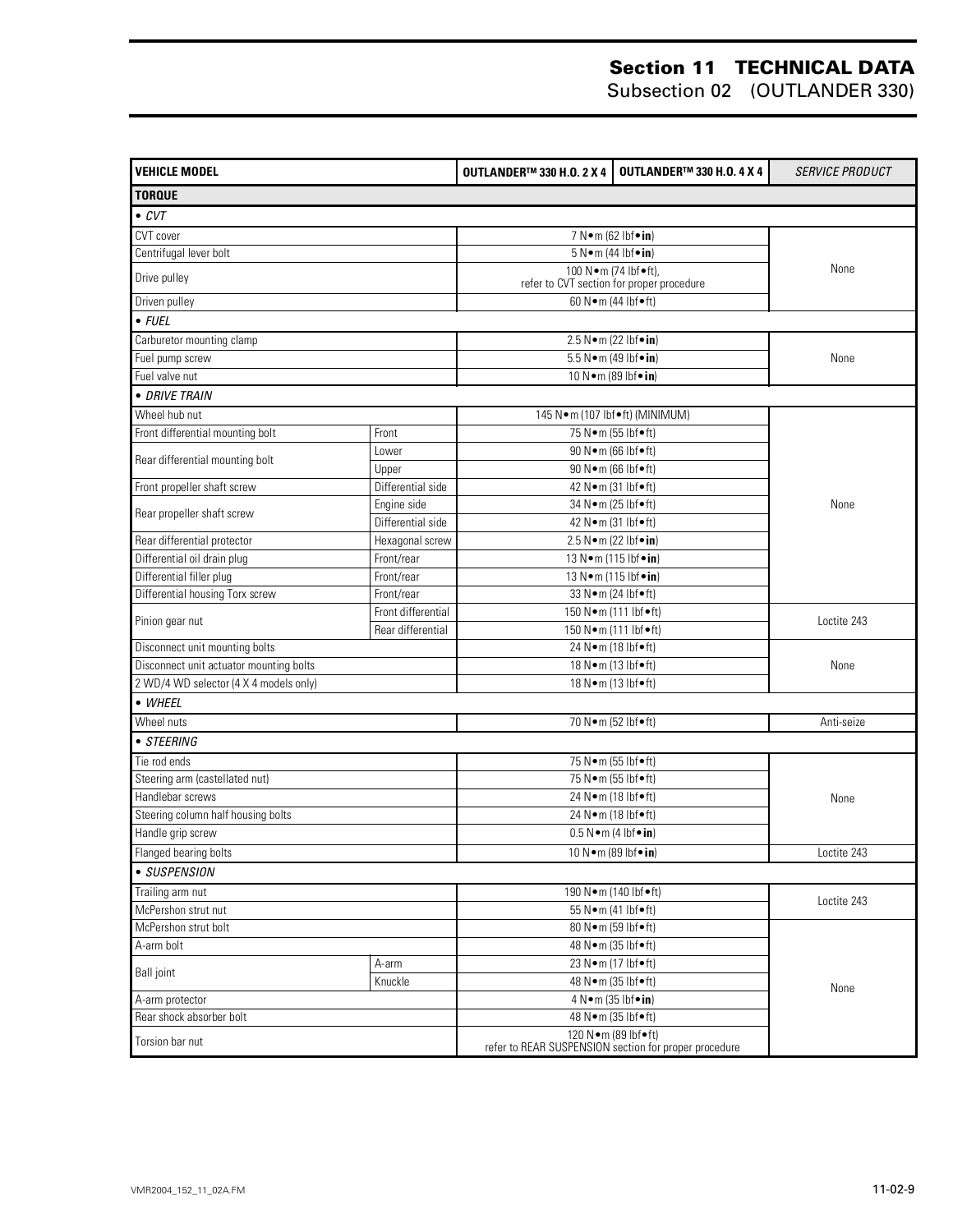| <b>VEHICLE MODEL</b>         |                | <b>OUTLANDER™ 330 H.O. 2 X 4</b> | <b>OUTLANDER™ 330 H.O. 4 X 4</b>        | <b>SERVICE PRODUCT</b> |  |  |  |  |
|------------------------------|----------------|----------------------------------|-----------------------------------------|------------------------|--|--|--|--|
| <b>TORQUE</b>                |                |                                  |                                         |                        |  |  |  |  |
| $-BRAKE$                     |                |                                  |                                         |                        |  |  |  |  |
| Caliper brake screws         | Front          |                                  | 34 N • m (25 lbf • ft)                  |                        |  |  |  |  |
|                              | Rear           |                                  | 24 N•m (18 lbf•ft)                      |                        |  |  |  |  |
| Brake disc screws            | Front          |                                  | 24 N•m (18 lbf•ft)                      |                        |  |  |  |  |
|                              | Rear           |                                  | 34 N • m (25 lbf • ft)                  | None                   |  |  |  |  |
| Master cylinder bolts        |                |                                  | 24 N•m (18 lbf•ft)                      |                        |  |  |  |  |
| BANJO bolt                   |                |                                  | 24 N•m (18 lbf•ft)                      |                        |  |  |  |  |
| Caliper bleeder valve        |                |                                  | $5 N \cdot m$ (44 lbf $\cdot in$ )      |                        |  |  |  |  |
| Master cylinder rod nut      |                |                                  | $5 N \cdot m$ (44 lbf $\cdot in$ )      |                        |  |  |  |  |
| Hydraulic brake light switch |                |                                  | 7 N $\bullet$ m (62 lbf $\bullet$ in)   | Pipe sealant           |  |  |  |  |
| • BODY AND FRAME             |                |                                  |                                         |                        |  |  |  |  |
|                              | M6             |                                  | 2.5 N • m (22 lbf • in)                 |                        |  |  |  |  |
| Front skid plate             | M10            |                                  | 8 N • m (71 lbf • in)                   |                        |  |  |  |  |
|                              | M <sub>8</sub> |                                  | 24 N • m (18 lbf • ft)                  |                        |  |  |  |  |
| Front bumper                 | M10            |                                  | 48 N • m (35 lbf • ft)                  |                        |  |  |  |  |
| Front/rear racks             |                |                                  | 4.5 N $\bullet$ m (40 lbf $\bullet$ in) |                        |  |  |  |  |
| Footpeg                      |                |                                  | $4.5 N \cdot m$ (39 lbf $\cdot$ in)     |                        |  |  |  |  |
| Headlamp housing             |                |                                  | $1$ N $\bullet$ m (9 lbf $\bullet$ in)  |                        |  |  |  |  |
|                              | Front          |                                  | 18 N•m (13 lbf•ft) MINIMUM              |                        |  |  |  |  |
| Fender support               | Rear           |                                  | 21 N•m (15 lbf•ft) MAXIMUM              |                        |  |  |  |  |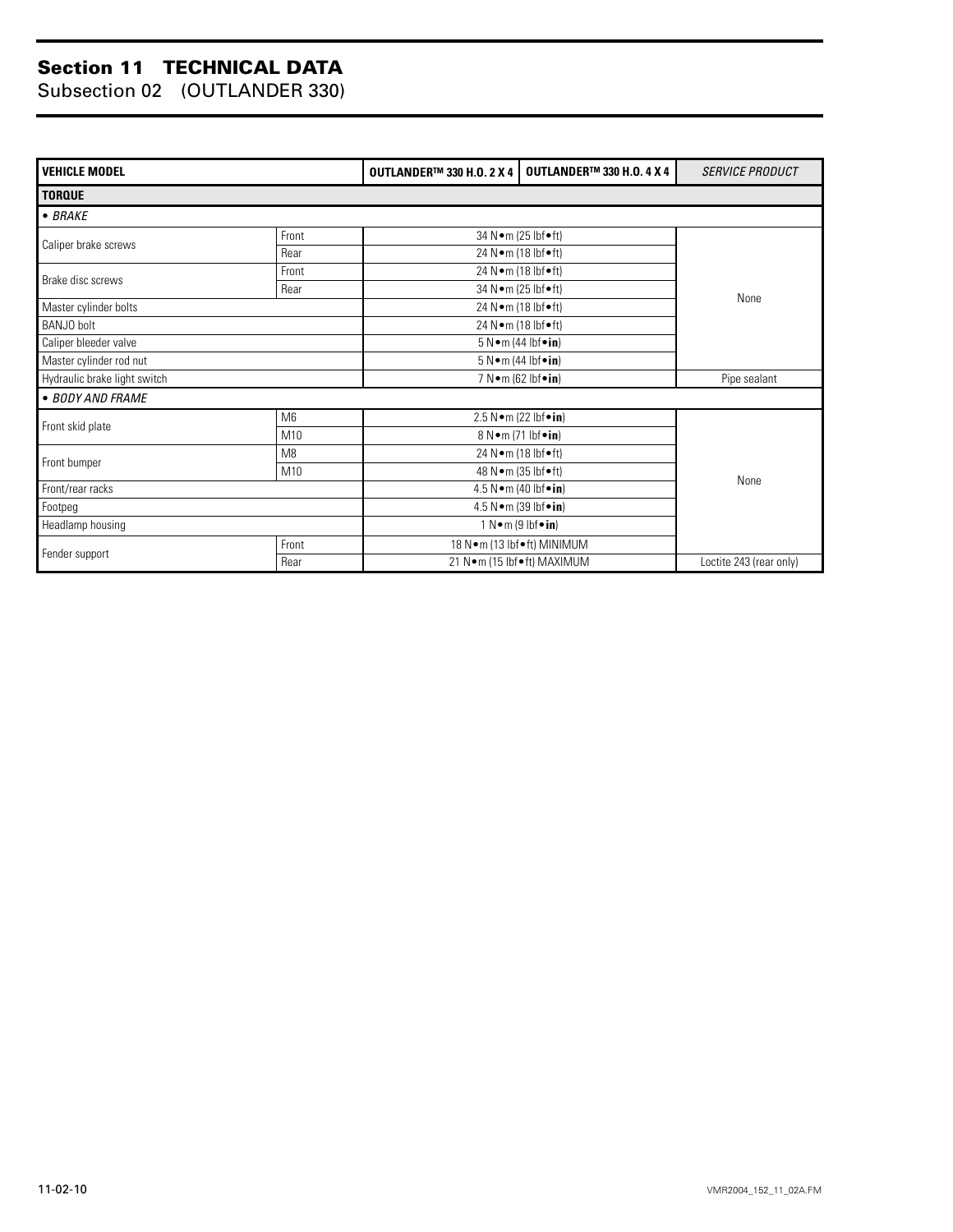# **OUTLANDER 400 0**

| <b>VEHICLE MODEL</b>               |         |                        | OUTLANDER™ 400 H.O.      |                                                                                      |                                                                        |           |  |
|------------------------------------|---------|------------------------|--------------------------|--------------------------------------------------------------------------------------|------------------------------------------------------------------------|-----------|--|
|                                    |         |                        |                          | 2X4                                                                                  | 4 X 4                                                                  | <b>XT</b> |  |
| <b>ENGINE</b>                      |         |                        |                          |                                                                                      |                                                                        |           |  |
| Engine type                        |         |                        |                          |                                                                                      | BOMBARDIER-ROTAX, 4-stroke,<br>Over Head Camshaft (OHC), liquid cooled |           |  |
| Starting system                    |         |                        |                          | Electric start and manual rewind starter.<br>Start in any gear (with brakes applied) |                                                                        |           |  |
| Number of cylinder(s)              |         |                        |                          |                                                                                      |                                                                        |           |  |
| Number of valves                   |         |                        |                          |                                                                                      | 4 valves (mechanical adjustment)                                       |           |  |
| Decompressor type                  |         |                        |                          |                                                                                      | Automatic                                                              |           |  |
| Bore                               |         | Standard               | $mm$ (in)                |                                                                                      | 91 (3.58)                                                              |           |  |
| Stroke                             |         |                        | mm(in)                   |                                                                                      | 61.5 (2.42)                                                            |           |  |
| Displacement                       |         |                        | $cm3$ (in <sup>3</sup> ) |                                                                                      | 400 (24.41)                                                            |           |  |
| Compression ratio                  |         |                        |                          |                                                                                      | 10.3:1                                                                 |           |  |
| Lubrication                        |         |                        |                          |                                                                                      | Wet sump with replaceable oil filter                                   |           |  |
| Oil filter                         |         |                        |                          |                                                                                      | BOMBARDIER-ROTAX                                                       |           |  |
| Air filter type                    |         |                        |                          |                                                                                      | 2 stage foam filter                                                    |           |  |
| Exhaust system                     |         | Type                   |                          |                                                                                      | Nelson, steel                                                          |           |  |
|                                    |         | Spark arrester         |                          |                                                                                      | <b>USDA Forest Service approved</b>                                    |           |  |
| Intake valve opening               |         |                        | 15.00° BTDC              |                                                                                      |                                                                        |           |  |
| Intake valve closing               |         |                        |                          | 45.00° ABDC                                                                          |                                                                        |           |  |
| Exhaust valve opening              |         |                        |                          | 50.00° BBDC                                                                          |                                                                        |           |  |
| Exhaust valve closing              |         |                        |                          | $10.00^\circ$ ATDC                                                                   |                                                                        |           |  |
| Chain tensioner plunger protrusion |         | Wear limit             | $mm$ (in)                |                                                                                      | 20.0 (.7874)                                                           |           |  |
| Valve clearance                    | Intake  |                        | $mm$ (in)                |                                                                                      | 0.06 (.0024) to 0.14 (.0055)                                           |           |  |
|                                    | Exhaust |                        | $mm$ (in)                |                                                                                      | 0.11 (.0043) to 0.19 (.0075)                                           |           |  |
|                                    |         | New minimum            | $mm$ (in)                |                                                                                      | 4.966 (.1955)                                                          |           |  |
|                                    | Intake  | New maximum            | $mm$ (in)                |                                                                                      | 4.980 (.1960)                                                          |           |  |
| Valve/valve stem clearance         |         | Wear limit             | $mm$ (in)                |                                                                                      | 4.930 (.1940)                                                          |           |  |
|                                    |         | New minimum            | $mm$ (in)                |                                                                                      | 4.956 (.1951)                                                          |           |  |
|                                    | Exhaust | New maximum            | mm(in)                   |                                                                                      | 4.970 (.1957)                                                          |           |  |
|                                    |         | Wear limit             | $mm$ (in)                |                                                                                      | 4.930 (.1940)                                                          |           |  |
|                                    |         | New minimum            | $mm$ (in)                |                                                                                      | 5.006 (.1971)                                                          |           |  |
| Valve guide diameter               |         | New maximum            | $mm$ (in)                |                                                                                      | 5.018 (.1976)                                                          |           |  |
|                                    |         | Wear limit             | $mm$ (in)                |                                                                                      | 5.050 (.1988)                                                          |           |  |
| Valve spring free length           |         | New nominal            | mm(in)                   |                                                                                      | 40.81 (1.607)                                                          |           |  |
|                                    |         | Service limit          | mm (in)                  |                                                                                      | 39.00 (1.535)                                                          |           |  |
|                                    | Intake  | New                    | $mm$ (in)                |                                                                                      | 1.15 to 1.35 (.045 to .053)                                            |           |  |
| Valve seat contact width           |         | Wear limit             | mm(in)                   |                                                                                      | 1.8(0.07)                                                              |           |  |
|                                    | Exhaust | New                    | $mm$ (in)                |                                                                                      | 1.25 to 1.55 (.049 to .061)                                            |           |  |
|                                    |         | Wear limit             | $mm$ (in)                |                                                                                      | 2(.078)                                                                |           |  |
| Piston measurement                 |         | New nominal            | mm(in)                   |                                                                                      | 90.950 to 90.966 (3.580 to 3.581)                                      |           |  |
| Piston/cylinder clearance          |         | New nominal            | mm(in)                   |                                                                                      | 0.027 to 0.057 (.0011 to .0022)                                        |           |  |
|                                    |         | Wear limit             | $mm$ (in)                |                                                                                      | 0.1(.004)                                                              |           |  |
|                                    |         | Upper compression ring |                          |                                                                                      | Rectangular                                                            |           |  |
| Piston ring type                   |         | Lower compression ring |                          |                                                                                      | Taper-face                                                             |           |  |
|                                    |         | Oil scraper ring       |                          | Standard                                                                             |                                                                        |           |  |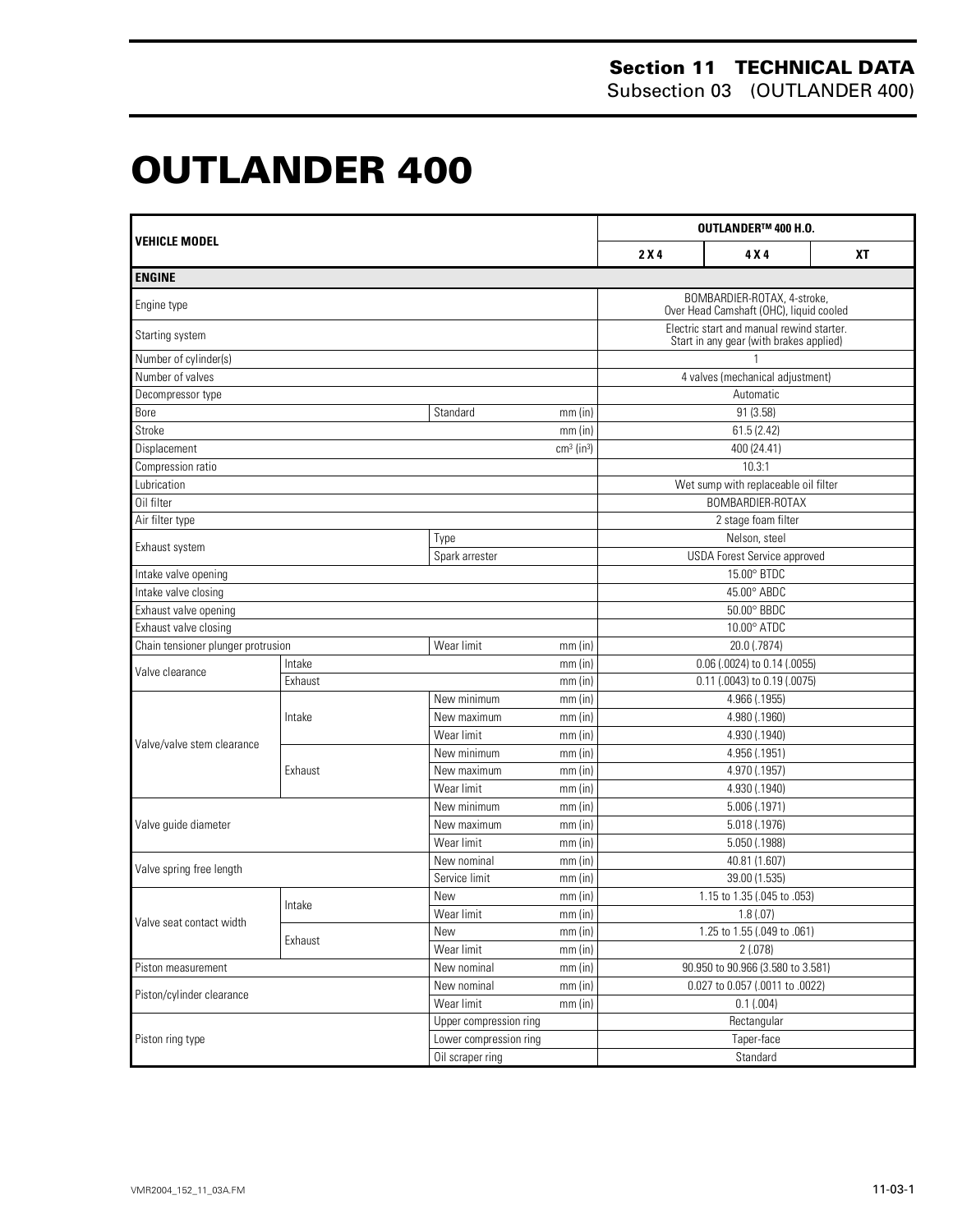|                              |                        |             | OUTLANDER™ 400 H.O. |                                   |                   |           |  |
|------------------------------|------------------------|-------------|---------------------|-----------------------------------|-------------------|-----------|--|
| VEHICLE MODEL                |                        |             |                     | 2X4                               | 4 X 4             | <b>XT</b> |  |
| <b>ENGINE</b>                |                        |             |                     |                                   |                   |           |  |
|                              | Upper compression ring |             | mm(in)              |                                   | $0.2$ (.008)      |           |  |
| Lower compression ring       |                        | New minimum | mm(in)              | $0.2$ (.008)                      |                   |           |  |
|                              | Oil scraper ring       |             | mm(in)              |                                   | $0.2$ (.008)      |           |  |
| Piston ring end gap          | Upper compression ring |             | mm(in)              |                                   | $0.40$ (.016)     |           |  |
|                              | Lower compression ring | New maximum | $mm$ (in)           |                                   | $0.40$ $(.016)$   |           |  |
|                              | Oil scraper ring       |             | $mm$ (in)           |                                   | $0.70$ (.028)     |           |  |
|                              | All                    | Wear limit  | mm(in)              |                                   | 1.5(0.06)         |           |  |
|                              | Upper compression ring |             | mm(in)              |                                   | $0.030$ $(.0012)$ |           |  |
|                              | Lower compression ring | New minimum | mm(in)              |                                   | $0.020$ (.0008)   |           |  |
|                              | Oil scraper ring       |             | $mm$ (in)           |                                   | $0.010$ (.0004)   |           |  |
| Piston/ring groove clearance | Upper compression ring |             | mm(in)              |                                   | $0.070$ $(.0028)$ |           |  |
|                              | Lower compression ring | New maximum | mm(in)              |                                   | $0.060$ $(.0024)$ |           |  |
|                              | Oil scraper ring       |             | mm(in)              |                                   | $0.045$ $(.0018)$ |           |  |
|                              | All                    | Wear limit  | mm(in)              |                                   | 0.15(.006)        |           |  |
|                              |                        | New minimum | mm(in)              |                                   | 12.036 (.4739)    |           |  |
| Rocker arm bore diameter     |                        | New maximum | mm(in)              |                                   | 12.050 (.4744)    |           |  |
|                              |                        | Wear limit  | mm(in)              |                                   | 12.060 (.4748)    |           |  |
|                              |                        | New minimum | mm(in)              |                                   | 12.007 (.4727)    |           |  |
| Rocker arm shaft diameter    |                        | New maximum | mm(in)              |                                   | 12.018 (.4732)    |           |  |
|                              |                        | Wear limit  | mm(in)              | 11.990 (.4720)                    |                   |           |  |
| Cylinder bore                |                        | New nominal | mm(in)              | 90.993 to 91.007 (3.582 to 3.583) |                   |           |  |
| Cylinder taper               |                        | New maximum | $mm$ (in)           |                                   | 0.038(.001)       |           |  |
|                              |                        | Wear limit  | mm(in)              |                                   | 0.090(.004)       |           |  |
|                              |                        | New maximum | $mm$ (in)           |                                   | 0.015(0.006)      |           |  |
| Cylinder out of round        |                        | Wear limit  | mm(in)              |                                   | $0.02$ (.0008)    |           |  |
|                              |                        | New minimum | mm(in)              | 21.959 (.8645)                    |                   |           |  |
|                              | PTO side               | New maximum | mm(in)              |                                   | 21.980 (.8654)    |           |  |
|                              |                        | Wear limit  | mm(in)              | 21.950 (.8642)                    |                   |           |  |
| Camshaft bearing journal     |                        | New minimum | $mm$ (in)           | 34.959 (1.3763)                   |                   |           |  |
|                              | Magneto side           | New maximum | mm(in)              | 34.975 (1.3770)                   |                   |           |  |
|                              |                        | Wear limit  | mm(in)              |                                   | 34.950 (1.3760)   |           |  |
|                              |                        | New minimum | mm(in)              |                                   | 22.000 (.8661)    |           |  |
|                              | PTO side               | New maximum | mm(in)              |                                   | 22.021 (.8670)    |           |  |
|                              |                        | Wear limit  | mm(in)              |                                   | 22.040 (.8677)    |           |  |
| Camshaft bore                |                        | New minimum | $mm$ (in)           |                                   | 35.000 (1.3780)   |           |  |
|                              | Magneto side           | New maximum | $mm$ (in)           |                                   | 35.025 (1.3789)   |           |  |
|                              |                        | Wear limit  | mm(in)              |                                   | 35.040 (1.3795)   |           |  |
|                              |                        | New minimum | $mm$ (in)           |                                   | 32.343 (1.2733)   |           |  |
|                              | Intake                 | New maximum | mm(in)              |                                   | 32.363 (1.2741)   |           |  |
|                              |                        | Wear limit  | mm(in)              |                                   | 32.300 (1.2717)   |           |  |
| Cam lobe                     |                        | New minimum | $mm$ (in)           |                                   | 32.027 (1.2609)   |           |  |
|                              | Exhaust                | New maximum | mm(in)              |                                   | 32.047 (1.2617)   |           |  |
|                              |                        | Wear limit  | $mm$ (in)           |                                   | 32.000 (1.2598)   |           |  |
| Crankshaft axial clearance   |                        | New minimum | $mm$ (in)           |                                   | $0.1$ (.0039)     |           |  |
|                              | MAG side               | New nominal | $mm$ (in)           |                                   | 0.05(0.0020)      |           |  |
| Crankshaft deflection        | PTO side               | New nominal | mm(in)              |                                   | 0.05(0.0020)      |           |  |
|                              |                        | New minimum | $mm$ (in)           |                                   | 40.009 (1.5752)   |           |  |
| Crankshaft pin diameter      |                        | New maximum | mm(in)              |                                   | 40.025 (1.5758)   |           |  |
|                              |                        | Wear limit  | $mm$ (in)           |                                   | 39.980 (1.5740)   |           |  |
|                              |                        | New minimum | mm(in)              |                                   | 42.024 (1.6545)   |           |  |
| Crankshaft journal diameter  | MAG/PTO side           | New maximum | $mm$ (in)           |                                   | 42.040 (1.6551)   |           |  |
|                              |                        | Wear limit  | $mm$ (in)           |                                   | 42.000 (1.6535)   |           |  |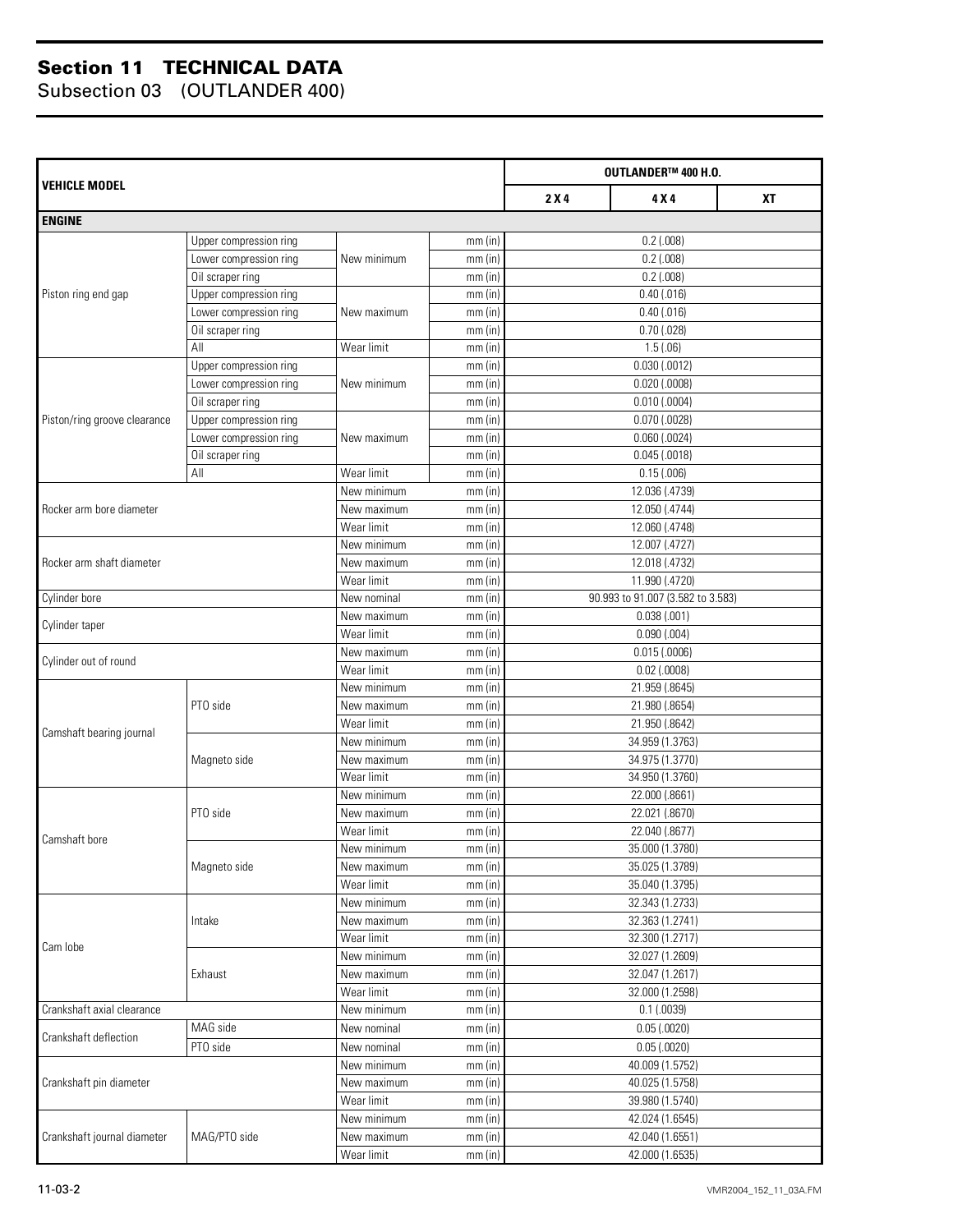|                                            |              | OUTLANDER™ 400 H.O. |           |                  |                  |    |
|--------------------------------------------|--------------|---------------------|-----------|------------------|------------------|----|
| <b>VEHICLE MODEL</b>                       |              |                     |           | 2X4              | 4 X 4            | ХT |
| <b>ENGINE</b>                              |              |                     |           |                  |                  |    |
|                                            | MAG side     | Wear limit          | $mm$ (in) | 42.070 (1.6563)  |                  |    |
| Crankcase plain bearing                    | PTO side     | Wear limit          | mm(in)    |                  | 42.070 (1.6563)  |    |
| Crankshaft radial clearance                | MAG/PTO side | Service limit       | mm(in)    |                  | $0.07$ (.0028)   |    |
|                                            |              | New minimum         | $mm$ (in) |                  | 40.020 (1.5756)  |    |
| Connecting rod big end diameter            |              | New maximum         | $mm$ (in) |                  | 40.051 (1.5768)  |    |
|                                            |              | Service limit       | mm(in)    |                  | 40.100 (1.5787)  |    |
| Connecting rod big end clearance           |              | Service limit       | mm(in)    |                  | $0.09$ $(.0035)$ |    |
|                                            |              | New minimum         | mm(in)    |                  | $0.100$ $(.004)$ |    |
| Connecting rod big end axial play          |              | New maximum         | mm(in)    |                  | 0.352(.014)      |    |
|                                            |              | Wear limit          | mm(in)    |                  | 0.5(0.02)        |    |
|                                            |              | New minimum         | mm(in)    |                  | 20.01 (.7878)    |    |
| Connecting rod small end diameter          |              | New maximum         | mm(in)    |                  | 20.02 (.7882)    |    |
|                                            |              | Wear limit          | mm(in)    |                  | 20.06 (.7898)    |    |
|                                            |              | New minimum         | mm(in)    |                  | 19.996 (.7872)   |    |
| Piston pin diameter                        |              | New maximum         | mm(in)    |                  | 20.000 (.7874)   |    |
|                                            |              | Wear limit          | mm(in)    |                  | 19.980 (.7867)   |    |
| Piston pin bore clearance                  |              | Wear limit          | $mm$ (in) |                  | $0.080$ (.0035)  |    |
| Drive belt                                 |              | New nominal         | mm(in)    |                  | 32.00 (1.260)    |    |
|                                            |              | Service limit       | mm(in)    |                  | 30.00 (1.181)    |    |
|                                            |              | New minimum         | $mm$ (in) |                  | 13.70 (.539)     |    |
| Governor cup roller diameter               |              | New maximum         | $mm$ (in) | 13.90 (.547)     |                  |    |
|                                            |              | Service limit       | $mm$ (in) |                  | 13.20 (.519)     |    |
|                                            |              | New minimum         | $mm$ (in) |                  | 6.078 (.239)     |    |
| Centrifugal lever pivot bolt diameter      |              | New maximum         | $mm$ (in) | 6.100(.240)      |                  |    |
|                                            |              | Service limit       | $mm$ (in) | $6.000$ $(.236)$ |                  |    |
| Centrifugal lever bore diameter            |              | Service limit       | $mm$ (in) | 6.200(.244)      |                  |    |
|                                            |              | New minimum         | $mm$ (in) |                  | 6.113(.241)      |    |
| Centrifugal lever pivot bolt bore diameter |              | New maximum         | $mm$ (in) |                  | 6.171 (.243)     |    |
|                                            |              | Service limit       | $mm$ (in) |                  | 6.300(.248)      |    |
|                                            |              | New minimum         | $mm$ (in) |                  | 55.000 (2.165)   |    |
| Drive pulley sliding half large bushing    |              | New maximum         | $mm$ (in) |                  | 55.020 (2.166)   |    |
|                                            |              | Service limit       | $mm$ (in) |                  | 55.200 (2.173)   |    |
|                                            |              | New minimum         | $mm$ (in) |                  | 30.000 (1.181)   |    |
| Drive pulley sliding half small bushing    |              | New maximum         | mm(in)    |                  | 30.020 (1.182)   |    |
|                                            |              | Service limit       | mm(in)    |                  | 30.200 (1.189)   |    |
|                                            |              | New minimum         | $mm$ (in) |                  | 39.990 (1.574)   |    |
| One-way clutch bushing diameter            |              | New maximum         | mm(in)    |                  | 40.085 (1.578)   |    |
|                                            |              | Service limit       | $mm$ (in) |                  | 40.100 (1.579)   |    |
|                                            |              | New minimum         | mm(in)    |                  | 30.000 (1.181)   |    |
| Driven pulley sliding half busing diameter |              | New maximum         | mm(in)    |                  | 30.020 (1.182)   |    |
|                                            |              | Service limit       | mm(in)    |                  | 30.200 (1.189)   |    |
|                                            |              | New minimum         | mm(in)    |                  | 30.000 (1.181)   |    |
| Driven pulley fixed half busing diameter   |              | New maximum         | mm(in)    |                  | 30.020 (1.182)   |    |
|                                            |              | Service limit       | mm(in)    | 30.200 (1.189)   |                  |    |
| Torque gear on driven pulley               |              | Service limit       | mm(in)    |                  | 7.500 (.295)     |    |
|                                            |              | MAG side            |           |                  | 17.990 (.708)    |    |
| Main shaft                                 |              |                     | $mm$ (in) |                  |                  |    |
|                                            |              | PTO side            | $mm$ (in) |                  | 24.950 (.982)    |    |
| Bevel gear shaft                           |              | PTO side            | $mm$ (in) |                  | 24.990 (.984)    |    |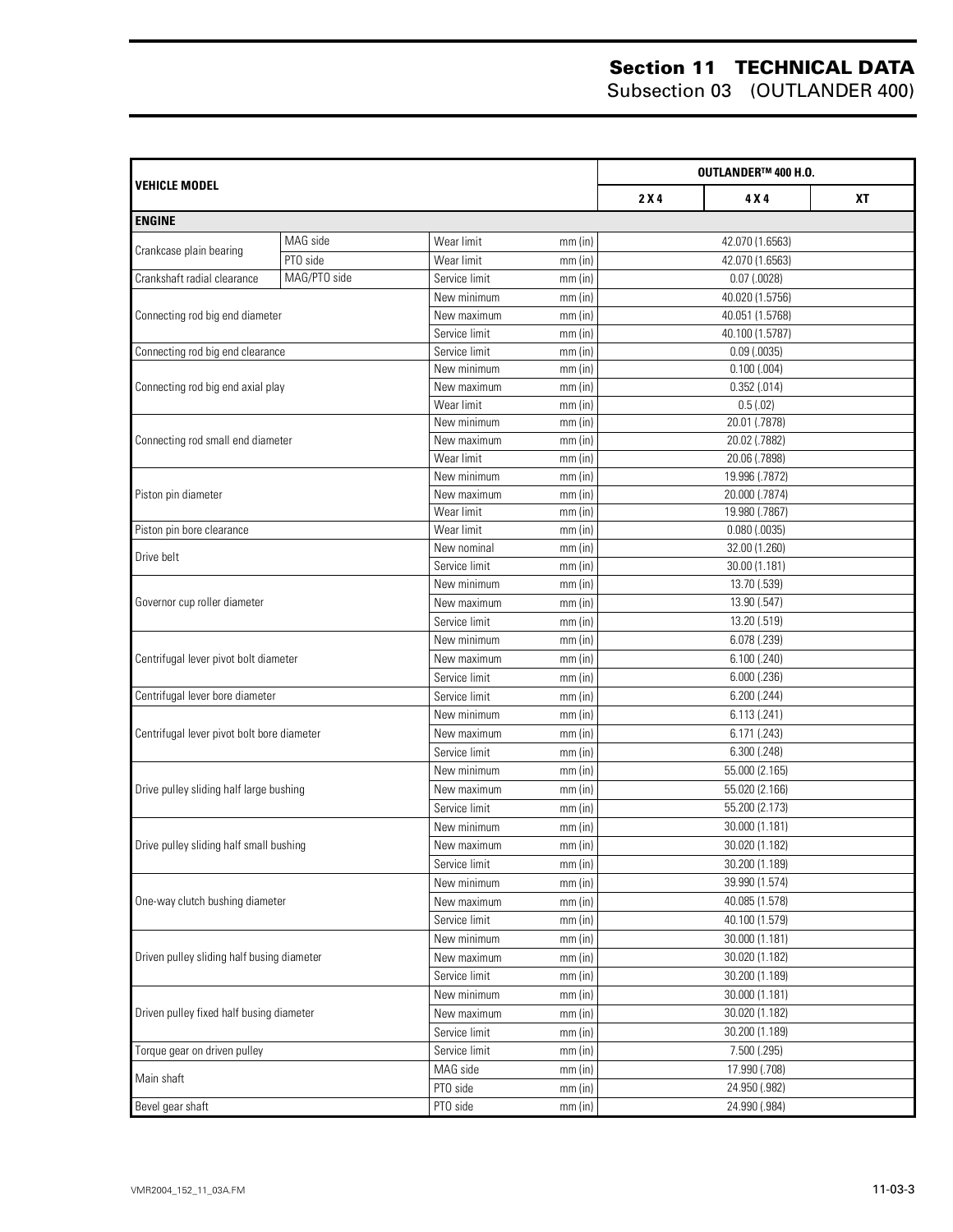|                                         |                              |                | OUTLANDER™ 400 H.O.                                                                      |                                                                                                            |  |  |
|-----------------------------------------|------------------------------|----------------|------------------------------------------------------------------------------------------|------------------------------------------------------------------------------------------------------------|--|--|
| VEHICLE MODEL                           | 2X4                          | 4 X 4          | <b>XT</b>                                                                                |                                                                                                            |  |  |
| <b>ELECTRICAL</b>                       |                              |                |                                                                                          |                                                                                                            |  |  |
| Magneto/generator                       |                              |                |                                                                                          | 400 W @ 6000 RPM                                                                                           |  |  |
| Ignition system type                    |                              |                |                                                                                          | C.D.I. (Capacitive Discharge Ignition)                                                                     |  |  |
| Ignition timing                         |                              |                |                                                                                          | Not adjustable                                                                                             |  |  |
|                                         | Quantity                     |                |                                                                                          |                                                                                                            |  |  |
| Spark plug                              | Make and type                |                |                                                                                          | NGK DCPR8E                                                                                                 |  |  |
|                                         | Gap                          | $mm$ (in)      |                                                                                          | 0.7 to 0.8 (.028 to .032)                                                                                  |  |  |
| <b>CPS (Crankshaft Position Sensor)</b> |                              | $\Omega$       |                                                                                          | $190 - 300$                                                                                                |  |  |
| Starter coil                            |                              | $\Omega$       |                                                                                          | $0.4 \pm 01$ @ 20°C (68°F)                                                                                 |  |  |
| Ignition coil                           | Primary                      | $\Omega$       |                                                                                          | $1.0 \pm 0.15$ @ 20°C (68°F)                                                                               |  |  |
|                                         | Secondary                    | $k\Omega$      |                                                                                          | 11.5 ± 2.3 @ 20°C (68°F)                                                                                   |  |  |
| Engine RPM limiter                      | Forward                      | <b>RPM</b>     |                                                                                          | 8000                                                                                                       |  |  |
|                                         | Reverse                      | <b>RPM</b>     |                                                                                          | $\frac{1}{4000}$ ± 100                                                                                     |  |  |
|                                         | Type                         |                |                                                                                          | Dry battery type                                                                                           |  |  |
| Battery                                 | Voltage                      |                |                                                                                          | 12 volts                                                                                                   |  |  |
|                                         | Nominal rating               |                |                                                                                          | 13 A.h                                                                                                     |  |  |
|                                         | Power starter output         |                |                                                                                          | 1.2 KW                                                                                                     |  |  |
| Headlight                               |                              |                |                                                                                          | 2 x 30 W, HOBBS 81425                                                                                      |  |  |
| Taillight                               |                              |                |                                                                                          | 8/27 W, 1157                                                                                               |  |  |
| Pilot lamp cluster                      |                              |                |                                                                                          | LEDS, 0.7 V approximately (each)                                                                           |  |  |
|                                         | Accessories                  |                |                                                                                          | 15 A (power outlet and auxiliary supply)                                                                   |  |  |
| Fuses                                   | Fan                          |                | 15A                                                                                      |                                                                                                            |  |  |
|                                         | Main                         |                | 20 A                                                                                     |                                                                                                            |  |  |
|                                         | Charging system              |                |                                                                                          | 30 A                                                                                                       |  |  |
| <b>CARBURETION</b>                      |                              |                |                                                                                          |                                                                                                            |  |  |
| Carburetor                              | Type                         |                | Mikuni constant depression type with manual choke and ECS<br>(Enrichner Coasting System) |                                                                                                            |  |  |
|                                         | Model                        |                | BSR33                                                                                    |                                                                                                            |  |  |
| Fuel pump                               | Type                         |                | Mikuni (Pulsation pump)                                                                  |                                                                                                            |  |  |
|                                         | Model                        |                |                                                                                          | External (vacuum-operated)                                                                                 |  |  |
| Idle engine speed                       |                              | <b>RPM</b>     |                                                                                          | $1300 \pm 100$                                                                                             |  |  |
| Main jet                                |                              |                |                                                                                          | 133.8                                                                                                      |  |  |
| Pilot jet                               |                              |                |                                                                                          | 32.5                                                                                                       |  |  |
| Needle jet                              |                              |                |                                                                                          | $(826)$ P-4                                                                                                |  |  |
| Jet needle                              |                              |                |                                                                                          | 5 FEY 1                                                                                                    |  |  |
| Clip position number                    |                              |                |                                                                                          | 3                                                                                                          |  |  |
| Choke plunger position                  |                              |                |                                                                                          | Variable choke                                                                                             |  |  |
|                                         | Throttle cable               |                |                                                                                          | $0.5$ mm $(.02$ in)                                                                                        |  |  |
| Adjustment                              | Preliminary pilot screw turn |                |                                                                                          | 2.5                                                                                                        |  |  |
|                                         | Float level                  | $\pm$ 0.5 mm   |                                                                                          | 10.0                                                                                                       |  |  |
|                                         |                              | $\pm$ 0.020 in |                                                                                          | .390                                                                                                       |  |  |
| Fuel                                    | Type                         |                |                                                                                          | Regular unleaded gasoline                                                                                  |  |  |
|                                         | Octane no.                   |                |                                                                                          | 87 (Ron + Mon)/2                                                                                           |  |  |
| <b>COOLING</b>                          |                              |                |                                                                                          |                                                                                                            |  |  |
| Coolant                                 |                              |                |                                                                                          | Ethyl glycol/water mix (50% coolant, 50% water).<br>Use coolant specifically designed for aluminum engines |  |  |
| Fan                                     |                              |                |                                                                                          | Thermostatic                                                                                               |  |  |
| Coolant temperature switch              | Operating temperature        |                |                                                                                          | 115°C (239°F)                                                                                              |  |  |
|                                         | Closing temperature          |                |                                                                                          | 110°C (230°F)                                                                                              |  |  |
| Fan thermostat                          | Switch ON                    |                |                                                                                          | 95°C (203°F)                                                                                               |  |  |
|                                         | Switch OFF                   |                |                                                                                          | 90°C (194°F)                                                                                               |  |  |
| Engine thermostat                       | Opening temperature          |                |                                                                                          | 65°C (149°F)                                                                                               |  |  |
|                                         | Closing temperature          |                |                                                                                          | 75°C (167°F)                                                                                               |  |  |
| Radiator cap opening pressure           |                              |                |                                                                                          | 110 kPa (16 PSI)                                                                                           |  |  |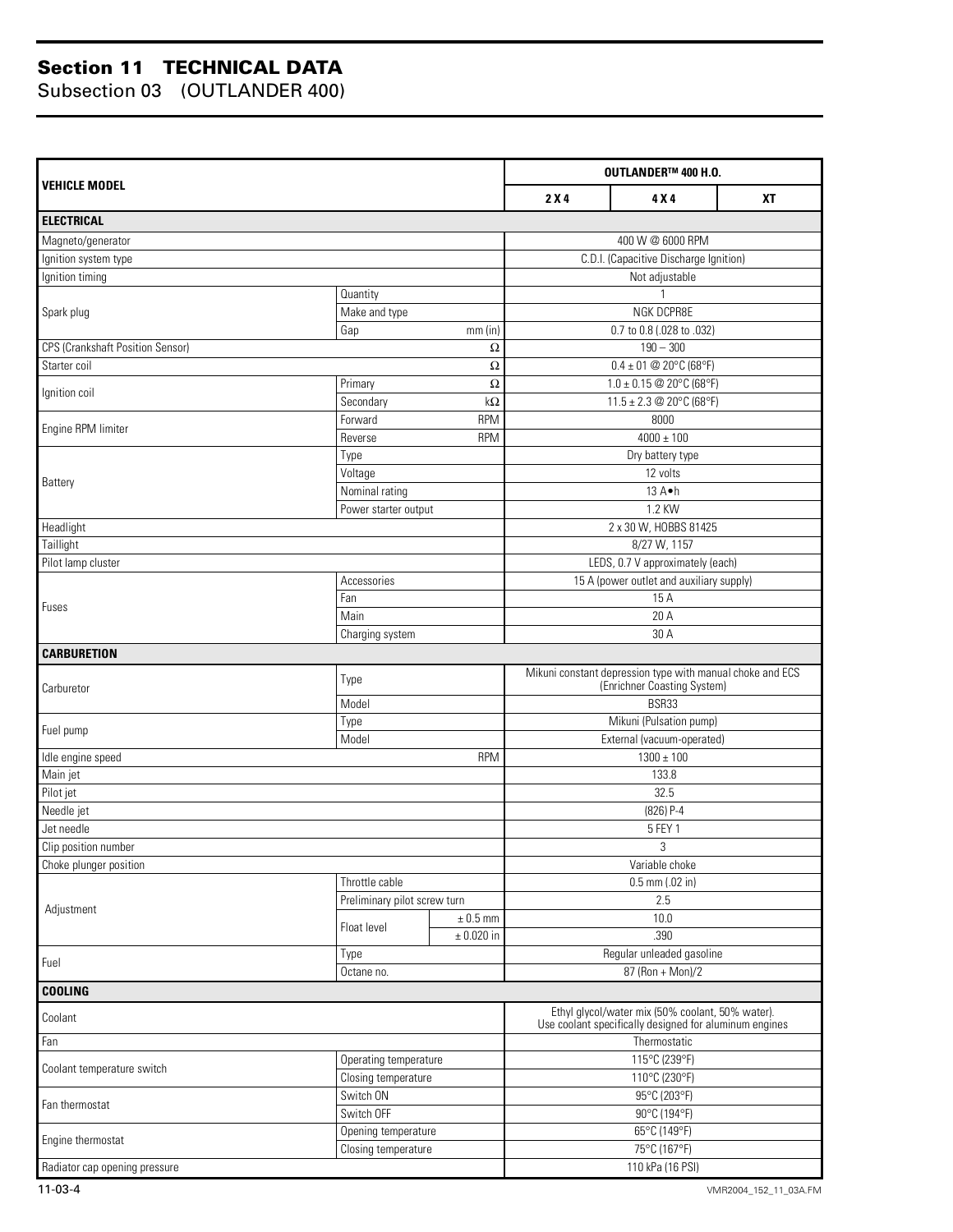|                                  |             |                         | OUTLANDER™ 400 H.O.                                                                            |           |  |  |
|----------------------------------|-------------|-------------------------|------------------------------------------------------------------------------------------------|-----------|--|--|
| <b>VEHICLE MODEL</b>             |             | 2X4                     | 4 X 4                                                                                          | <b>XT</b> |  |  |
| <b>LUBRICATION</b>               |             |                         |                                                                                                |           |  |  |
| Oil pressure switch operation    |             |                         | 30 to 60 kPa (4.35 to 8.70 PSI)                                                                |           |  |  |
| Engine oil pressure (min.)       |             |                         | 350 kPa (51 PSI)                                                                               |           |  |  |
| <b>DRIVE TRAIN</b>               |             |                         |                                                                                                |           |  |  |
| Transmission                     | Type        |                         | CVT (Continuously Variable Transmission).<br>Dual range (HI-LO) with park, neutral and reverse |           |  |  |
| Engagement RPM                   | $± 100$ RPM |                         | 1450                                                                                           |           |  |  |
| Front differential               |             |                         | Shaft driven/single Auto-lock differential (pump driven)                                       |           |  |  |
| Front differential ratio         |             |                         | 3.6:1                                                                                          |           |  |  |
| Rear axle                        |             |                         | Shaft driven/single differential                                                               |           |  |  |
| Rear axle ratio                  |             |                         | 3.6:1                                                                                          |           |  |  |
| <b>STEERING</b>                  |             |                         |                                                                                                |           |  |  |
| Turning radius                   |             |                         | $1.83 \text{ m}$ (6 ft)                                                                        |           |  |  |
| Total toe (vehicle on ground)    | $mm$ (in)   |                         | $0 \pm 4 (0 \pm .157)$                                                                         |           |  |  |
| Camber angle                     |             |                         | $0^{\circ}$                                                                                    |           |  |  |
| Tie-rod maximum length unengaged | mm(in)      |                         | $286.5 \pm 5(11.28 \pm 0.197)$                                                                 |           |  |  |
| <b>SUSPENSION</b>                |             |                         |                                                                                                |           |  |  |
| $\bullet$ FRONT                  |             |                         |                                                                                                |           |  |  |
| Suspension type                  |             |                         | McPherson Strut                                                                                |           |  |  |
| Suspension travel                | $mm$ (in)   |                         | 178(7)                                                                                         |           |  |  |
| Shock absorber                   | Qty         |                         | $\overline{2}$                                                                                 |           |  |  |
|                                  | Type        |                         | $\overline{0}$ il                                                                              |           |  |  |
| Spring free length               | mm(in)      |                         | 354 (14)                                                                                       |           |  |  |
| Spring color code                |             |                         | Blue/Red/Blue                                                                                  |           |  |  |
| Front preload adjustment         |             |                         | N.A.                                                                                           |           |  |  |
| $\bullet$ REAR                   |             |                         |                                                                                                |           |  |  |
| Suspension type                  |             |                         | Trailing arms                                                                                  |           |  |  |
| Suspension travel                | $mm$ (in)   |                         | 203(8)                                                                                         |           |  |  |
| Shock absorber                   | <b>Qty</b>  |                         | $\overline{2}$                                                                                 |           |  |  |
|                                  | Type        |                         | 0il                                                                                            |           |  |  |
| Spring free length               | mm(in)      |                         | 371 (14.6)                                                                                     |           |  |  |
| Spring color code                |             |                         | Blue/Black/Blue                                                                                |           |  |  |
| Rear preload adjustment          |             |                         | 5 settings                                                                                     |           |  |  |
| <b>BRAKES</b>                    |             |                         |                                                                                                |           |  |  |
| Front brake                      | Oty         |                         | $\overline{2}$                                                                                 |           |  |  |
|                                  | Type        |                         | Hydraulic, discs                                                                               |           |  |  |
| Rear brake                       | <b>Qty</b>  |                         | 1                                                                                              |           |  |  |
|                                  | Type        |                         | Hydraulic, disc                                                                                |           |  |  |
| Parking brake                    |             | Hydraulic lock-4 wheels |                                                                                                |           |  |  |
| Caliper                          |             |                         | Floating                                                                                       |           |  |  |
| Lining material                  | Front       |                         | Organic                                                                                        |           |  |  |
|                                  | Rear        |                         | Metallic                                                                                       |           |  |  |
| Minimum pad thickness            | $mm$ (in)   |                         | 1(.04)                                                                                         |           |  |  |
| Minimum brake disk thickness     | mm (in)     |                         | 3.5( .138)                                                                                     |           |  |  |
|                                  | mm(in)      |                         | 4.3(.17)                                                                                       |           |  |  |
| Maximum brake disk warpage       | mm (in)     |                         | 0.2(0.01)                                                                                      |           |  |  |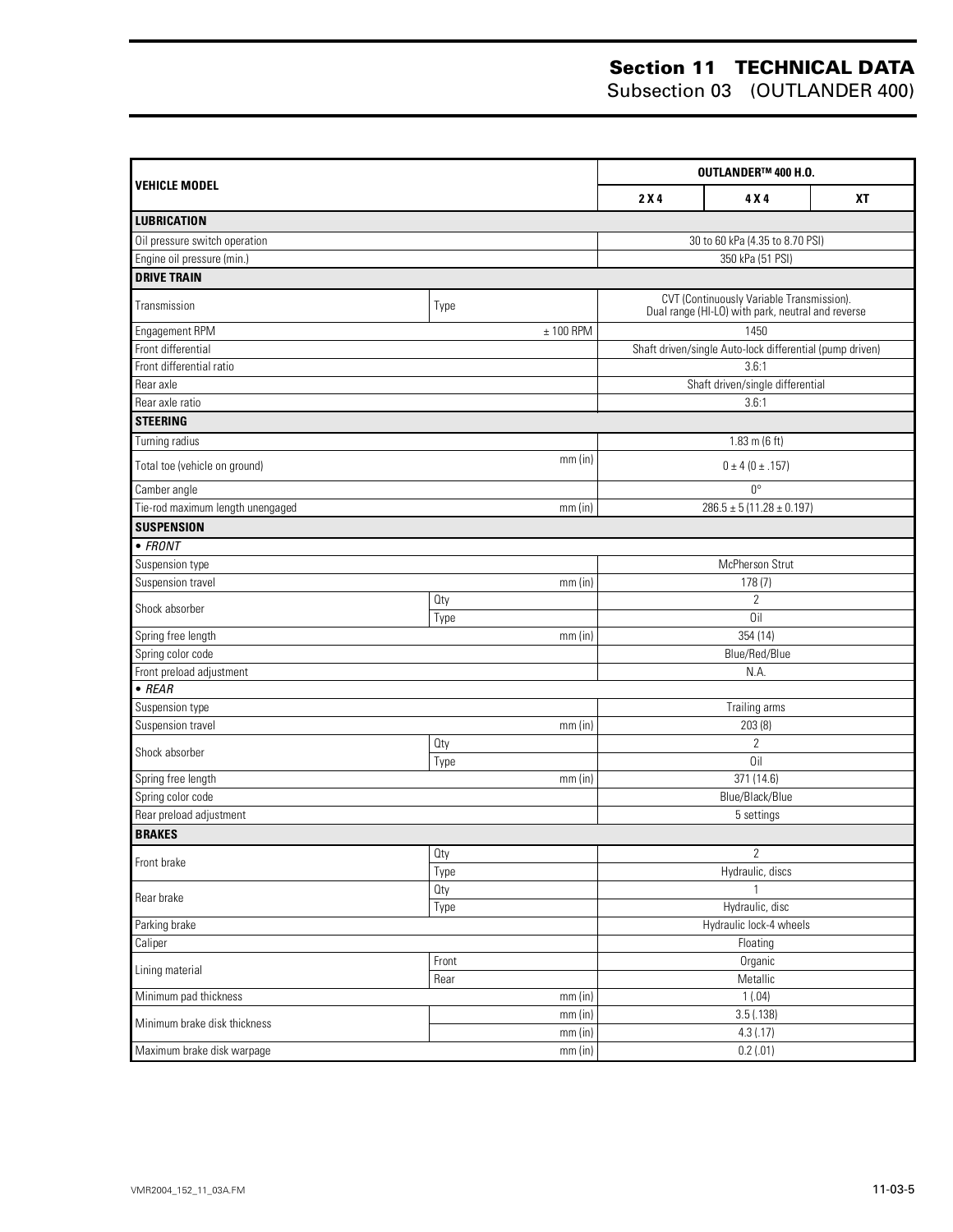|                                                                                         |                |                                      | OUTLANDER™ 400 H.O. |                                                                                                                                                            |           |  |
|-----------------------------------------------------------------------------------------|----------------|--------------------------------------|---------------------|------------------------------------------------------------------------------------------------------------------------------------------------------------|-----------|--|
| <b>VEHICLE MODEL</b>                                                                    |                |                                      | 2X4                 | 4 X 4                                                                                                                                                      | <b>XT</b> |  |
| <b>TIRES AND WHEELS</b>                                                                 |                |                                      |                     |                                                                                                                                                            |           |  |
| • TIRES                                                                                 |                |                                      |                     |                                                                                                                                                            |           |  |
|                                                                                         | Front          | Maximum                              |                     | 28 kPa (4 PSI)                                                                                                                                             |           |  |
| Pressure                                                                                |                | Minimum                              |                     | 24 kPa (3.5 PSI)                                                                                                                                           |           |  |
|                                                                                         | Rear           | Maximum                              |                     | 31 kPa (4.5 PSI)                                                                                                                                           |           |  |
|                                                                                         |                | Minimum                              |                     | 28 kPa (4 PSI)                                                                                                                                             |           |  |
| Minimum tire thread depth                                                               |                | $mm$ (in)                            |                     | 3(0.118)                                                                                                                                                   |           |  |
| Size                                                                                    | Front          |                                      |                     | 25 x 8 x 12                                                                                                                                                |           |  |
|                                                                                         | Rear           |                                      |                     | 25 x 10 x 12                                                                                                                                               |           |  |
| • WHEELS                                                                                |                |                                      |                     |                                                                                                                                                            |           |  |
| Size                                                                                    | Front          |                                      |                     | $12 \times 6$                                                                                                                                              |           |  |
|                                                                                         | Rear           |                                      |                     | 12 x 7.5                                                                                                                                                   |           |  |
| <b>DIMENSIONS</b>                                                                       |                |                                      |                     |                                                                                                                                                            |           |  |
| Overall length                                                                          |                | mm(in)                               |                     | 2184 (86)                                                                                                                                                  |           |  |
| Overall width                                                                           |                | $mm$ (in)                            |                     | 1168 (46)                                                                                                                                                  |           |  |
| Overall height                                                                          |                | $mm$ (in)                            |                     | 1143 (45)                                                                                                                                                  |           |  |
| Dry weight                                                                              |                | kg (lb)                              | 250 (550)           | 269 (592)                                                                                                                                                  |           |  |
| Wheel base                                                                              |                | $mm$ (in)                            |                     | 1244 (49)                                                                                                                                                  |           |  |
| Wheel track                                                                             | Front          | $mm$ (in)                            |                     | 965 (38)                                                                                                                                                   |           |  |
|                                                                                         | Rear           | mm(in)                               |                     | 914 (36)                                                                                                                                                   |           |  |
| Front and under engine ground clearance                                                 |                | $mm$ (in)                            | 236 (9.3)           |                                                                                                                                                            |           |  |
| Rear rigid axle ground clearance                                                        |                | mm(in)                               |                     | 236 (9.3)                                                                                                                                                  |           |  |
| <b>CAPACITIES</b>                                                                       |                |                                      |                     |                                                                                                                                                            |           |  |
| • LIQUID                                                                                |                |                                      |                     |                                                                                                                                                            |           |  |
| Fuel tank                                                                               |                |                                      |                     | 16 L (4.2 U.S. gal)                                                                                                                                        |           |  |
| Fuel tank reserve                                                                       |                |                                      |                     | 2 L (0.6 U.S. gal)                                                                                                                                         |           |  |
|                                                                                         | Capacity       |                                      |                     | 3 L (3.17 quarts)                                                                                                                                          |           |  |
| Engine/transmission oil                                                                 | Recommended    |                                      |                     | SAE, 4 stroke mineral based oil SG, SH or SJ or<br>Bombardier synthetic oil 5W40.<br>Refer to the oil viscosity chart in the<br><b>MAINTENANCE</b> section |           |  |
|                                                                                         | Capacity       | Front                                | N.A.                | 500 mL (17 U.S. oz)                                                                                                                                        |           |  |
| Differential oil                                                                        |                | Rear                                 |                     | 300 mL (10 U.S. oz)                                                                                                                                        |           |  |
|                                                                                         | Recommended    |                                      |                     | Synthetic polyolester oil 75W90 (API GL5)                                                                                                                  |           |  |
| CV joint grease                                                                         |                |                                      |                     | TEXACO, HTBJ grease (M3014), ONLY                                                                                                                          |           |  |
| Propeller shaft grease                                                                  |                |                                      |                     | SHELL, Alvania EP-2, ONLY                                                                                                                                  |           |  |
| Hydraulics brakes                                                                       | Capacity       |                                      |                     | 250 mL (8.5 U.S. oz)                                                                                                                                       |           |  |
|                                                                                         | Recommended    |                                      |                     | Brake fluid DOT 4, ONLY                                                                                                                                    |           |  |
| Cooling system                                                                          |                |                                      |                     | 2.5 L (2.65 quarts)                                                                                                                                        |           |  |
| · BODY AND FRAME                                                                        |                |                                      |                     |                                                                                                                                                            |           |  |
| Weight distribution                                                                     | Front/rear     | $\%$                                 |                     | 49/51                                                                                                                                                      |           |  |
| Rear storage box (included with rear rack weight)                                       |                |                                      |                     | 10 kg (22 lb)                                                                                                                                              |           |  |
| Rack                                                                                    | Front          |                                      |                     | 40 kg (90 lb)                                                                                                                                              |           |  |
|                                                                                         | tongue weight) | Rear (including rear storage box and |                     | 80 kg (175 lb)                                                                                                                                             |           |  |
| Total vehicle load allowed<br>(including driver, all other loads and added accessories) |                |                                      |                     | 230 kg (500 lb)                                                                                                                                            |           |  |
| Gross vehicle weight rating                                                             |                |                                      |                     | 460 kg (1014 lb)                                                                                                                                           |           |  |
| Towing                                                                                  |                |                                      |                     | 500 kg (1100 lb)                                                                                                                                           |           |  |
| Tongue (included with rear rack weight)                                                 |                |                                      |                     | 14 kg (30 lb)                                                                                                                                              |           |  |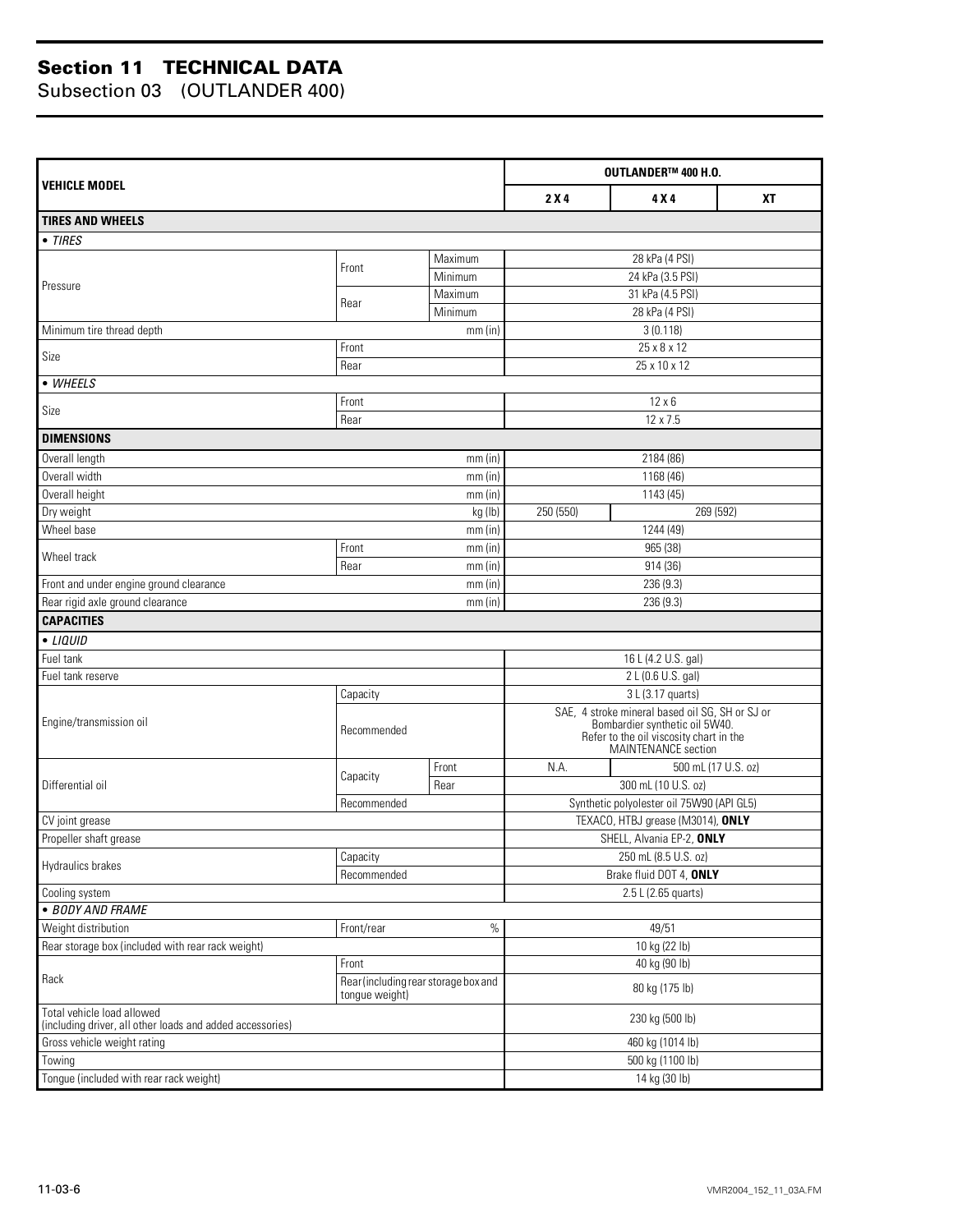|                                   |                           | OUTLANDER™ 400 H.O.                     |                                        |                                                            |  |
|-----------------------------------|---------------------------|-----------------------------------------|----------------------------------------|------------------------------------------------------------|--|
| VEHICLE MODEL                     |                           | 2X4                                     | 4 X 4                                  | <b>XT</b>                                                  |  |
| <b>MATERIAL</b>                   |                           |                                         |                                        |                                                            |  |
| Frame                             | Material                  |                                         | Steel                                  |                                                            |  |
|                                   | Color                     |                                         | Black                                  |                                                            |  |
| Wheel                             | Material                  |                                         | Steel                                  |                                                            |  |
|                                   | Color                     |                                         | Moondust pearl                         | Chrome/Deep Black                                          |  |
| Front/rear rack                   | Material                  |                                         | Polypropylene (glass fiber-reinforced) |                                                            |  |
|                                   | Color                     |                                         | Earth gray                             |                                                            |  |
| Front bumper                      | Material                  |                                         | Aluminum                               |                                                            |  |
|                                   | Color                     |                                         | Aluminum                               |                                                            |  |
|                                   | Material                  |                                         | High density polyethylene              |                                                            |  |
| Front/rear fender                 | Color                     | Yellow/Laurentian Green/Viper Red/Camo  |                                        | Yellow/Laurentian<br>green/Viper red/<br>Camo/Sandstone    |  |
| Fuel tank protector               | Material                  |                                         | High density polyethylene              |                                                            |  |
|                                   | Color                     |                                         | Black                                  |                                                            |  |
| Steering cover                    | Material                  |                                         | Polypropylene                          |                                                            |  |
|                                   | Color                     |                                         | Earth grey                             |                                                            |  |
| Storage compartment cover         | Material                  |                                         | Polypropylene (glass fiber-reinforced) |                                                            |  |
|                                   | Color                     |                                         | Earth gray                             |                                                            |  |
| Front facia                       | Material                  |                                         | High density polyethylene              |                                                            |  |
|                                   | Color                     | Yellow/Laurentian green/Viper red/Camo  |                                        | Yellow/Laurentian<br>green/Viper<br>red/Sandstone          |  |
| Front skid plate                  | Material                  | High density polyethylene               |                                        |                                                            |  |
|                                   | Color                     | Earth grey<br>High density polyethylene |                                        |                                                            |  |
|                                   | Material                  |                                         |                                        |                                                            |  |
| Side panel                        | Color                     | Yellow/Laurentian Green/Viper Red/Camo  |                                        | Yellow/Laurentian<br>green/Viper<br>red/Camo/<br>Sandstone |  |
| Foot rest                         | Material                  |                                         | High density polyethylene              |                                                            |  |
|                                   | Color                     |                                         | Black                                  |                                                            |  |
|                                   | Material                  | High density polyethylene               |                                        |                                                            |  |
| Console                           | Color                     |                                         | Yellow/Laurentian green/Viper red/Camo | Yellow/Laurentian<br>green/Viper<br>red/Camo/<br>Sandstone |  |
| Air box cover                     | Material                  |                                         | Polypropylene (glass fiber-reinforced) |                                                            |  |
|                                   | $\overline{\text{Color}}$ |                                         | Black                                  |                                                            |  |
| Air box                           | Material                  |                                         | Polypropylene (glass fiber-reinforced) |                                                            |  |
|                                   | Color                     |                                         | Black                                  |                                                            |  |
| <b>Transmission lever locator</b> | Material                  |                                         | Polypropylene (glass fiber-reinforced) |                                                            |  |
|                                   | Color                     |                                         | Earth grey                             |                                                            |  |
| A-arm protector                   | Material                  |                                         | Polypropylene                          |                                                            |  |
|                                   | Color                     |                                         | Black                                  |                                                            |  |
| Engine cover                      | Material<br>Color         |                                         | High density polyethylene              |                                                            |  |
|                                   | Material                  |                                         | Earth grey                             |                                                            |  |
| Seat base                         | Color                     |                                         | Polypropylene<br>Black                 |                                                            |  |
|                                   | Material                  |                                         | Thermoformed vinyl                     |                                                            |  |
| Seat cover                        | Color                     |                                         | Deep earth grey                        |                                                            |  |
|                                   |                           |                                         |                                        |                                                            |  |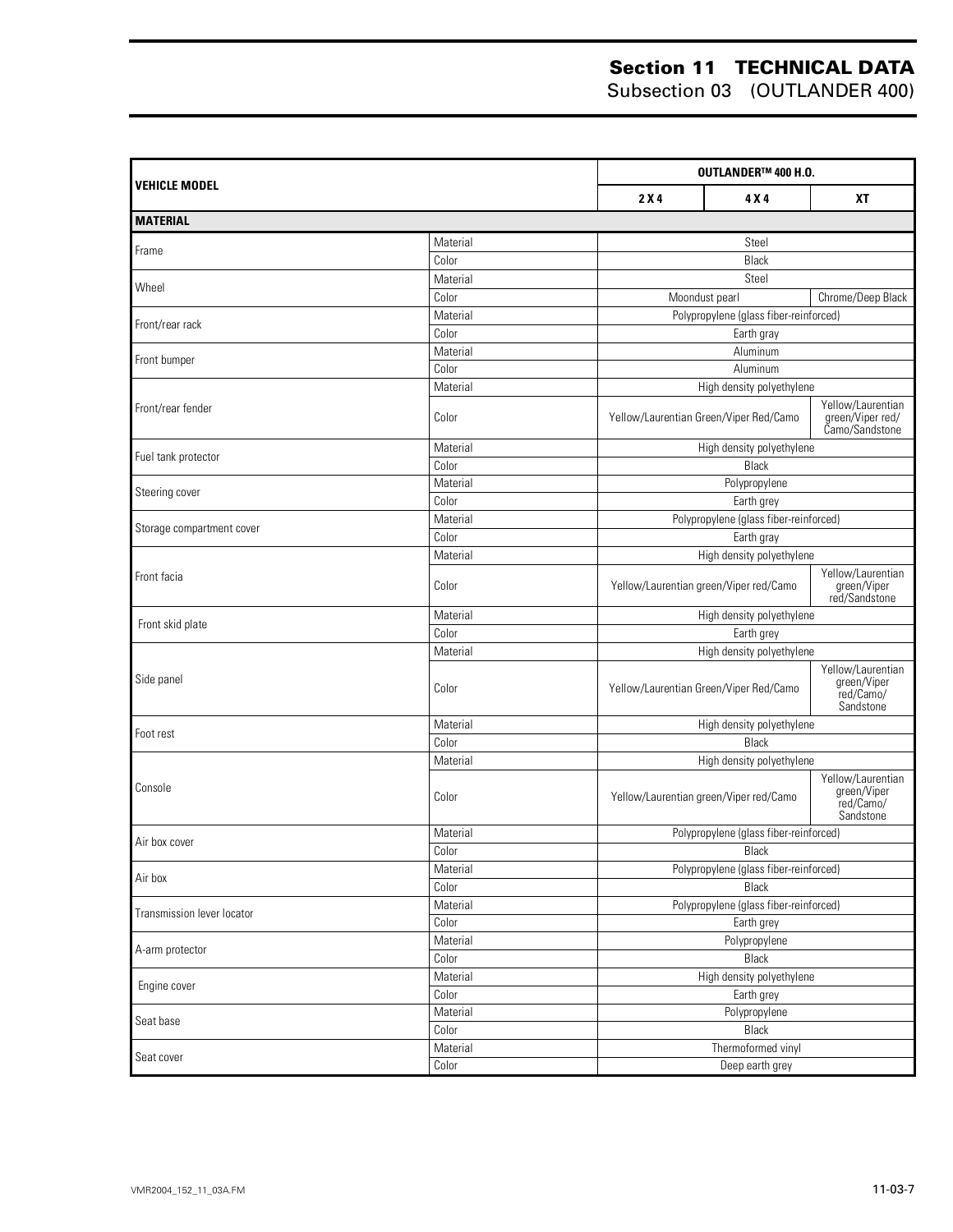|                                |                |                    | OUTLANDER™ 400 H.O.                                                        |                   |                   |  |  |
|--------------------------------|----------------|--------------------|----------------------------------------------------------------------------|-------------------|-------------------|--|--|
| <b>VEHICLE MODEL</b>           | 2X4            | 4 X 4<br><b>XT</b> |                                                                            |                   |                   |  |  |
| <b>TORQUE</b>                  |                |                    |                                                                            |                   |                   |  |  |
| • ENGINE                       |                |                    |                                                                            |                   |                   |  |  |
| Lower engine mounting bracket  | M <sub>8</sub> |                    | 23 N•m (17 lbf•ft)                                                         |                   |                   |  |  |
| Lower engine mounting bolts    |                |                    |                                                                            |                   |                   |  |  |
| Upper engine support           | M10            |                    | 48 N • m (35 lbf • ft)                                                     |                   |                   |  |  |
| Spark plug                     |                |                    | 20 N•m (15 lbf•ft)                                                         |                   |                   |  |  |
| Oil filter screw               |                |                    | 10 N•m (89 lbf•in)                                                         |                   |                   |  |  |
|                                | M <sub>6</sub> |                    | 10 N · m (89 lbf · in)                                                     |                   |                   |  |  |
| Magneto cover bolts            | M <sub>8</sub> |                    | 25 N•m (18 lbf•ft)                                                         |                   | None              |  |  |
| Starter bolts                  |                |                    | 10 N · m (89 lbf · in)                                                     |                   |                   |  |  |
| Vehicle speed sensor           |                |                    | 10 N•m (89 lbf•in)                                                         |                   |                   |  |  |
| Winch solenoid                 |                |                    | N.A.                                                                       | 9 N•m (80 lbf•in) |                   |  |  |
| CPS bolt                       |                |                    | 10 N · m (89 lbf · in)                                                     |                   |                   |  |  |
| Engine cover                   |                |                    | 5 N · m (44 lbf · in)                                                      |                   |                   |  |  |
| Starter RED (+) cable          |                |                    | $6 N \cdot m (53 lbf \cdot in)$                                            |                   | Dielectric grease |  |  |
| Rotor nut                      |                |                    | 180 N · m (133 lbf · ft)                                                   |                   |                   |  |  |
| Stator bolt                    |                |                    | 10 N · m (89 lbf · in)                                                     |                   | Loctite 243       |  |  |
| • COOLING                      |                |                    |                                                                            |                   |                   |  |  |
| Radiator mount screw/nut       |                |                    | 10 N•m (89 lbf•in)                                                         |                   |                   |  |  |
| Thermostat housing             |                |                    | 7 N • m (62 lbf • in)                                                      |                   |                   |  |  |
| Thermostat bleeding screw      |                |                    | $5 N \cdot m$ (44 lbf $\cdot in$ )                                         |                   |                   |  |  |
| Temperature sensor             |                |                    | 17 N·m (151 lbf•in)                                                        |                   |                   |  |  |
| Water pump housing             |                |                    | 10 N · m (89 lbf · in)                                                     |                   |                   |  |  |
| Fan mount screw/nut            |                |                    | 7 N • m (62 lbf • in)                                                      |                   |                   |  |  |
| Temperature sender on radiator |                |                    | 11 N • m (97 lbf • in)                                                     |                   |                   |  |  |
| • EXHAUST                      |                |                    |                                                                            |                   |                   |  |  |
| Exhaust nut                    |                |                    | 11 N•m (97 lbf•in)                                                         |                   |                   |  |  |
| Heat shield screws             |                |                    | 13 N • m (115 lbf • in)                                                    |                   |                   |  |  |
| Exhaust support                |                |                    | 23 N•m (17 lbf•ft)                                                         |                   |                   |  |  |
| • LUBRICATION                  |                |                    |                                                                            |                   |                   |  |  |
| Engine drain plug              |                |                    | 30 N•m (22 lbf•ft)                                                         |                   |                   |  |  |
| Engine oil strainer cover      |                |                    | 10 N · m (89 lbf · in)                                                     |                   | None              |  |  |
| Oil pump housing               |                |                    | 10 N · m (89 lbf · in)                                                     |                   |                   |  |  |
| Oil pressure regulator plug    |                |                    | 11 N • m (97 lbf • in)                                                     |                   |                   |  |  |
| Oil pressure switch            |                |                    | 12 N●m (106 lbf●in)                                                        |                   | Loctite 243       |  |  |
| • CYLINDER AND HEAD            |                |                    |                                                                            |                   |                   |  |  |
| Valve cover                    |                |                    | 7 N • m (62 lbf • in)                                                      |                   |                   |  |  |
|                                | M <sub>6</sub> |                    | 10 N · m (89 lbf · in)                                                     |                   |                   |  |  |
| Cylinder head screw<br>M11     |                |                    | First torque 20 N · m (15 lbf · ft)<br>Final torque 60 N · m (44 lbf · ft) |                   |                   |  |  |
| Intake adaptor                 |                |                    | 25 N•m (18 lbf•ft)                                                         |                   |                   |  |  |
| Camshaft timing gear           |                |                    | 25 N•m (18 lbf•ft)                                                         |                   |                   |  |  |
| Chain guide                    |                |                    | 10 N • m (89 lbf • in)                                                     |                   |                   |  |  |
| Chain tensioner housing        |                |                    | 8 N • m (71 lbf • in)                                                      |                   |                   |  |  |
| Chain tensioner plug           |                |                    | 4.5 N•m (40 lbf•in)                                                        |                   | None              |  |  |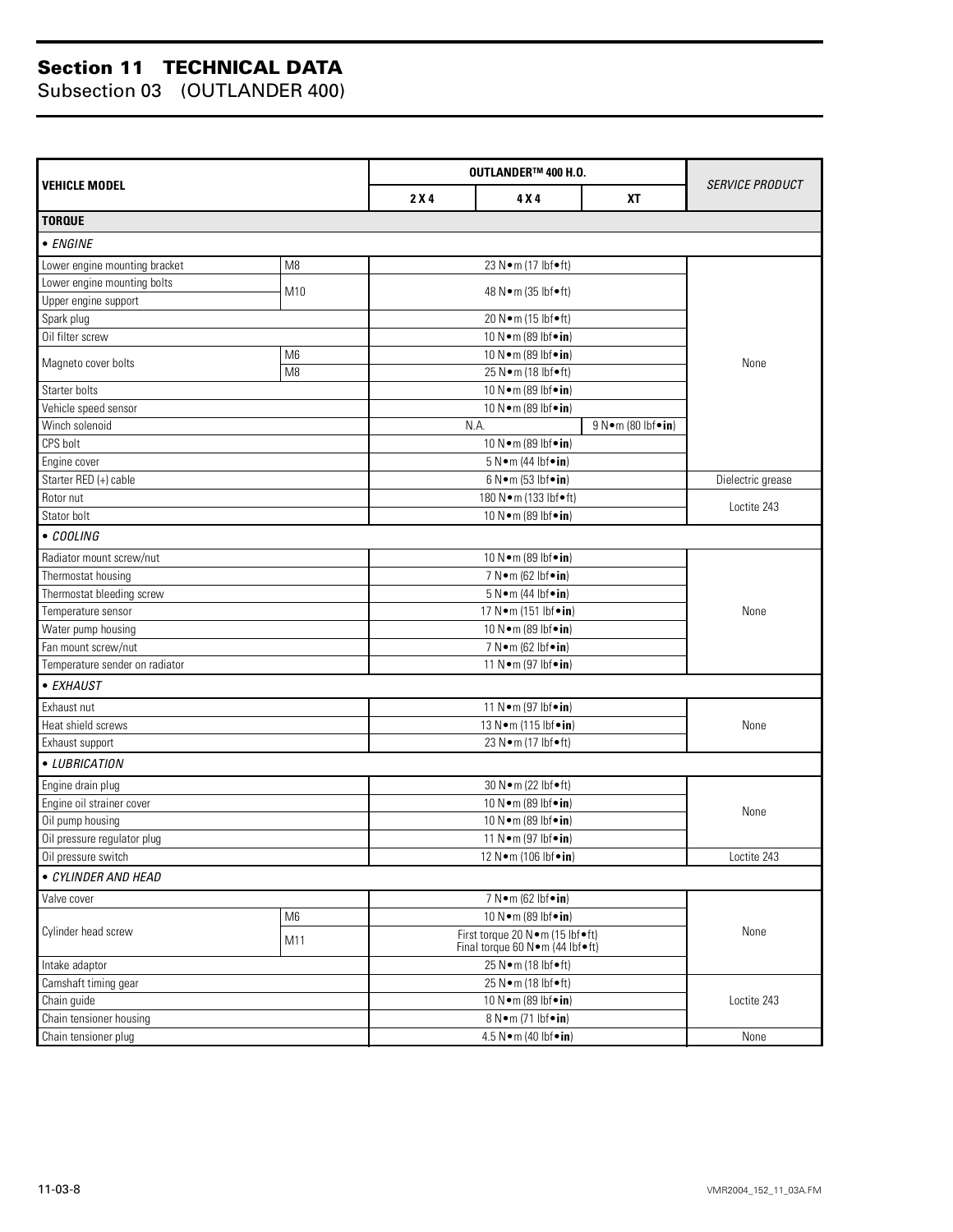|                                         |                    | OUTLANDER™ 400 H.O. |                                                |           |                        |
|-----------------------------------------|--------------------|---------------------|------------------------------------------------|-----------|------------------------|
| <b>VEHICLE MODEL</b>                    |                    | 2X4                 | 4 X 4                                          | <b>XT</b> | <i>SERVICE PRODUCT</i> |
| <b>TORQUE</b>                           |                    |                     |                                                |           |                        |
| • CRANKSHAFT                            |                    |                     |                                                |           |                        |
|                                         | M <sub>6</sub>     |                     | 10 N•m (89 lbf•in)                             |           |                        |
| Crankcase housing screw                 | M <sub>8</sub>     |                     | 25 N•m (18 lbf•ft)                             |           |                        |
| Connecting rod                          |                    |                     | 20 N · m (15 lbf • ft) + 70° rotation          |           | None                   |
| Crankshaft locking access screw         |                    |                     | 25 N•m (18 lbf•ft)                             |           |                        |
| • GEARBOX                               |                    |                     |                                                |           |                        |
| Bearing screw                           |                    |                     | 10 N•m (89 lbf•in)                             |           |                        |
| Index lever                             |                    |                     | 10 N•m (89 lbf•in)                             |           |                        |
| Starter drive pinion cover              |                    |                     | 8 N•m (71 lbf•in)                              |           | Loctite 243            |
| Shifting indicator switch               |                    |                     | 4 N • m (35 lbf • in)                          |           |                        |
| $\bullet$ CVT                           |                    |                     |                                                |           |                        |
| CVT cover                               |                    |                     | 7 N • m (62 lbf • in)                          |           |                        |
| Centrifugal lever bolt                  |                    |                     | $5 N \cdot m$ (44 lbf $\cdot$ in)              |           |                        |
|                                         |                    |                     | 100 N•m (74 lbf•ft),                           |           | None                   |
| Drive pulley                            |                    |                     | refer to CVT section for proper procedure      |           |                        |
| Driven pulley                           |                    |                     | 60 N · m (44 lbf • ft)                         |           |                        |
| $\bullet$ FUEL                          |                    |                     |                                                |           |                        |
| Carburetor mounting clamp               |                    |                     | 2.5 N • m (22 lbf • in)                        |           |                        |
| Fuel pump screw                         |                    |                     | 5.5 N · m (49 lbf · in)                        |           | None                   |
| Fuel valve nut                          |                    |                     | 10 N · m (89 lbf · in)                         |           |                        |
| · DRIVE TRAIN                           |                    |                     |                                                |           |                        |
| Wheel hub nut                           |                    |                     | 145 N · m (107 lbf · ft) (MINIMUM)             |           |                        |
| Front differential mounting bolt        | Front              |                     | 75 N•m (55 lbf•ft)                             |           |                        |
| Rear differential mounting bolt         | Lower              |                     | 90 N · m (66 lbf · ft)                         |           |                        |
|                                         | Upper              |                     | 90 N · m (66 lbf · ft)                         |           |                        |
| Front propeller shaft screw             | Differential side  |                     | 42 N • m (31 lbf • ft)                         |           |                        |
| Rear propeller shaft screw              | Engine side        |                     | 34 N · m (26 lbf · ft)                         |           | None                   |
|                                         | Differential side  |                     | 42 N • m (31 lbf • ft)                         |           |                        |
| Rear differential protector             | Hexagonal screw    |                     | 2.5 N • m (22 lbf • in)                        |           |                        |
| Differential oil drain plug             | Front/rear         |                     | 13 N · m (115 lbf · in)                        |           |                        |
| Differential filler plug                | Front/rear         |                     | 13 N • m (115 lbf • in)                        |           |                        |
| Differential housing Torx screw         | Front/rear         |                     | 33 N • m (24 lbf • ft)                         |           |                        |
| Pinion gear nut                         | Front differential |                     | 150 N · m (111 lbf · ft)                       |           | Loctite 243            |
| Disconnect unit mounting bolts          | Rear differential  |                     | 150 N • m (111 lbf • ft)<br>24 N•m (18 lbf•ft) |           |                        |
| Disconnect unit actuator mounting bolts |                    |                     | 18 N • m (13 lbf • ft)                         |           | None                   |
| 2 WD/4 WD selector (4 X 4 models only)  |                    |                     |                                                |           |                        |
| • WHEEL                                 |                    |                     | 18 N•m (13 lbf•ft)                             |           |                        |
| Wheel nuts                              |                    |                     | 70 N · m (52 lbf · ft)                         |           | Anti-seize             |
| • STEERING                              |                    |                     |                                                |           |                        |
| Tie rod ends                            |                    |                     | 75 N•m (55 lbf•ft)                             |           |                        |
| Steering arm (castellated nut)          |                    |                     | 75 N•m (55 lbf•ft)                             |           |                        |
| Handlebar screws                        |                    |                     | 24 N•m (18 lbf•ft)                             |           | None                   |
| Steering column half housing bolts      |                    | 24 N•m (18 lbf•ft)  |                                                |           |                        |
| Handle grip screw                       |                    |                     | $0.5 N \cdot m$ (4 lbf $\cdot in$ )            |           |                        |
| Flanged bearing bolts                   |                    |                     | 10 N•m (89 lbf•in)                             |           | Loctite 243            |
|                                         |                    |                     |                                                |           |                        |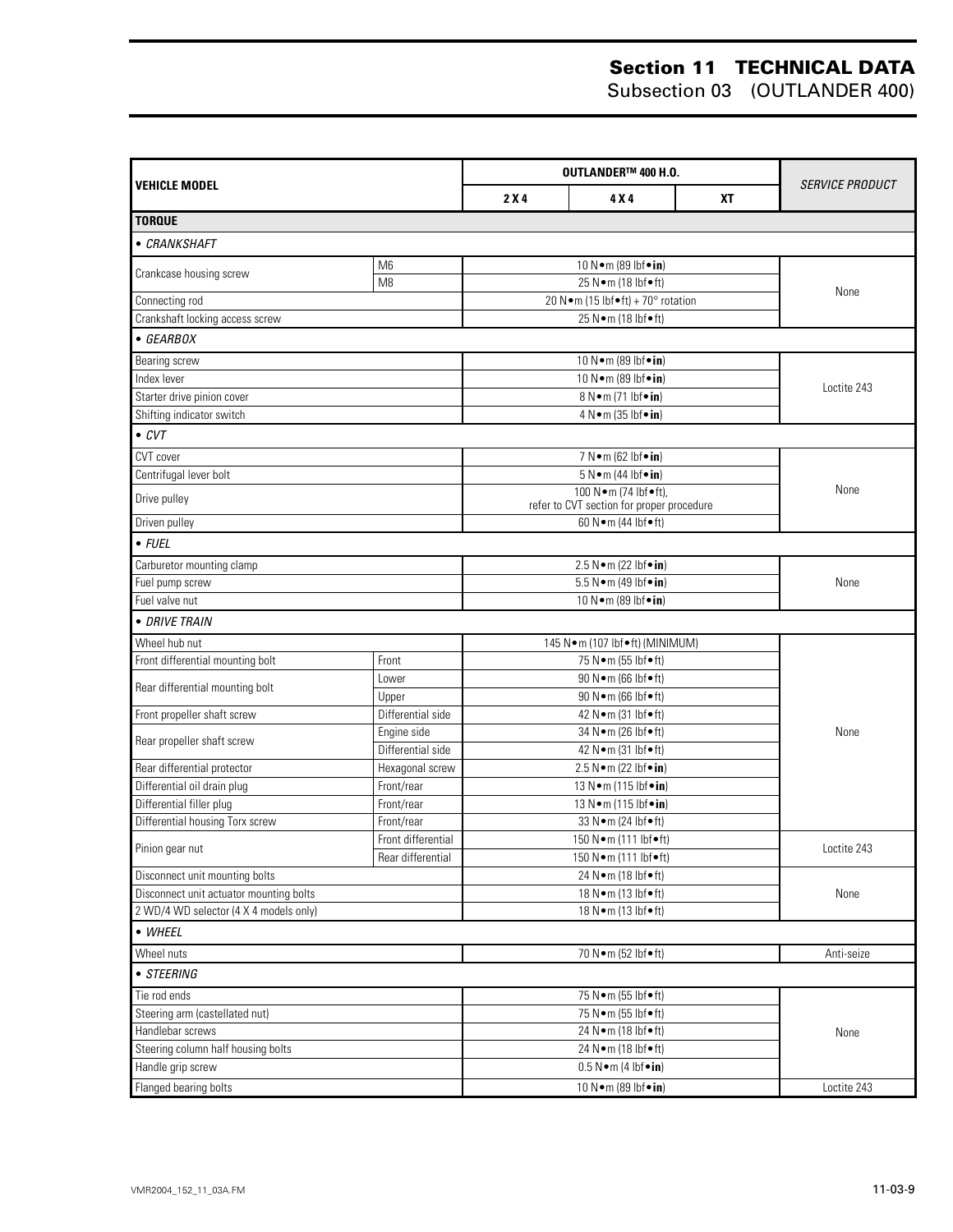| <b>VEHICLE MODEL</b>         |                |                                 | OUTLANDER™ 400 H.O.                                                              |           |                         |  |
|------------------------------|----------------|---------------------------------|----------------------------------------------------------------------------------|-----------|-------------------------|--|
|                              |                | 2X4                             | 4 X 4                                                                            | <b>XT</b> | <i>SERVICE PRODUCT</i>  |  |
| <b>TORQUE</b>                |                |                                 |                                                                                  |           |                         |  |
| • SUSPENSION                 |                |                                 |                                                                                  |           |                         |  |
| Trailing arm nut             |                |                                 | 190 N•m (140 lbf•ft)                                                             |           |                         |  |
| McPershon strut nut          |                |                                 | 55 N • m (41 lbf • ft)                                                           |           | Loctite 243             |  |
| McPershon strut bolt         |                |                                 | 80 N · m (59 lbf • ft)                                                           |           |                         |  |
| A-arm bolt                   |                |                                 | 48 N · m (35 lbf · ft)                                                           |           |                         |  |
| <b>Ball</b> joint            | A-arm          |                                 | 23 N•m (17 lbf•ft)                                                               |           |                         |  |
|                              | Knuckle        |                                 | 48 N • m (35 lbf • ft)                                                           |           | None                    |  |
| A-arm protector              |                |                                 | 4 N • m (35 lbf • in)                                                            |           |                         |  |
| Rear shock absorber bolt     |                |                                 | 48 N • m (35 lbf • ft)                                                           |           |                         |  |
| Torsion bar nut              |                |                                 | 120 N · m (89 lbf · ft)<br>refer to REAR SUSPENSION section for proper procedure |           |                         |  |
| $\bullet$ BRAKE              |                |                                 |                                                                                  |           |                         |  |
| Caliper brake screws         | Front          |                                 | 34 N · m (25 lbf • ft)                                                           |           |                         |  |
|                              | Rear           |                                 | 24 N•m (18 lbf•ft)                                                               |           |                         |  |
| Brake disc screws            | Front          |                                 | 24 N•m (18 lbf•ft)                                                               |           |                         |  |
|                              | Rear           |                                 | 34 N•m (25 lbf•ft)                                                               |           |                         |  |
| Master cylinder bolts        |                |                                 | None                                                                             |           |                         |  |
| <b>BANJO</b> bolt            |                |                                 |                                                                                  |           |                         |  |
| Caliper bleeder valve        |                |                                 |                                                                                  |           |                         |  |
| Master cylinder rod nut      |                |                                 |                                                                                  |           |                         |  |
| Hydraulic brake light switch |                | 7 N•m (62 lbf•in)               |                                                                                  |           | Pipe sealant            |  |
| • BODY AND FRAME             |                |                                 |                                                                                  |           |                         |  |
| Front skid plate             | M <sub>6</sub> |                                 | 2.5 N•m (22 lbf•in)                                                              |           |                         |  |
|                              | M10            |                                 | 8 N•m (71 lbf•in)                                                                |           |                         |  |
| Front bumper                 | M8             |                                 | 24 N•m (18 lbf•ft)                                                               |           |                         |  |
|                              | M10            |                                 | 48 N • m (35 lbf • ft)                                                           |           |                         |  |
| Front/rear racks             |                |                                 | 4.5 N•m (40 lbf•in)                                                              |           |                         |  |
| Winch plate support          |                |                                 | N.A.<br>24 N · m (18 lbf • ft)                                                   |           | None                    |  |
| Winch bolts                  |                |                                 | $\overline{15}$ N $\bullet$ m (133 lbf $\bullet$ in)<br>N.A.                     |           |                         |  |
| Fairlead                     |                | N.A.<br>15 N • m (133 lbf • in) |                                                                                  |           |                         |  |
| Footpeg                      |                | 4.5 N•m (39 lbf•in)             |                                                                                  |           |                         |  |
| Headlamp housing             |                | $1 N \cdot m (9 lbf \cdot in)$  |                                                                                  |           |                         |  |
| Fender support               | Front          |                                 | 18 N·m (13 lbf•ft) MINIMUM                                                       |           |                         |  |
|                              | Rear           |                                 | 21 N•m (15 lbf•ft) MAXIMUM                                                       |           | Loctite 243 (rear only) |  |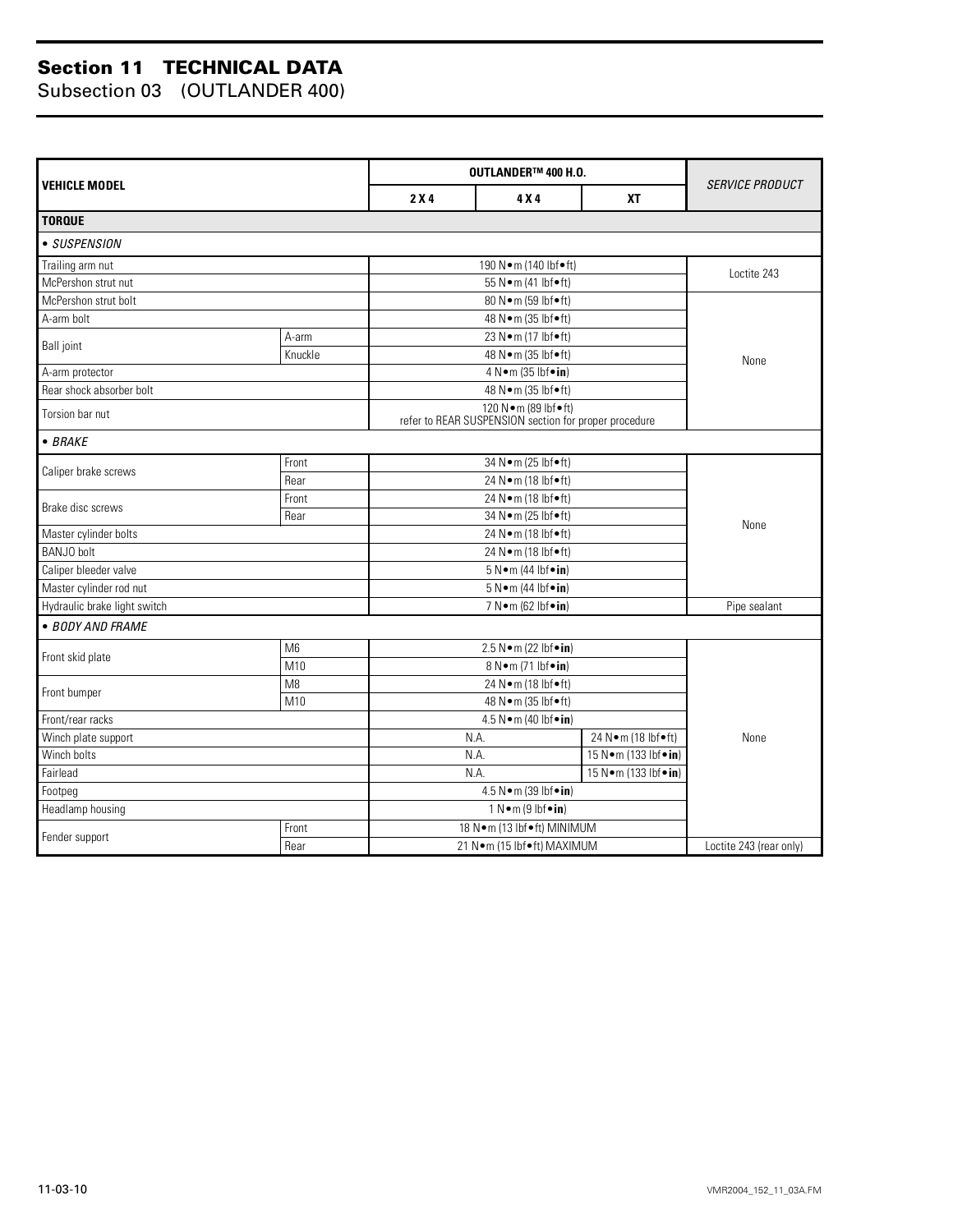# **OUTLANDER MAX 0**

| <b>VEHICLE MODEL</b>               |                        |                                                                        |                          | <b>OUTLANDER™ MAX</b>                                                                | <b>OUTLANDER™ MAX XT</b> |
|------------------------------------|------------------------|------------------------------------------------------------------------|--------------------------|--------------------------------------------------------------------------------------|--------------------------|
| <b>ENGINE</b>                      |                        |                                                                        |                          |                                                                                      |                          |
| Engine type                        |                        | BOMBARDIER-ROTAX, 4-stroke,<br>Over Head Camshaft (OHC), liquid cooled |                          |                                                                                      |                          |
| Starting system                    |                        |                                                                        |                          | Electric start and manual rewind starter.<br>Start in any gear (with brakes applied) |                          |
| Number of cylinder(s)              |                        |                                                                        |                          |                                                                                      |                          |
| Number of valves                   |                        |                                                                        |                          | 4 valves (mechanical adjustment)                                                     |                          |
| Decompressor type                  |                        |                                                                        |                          | Automatic                                                                            |                          |
| Bore                               |                        | Standard                                                               | $mm$ (in)                | 91 (3.58)                                                                            |                          |
| Stroke                             |                        |                                                                        | $mm$ (in)                | 61.5 (2.42)                                                                          |                          |
| Displacement                       |                        |                                                                        | $cm3$ (in <sup>3</sup> ) | 400 (24.41)                                                                          |                          |
| Compression ratio                  |                        |                                                                        | ± 0.3                    | 10.3:1                                                                               |                          |
| Lubrication                        |                        |                                                                        |                          | Wet sump with replaceable oil filter                                                 |                          |
| Oil filter                         |                        |                                                                        |                          |                                                                                      | BOMBARDIER-ROTAX         |
| Air filter type                    |                        |                                                                        |                          |                                                                                      | 2 stage foam filter      |
|                                    |                        | Type                                                                   |                          | Nelson, steel                                                                        |                          |
| Exhaust system                     |                        | Spark arrester                                                         |                          | <b>USDA Forest Service approved</b>                                                  |                          |
| Intake valve opening               |                        |                                                                        |                          | 15.00° BTDC                                                                          |                          |
| Intake valve closing               |                        |                                                                        |                          | 45.00° ABDC                                                                          |                          |
| Exhaust valve opening              |                        |                                                                        |                          | 50.00° BBDC                                                                          |                          |
| Exhaust valve closing              |                        |                                                                        |                          | 10.00° ATDC                                                                          |                          |
| Chain tensioner plunger protrusion |                        | Wear limit                                                             | $mm$ (in)                | 20.0 (.7874)                                                                         |                          |
|                                    | Intake                 |                                                                        | $mm$ (in)                | 0.06 (.0024) to 0.14 (.0055)                                                         |                          |
| Valve clearance                    | Exhaust                |                                                                        | $mm$ (in)                | 0.11 (.0043) to 0.19 (.0075)                                                         |                          |
|                                    | Intake                 | New minimum                                                            | $mm$ (in)                | 4.966 (.1955)                                                                        |                          |
|                                    |                        | 4.980 (.1960)<br>$mm$ (in)<br>New maximum                              |                          |                                                                                      |                          |
|                                    |                        | Wear limit                                                             | $mm$ (in)                | 4.930 (.1940)                                                                        |                          |
| Valve/valve stem clearance         |                        | 4.956 (.1951)<br>New minimum<br>$mm$ (in)                              |                          |                                                                                      |                          |
|                                    | Exhaust                | New maximum                                                            | $mm$ (in)                | 4.970 (.1957)                                                                        |                          |
|                                    |                        | Wear limit                                                             | $mm$ (in)                | 4.930 (.1940)                                                                        |                          |
|                                    |                        | New minimum                                                            | mm(in)                   | 5.006 (.1971)                                                                        |                          |
| Valve guide diameter               |                        | New maximum                                                            | mm(in)                   | 5.018 (.1976)                                                                        |                          |
|                                    |                        | Wear limit                                                             | $mm$ (in)                | 5.050 (.1988)                                                                        |                          |
| Valve spring free length           |                        | New nominal                                                            | $mm$ (in)                | 40.81 (1.607)                                                                        |                          |
|                                    |                        | Service limit                                                          | $mm$ (in)                | 39.00 (1.535)                                                                        |                          |
|                                    |                        | New                                                                    | $mm$ (in)                | 1.15 to 1.35 (.045 to .053)                                                          |                          |
|                                    | Intake                 | Wear limit                                                             | mm(in)                   | 1.8(0.07)                                                                            |                          |
| Valve seat contact width           | Exhaust                | New                                                                    | $mm$ (in)                | 1.25 to 1.55 (.049 to .061)                                                          |                          |
|                                    |                        | Wear limit                                                             | $mm$ (in)                | 2(.078)                                                                              |                          |
| Piston measurement                 |                        | New nominal                                                            | $mm$ (in)                | 90.950 to 90.966 (3.580 to 3.581)                                                    |                          |
| Piston/cylinder clearance          |                        | New nominal                                                            | $mm$ (in)                | 0.027 to 0.057 (.0011 to .0022)                                                      |                          |
|                                    |                        | Wear limit                                                             | $mm$ (in)                | 0.1(.004)                                                                            |                          |
|                                    |                        | Upper compression ring                                                 |                          | Rectangular                                                                          |                          |
| Piston ring type                   |                        | Lower compression ring                                                 |                          | Taper-face                                                                           |                          |
|                                    |                        | Oil scraper ring                                                       |                          | Standard                                                                             |                          |
|                                    | Upper compression ring |                                                                        | mm(in)                   | $0.2$ (.008)                                                                         |                          |
|                                    | Lower compression ring | New minimum                                                            | mm(in)                   | $0.2$ (.008)                                                                         |                          |
|                                    | Oil scraper ring       |                                                                        | $mm$ (in)                | $0.2$ (.008)                                                                         |                          |
| Piston ring end gap                | Upper compression ring |                                                                        | $mm$ (in)                | $0.40$ (.016                                                                         |                          |
|                                    | Lower compression ring | New maximum                                                            | mm(in)                   | $0.40$ (.016)                                                                        |                          |
|                                    | Oil scraper ring       |                                                                        | $mm$ (in)                | $0.70$ (.028)                                                                        |                          |
|                                    | All                    | Wear limit                                                             | mm(in)                   | 1.5(.06)                                                                             |                          |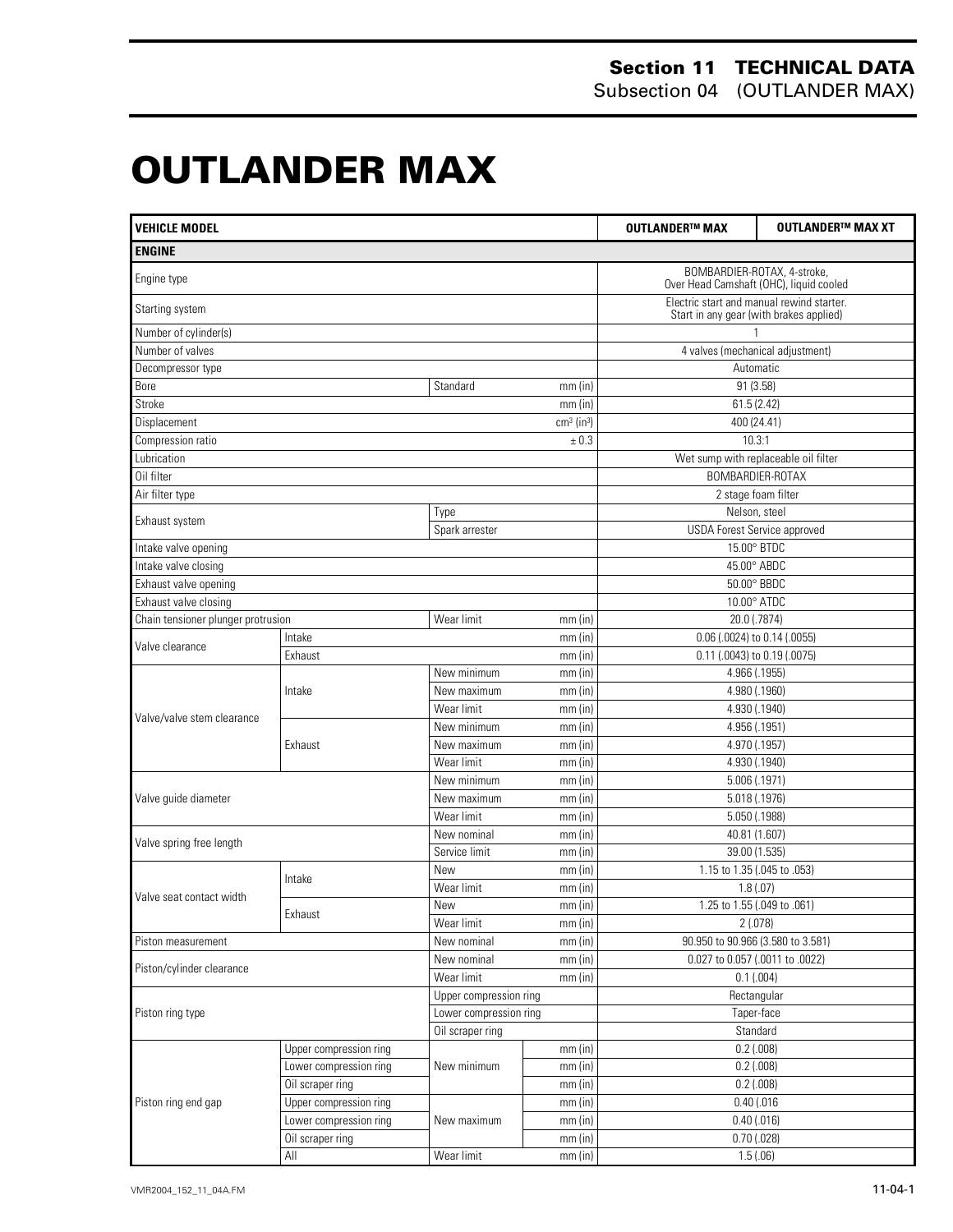| <b>VEHICLE MODEL</b>             |                        |               |           | <b>OUTLANDER™ MAX</b>             | <b>OUTLANDER™ MAX XT</b> |
|----------------------------------|------------------------|---------------|-----------|-----------------------------------|--------------------------|
| <b>ENGINE</b>                    |                        |               |           |                                   |                          |
|                                  | Upper compression ring |               | mm(in)    | $0.030$ $(.0012)$                 |                          |
|                                  | Lower compression ring | New minimum   | mm(in)    | $0.020$ (.0008)                   |                          |
|                                  | Oil scraper ring       |               | $mm$ (in) | $0.010$ (.0004)                   |                          |
| Piston/ring groove clearance     | Upper compression ring |               | mm(in)    | $0.070$ $(.0028)$                 |                          |
|                                  | Lower compression ring | New maximum   | mm(in)    | $0.060$ $(.0024)$                 |                          |
|                                  | Oil scraper ring       |               | mm(in)    | $0.045$ $(.0018)$                 |                          |
|                                  | All                    | Wear limit    | mm(in)    | 0.15(0.006)                       |                          |
|                                  |                        | New minimum   | mm(in)    | 12.036 (.4739)                    |                          |
| Rocker arm bore diameter         |                        | New maximum   | mm(in)    | 12.050 (.4744)                    |                          |
|                                  |                        | Wear limit    | mm(in)    | 12.060 (.4748)                    |                          |
|                                  |                        | New minimum   | mm(in)    | 12.007 (.4727)                    |                          |
| Rocker arm shaft diameter        |                        | New maximum   | mm(in)    | 12.018 (.4732)                    |                          |
|                                  |                        | Wear limit    | mm(in)    | 11.990 (.4720)                    |                          |
| Cylinder bore                    |                        | New nominal   | $mm$ (in) | 90.993 to 91.007 (3.582 to 3.583) |                          |
|                                  |                        | New maximum   | $mm$ (in) | 0.038(.001)                       |                          |
| Cylinder taper                   |                        | Wear limit    | mm(in)    | 0.090(.004)                       |                          |
|                                  |                        | New maximum   | $mm$ (in) | 0.015(.0006)                      |                          |
| Cylinder out of round            |                        | Wear limit    | mm(in)    | $0.02$ (.0008)                    |                          |
|                                  |                        | New minimum   | mm(in)    | 21.959 (.8645)                    |                          |
|                                  | PTO side               | New maximum   | mm(in)    | 21.980 (.8654)                    |                          |
|                                  |                        | Wear limit    | mm(in)    | 21.950 (.8642)                    |                          |
| Camshaft bearing journal         |                        | New minimum   | mm(in)    | 34.959 (1.3763)                   |                          |
|                                  | Magneto side           | New maximum   | mm(in)    | 34.975 (1.3770)                   |                          |
|                                  |                        | Wear limit    | mm(in)    | 34.950 (1.3760)                   |                          |
|                                  |                        | New minimum   | mm(in)    | 22.000 (.8661)                    |                          |
|                                  | PTO side               | New maximum   | mm(in)    | 22.021 (.8670)                    |                          |
|                                  |                        | Wear limit    | mm(in)    | 22.040 (.8677)                    |                          |
| Camshaft bore                    | Magneto side           | New minimum   | mm(in)    | 35.000 (1.3780)                   |                          |
|                                  |                        | New maximum   | mm(in)    | 35.025 (1.3789)                   |                          |
|                                  |                        | Wear limit    | $mm$ (in) | 35.040 (1.3795)                   |                          |
|                                  |                        | New minimum   | mm(in)    | 32.343 (1.2733)                   |                          |
|                                  | Intake                 | New maximum   | mm(in)    | 32.363 (1.2741)                   |                          |
|                                  |                        | Wear limit    | mm(in)    | 32.300 (1.2717)                   |                          |
| Cam lobe                         |                        | New minimum   | mm(in)    | 32.027 (1.2609)                   |                          |
|                                  | Exhaust                | New maximum   | $mm$ (in) | 32.047 (1.2617)                   |                          |
|                                  |                        | Wear limit    | $mm$ (in) | 32.000 (1.2598)                   |                          |
| Crankshaft axial clearance       |                        | New minimum   | $mm$ (in) | $0.1$ (.0039)                     |                          |
|                                  | MAG side               | New nominal   | mm(in)    | 0.05(0.0020)                      |                          |
| Crankshaft deflection            | PTO side               | New nominal   | mm(in)    | 0.05(0.0020)                      |                          |
|                                  |                        | New minimum   | mm(in)    | 40.009 (1.5752)                   |                          |
| Crankshaft pin diameter          |                        | New maximum   | mm(in)    | 40.025 (1.5758)                   |                          |
|                                  |                        | Wear limit    | mm(in)    | 39.980 (1.5740)                   |                          |
|                                  |                        | New minimum   | mm(in)    | 42.024 (1.6545)                   |                          |
| Crankshaft journal diameter      | MAG/PTO side           | New maximum   | $mm$ (in) | 42.040 (1.6551)                   |                          |
|                                  |                        | Wear limit    | $mm$ (in) | 42.000 (1.6535)                   |                          |
|                                  | MAG side               | Wear limit    | $mm$ (in) | 42.070 (1.6563)                   |                          |
| Crankcase plain bearing          | PTO side               | Wear limit    | $mm$ (in) | 42.070 (1.6563)                   |                          |
|                                  | MAG side               |               |           |                                   |                          |
| Crankshaft radial clearance      | PTO side               | Service limit | $mm$ (in) | $0.07$ $(.0028)$                  |                          |
|                                  |                        | New minimum   | $mm$ (in) | 40.020 (1.5756)                   |                          |
| Connecting rod big end diameter  |                        | New maximum   | $mm$ (in) | 40.051 (1.5768)                   |                          |
|                                  |                        | Service limit | $mm$ (in) | 40.100 (1.5787)                   |                          |
| Connecting rod big end clearance |                        | Service limit | $mm$ (in) | 0.09(0.0035)                      |                          |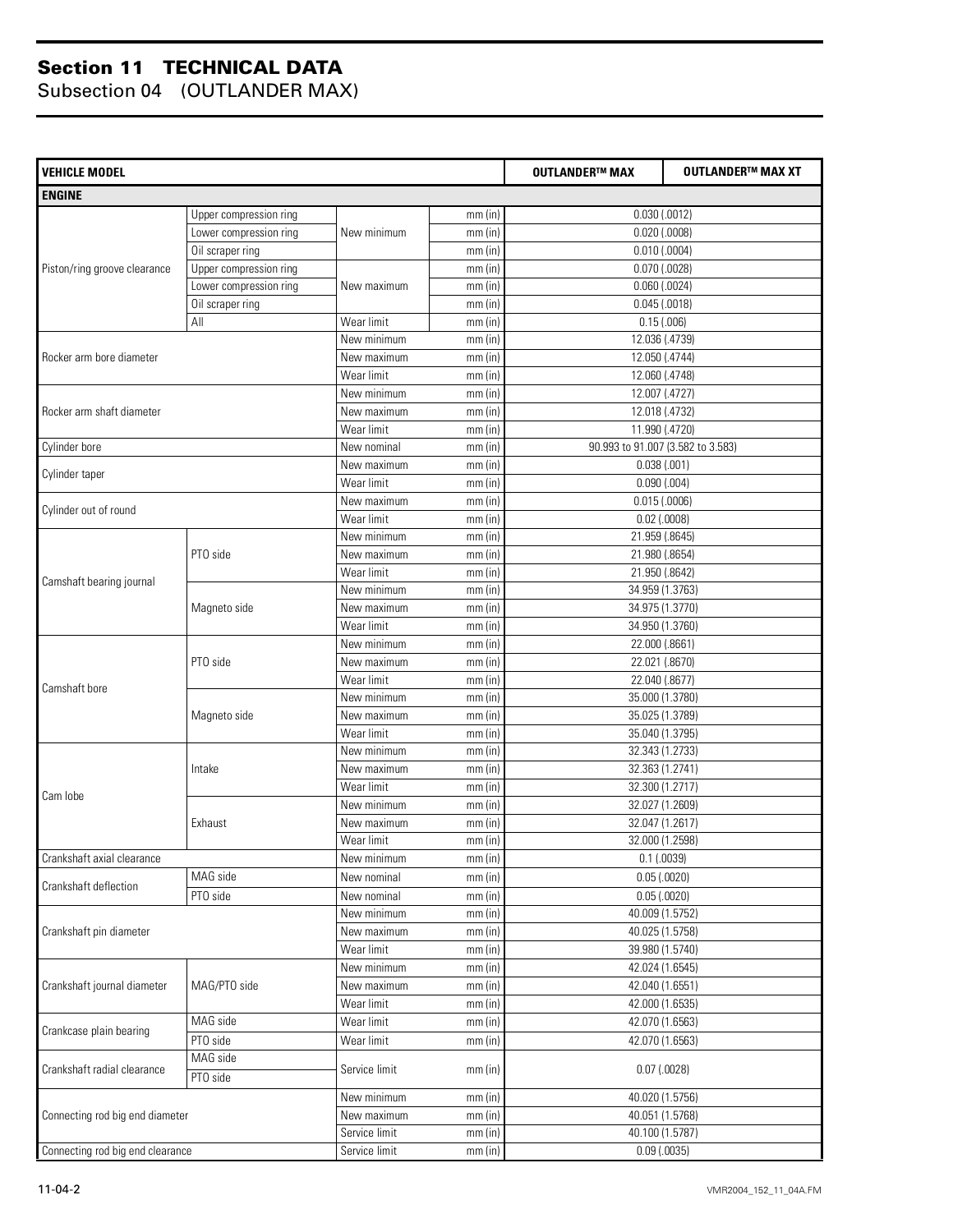| <b>VEHICLE MODEL</b>                       |               |           | <b>OUTLANDER™ MAX</b> | <b>OUTLANDER™ MAX XT</b> |
|--------------------------------------------|---------------|-----------|-----------------------|--------------------------|
| <b>ENGINE</b>                              |               |           |                       |                          |
|                                            | New minimum   | $mm$ (in) | 0.100(.004)           |                          |
| Connecting rod big end axial play          | New maximum   | $mm$ (in) | $0.352$ $(.014)$      |                          |
|                                            | Wear limit    | $mm$ (in) | 0.5(0.02)             |                          |
|                                            | New minimum   | $mm$ (in) | 20.01 (.7878)         |                          |
| Connecting rod small end diameter          | New maximum   | $mm$ (in) | 20.02 (.7882)         |                          |
|                                            | Wear limit    | $mm$ (in) | 20.06 (.7898)         |                          |
|                                            | New minimum   | $mm$ (in) | 19.996 (.7872)        |                          |
| Piston pin diameter                        | New maximum   | $mm$ (in) | 20.000 (.7874)        |                          |
|                                            | Wear limit    | $mm$ (in) | 19.980 (.7867)        |                          |
| Piston pin bore clearance                  | Wear limit    | $mm$ (in) | $0.080$ (.0035)       |                          |
| Drive belt                                 | New nominal   | $mm$ (in) | 32.00 (1.260)         |                          |
|                                            | Service limit | $mm$ (in) | 30.00 (1.181)         |                          |
|                                            | New minimum   | $mm$ (in) | 13.70 (.539)          |                          |
| Governor cup roller diameter               | New maximum   | $mm$ (in) | 13.90 (.547)          |                          |
|                                            | Service limit | $mm$ (in) | 13.20 (.519)          |                          |
|                                            | New minimum   | $mm$ (in) | 6.078 (.239)          |                          |
| Centrifugal lever pivot bolt diameter      | New maximum   | $mm$ (in) | 6.100(.240)           |                          |
|                                            | Service limit | $mm$ (in) | $6.000$ $(.236)$      |                          |
| Centrifugal lever bore diameter            | Service limit | $mm$ (in) | 6.200 (.244)          |                          |
|                                            | New minimum   | $mm$ (in) | 6.113(.241)           |                          |
| Centrifugal lever pivot bolt bore diameter | New maximum   | $mm$ (in) | 6.171(.243)           |                          |
|                                            | Service limit | $mm$ (in) | 6.300(.248)           |                          |
|                                            | New minimum   | $mm$ (in) | 55.000 (2.165)        |                          |
| Drive pulley sliding half large bushing    | New maximum   | $mm$ (in) | 55.020 (2.166)        |                          |
|                                            | Service limit | $mm$ (in) | 55.200 (2.173)        |                          |
|                                            | New minimum   | $mm$ (in) | 30.000 (1.181)        |                          |
| Drive pulley sliding half small bushing    | New maximum   | $mm$ (in) | 30.020 (1.182)        |                          |
|                                            | Service limit | $mm$ (in) | 30.200 (1.189)        |                          |
|                                            | New minimum   | $mm$ (in) | 39.990 (1.574)        |                          |
| One-way clutch bushing diameter            | New maximum   | $mm$ (in) | 40.085 (1.578)        |                          |
|                                            | Service limit | $mm$ (in) | 40.100 (1.579)        |                          |
|                                            | New minimum   | $mm$ (in) | 30.000 (1.181)        |                          |
| Driven pulley sliding half busing diameter | New maximum   | $mm$ (in) | 30.020 (1.182)        |                          |
|                                            | Service limit | $mm$ (in) | 30.200 (1.189)        |                          |
|                                            | New minimum   | $mm$ (in) | 30.000 (1.181)        |                          |
| Driven pulley fixed half busing diameter   | New maximum   | $mm$ (in) | 30.020 (1.182)        |                          |
|                                            | Service limit | $mm$ (in) | 30.200 (1.189)        |                          |
| Torque gear on driven pulley               | Service limit | $mm$ (in) | 7.500 (.295)          |                          |
|                                            | MAG side      | $mm$ (in) | 17.990 (.708)         |                          |
| Main shaft                                 | PTO side      | $mm$ (in) | 24.950 (.982)         |                          |
| Bevel gear shaft                           | PTO side      | $mm$ (in) | 24.990 (.984)         |                          |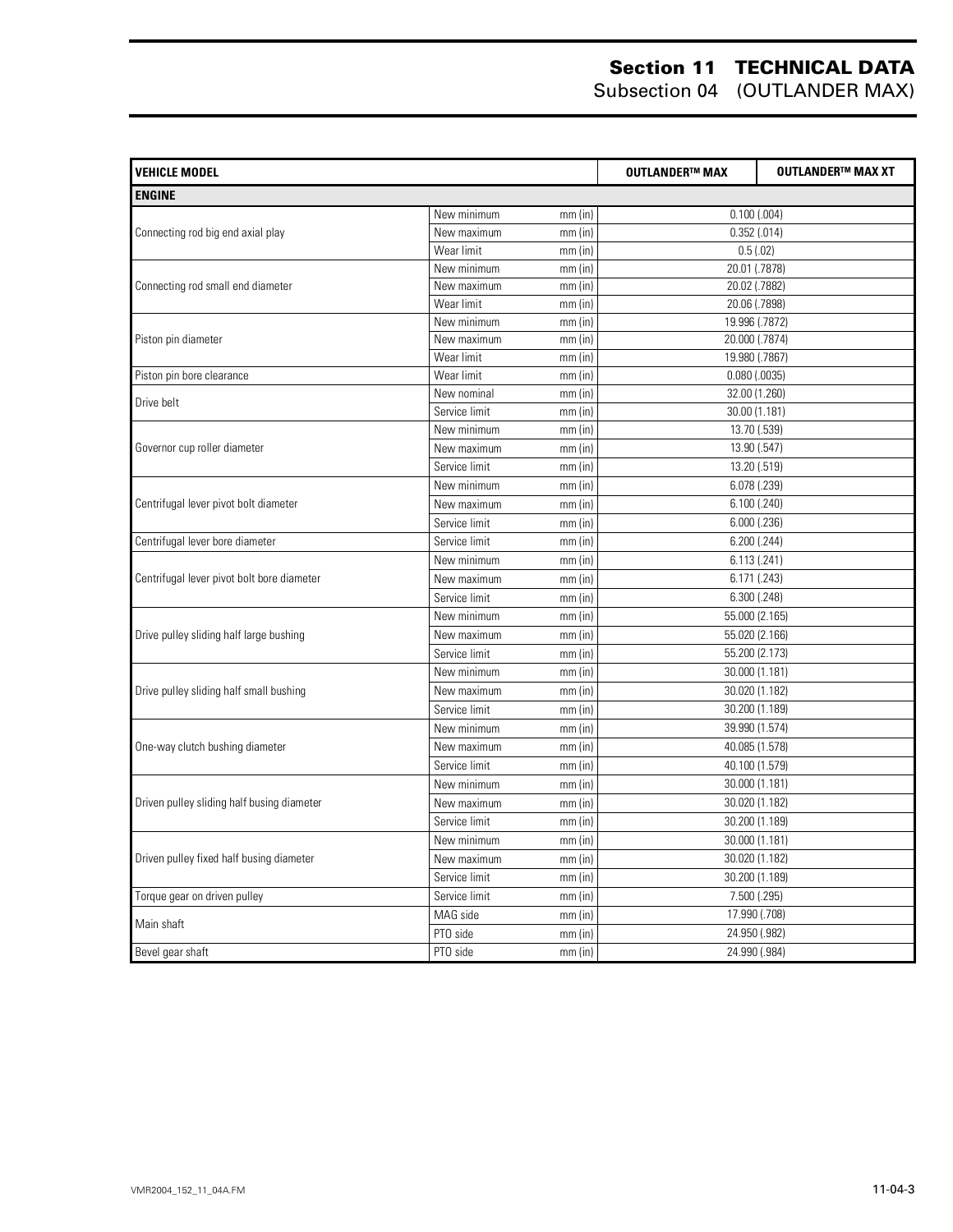| <b>VEHICLE MODEL</b>             |                              |                | <b>OUTLANDER™ MAX</b>                                                                    | <b>OUTLANDER™ MAX XT</b>                                                                                   |  |
|----------------------------------|------------------------------|----------------|------------------------------------------------------------------------------------------|------------------------------------------------------------------------------------------------------------|--|
| <b>ELECTRICAL</b>                |                              |                |                                                                                          |                                                                                                            |  |
| Magneto/generator                | 400 W @ 6000 RPM             |                |                                                                                          |                                                                                                            |  |
| Ignition system type             |                              |                | C.D.I. (Capacitive Discharge Ignition)                                                   |                                                                                                            |  |
| Ignition timing                  |                              |                | Not adjustable                                                                           |                                                                                                            |  |
|                                  | Quantity                     |                |                                                                                          |                                                                                                            |  |
| Spark plug                       | Make and type                |                | NGK DCPR8E                                                                               |                                                                                                            |  |
|                                  | Gap                          | $mm$ (in)      | 0.7 to 0.8 (.028 to .032)                                                                |                                                                                                            |  |
| CPS (Crankshaft Position Sensor) |                              | Ω              |                                                                                          | $190 - 300$                                                                                                |  |
| Starter coil                     |                              | Ω              | $0.4 \pm 01$ @ 20°C (68°F)                                                               |                                                                                                            |  |
| Ignition coil                    | Primary                      | Ω              |                                                                                          | $1.0 \pm 0.15$ @ 20°C (68°F)                                                                               |  |
|                                  | Secondary                    | $k\Omega$      |                                                                                          | 11.5 ± 2.3 @ 20°C (68°F)                                                                                   |  |
| Engine RPM limiter               | Forward                      | <b>RPM</b>     |                                                                                          | 8000                                                                                                       |  |
|                                  | Reverse                      | <b>RPM</b>     |                                                                                          | $4000 \pm 100$                                                                                             |  |
|                                  | Type                         |                |                                                                                          | Dry battery type                                                                                           |  |
| Battery                          | Voltage                      |                |                                                                                          | 12 volts                                                                                                   |  |
|                                  | Nominal rating               |                |                                                                                          | 13 A.h                                                                                                     |  |
|                                  | Power starter output         |                |                                                                                          | 1.2 KW                                                                                                     |  |
| Headlight                        |                              |                |                                                                                          | 2 x 30 W, HOBBS 81425                                                                                      |  |
| Taillight                        |                              |                |                                                                                          | 8/27 W, 1157                                                                                               |  |
| Pilot lamp cluster               |                              |                |                                                                                          | LEDS, 0.7 V approximately (each)                                                                           |  |
|                                  | Accessories                  |                | 15 A (power outlet and auxiliary supply)                                                 |                                                                                                            |  |
| Fuses                            | Fan                          |                | 15 A                                                                                     |                                                                                                            |  |
|                                  | Main                         |                | 20 A                                                                                     |                                                                                                            |  |
|                                  | Charging system              |                | 30 A                                                                                     |                                                                                                            |  |
| <b>CARBURETION</b>               |                              |                |                                                                                          |                                                                                                            |  |
| Carburetor                       | Type                         |                | Mikuni constant depression type with manual choke and ECS<br>(Enrichner Coasting System) |                                                                                                            |  |
|                                  | Model                        |                | BSR33                                                                                    |                                                                                                            |  |
|                                  | Type                         |                | Mikuni (Pulsation pump)                                                                  |                                                                                                            |  |
| Fuel pump                        | Model                        |                | External (vacuum-operated)                                                               |                                                                                                            |  |
| <b>RPM</b><br>Idle engine speed  |                              |                |                                                                                          | $1300 \pm 100$                                                                                             |  |
| Main jet                         |                              |                |                                                                                          | 133.8                                                                                                      |  |
| Pilot jet                        |                              |                |                                                                                          | 32.5                                                                                                       |  |
| Needle jet                       |                              |                | $(826)$ P-4                                                                              |                                                                                                            |  |
| Jet needle                       |                              |                | 5 FEY 1                                                                                  |                                                                                                            |  |
| Clip position number             |                              |                | 3                                                                                        |                                                                                                            |  |
| Choke plunger position           |                              |                | Variable choke                                                                           |                                                                                                            |  |
|                                  | Throttle cable               |                | $0.5$ mm (.02 in)                                                                        |                                                                                                            |  |
| Adjustment                       | Preliminary pilot screw turn |                | 2.5                                                                                      |                                                                                                            |  |
|                                  | Float level                  | $\pm$ 0.5 mm   |                                                                                          | 10.0                                                                                                       |  |
|                                  |                              | $\pm$ 0.020 in |                                                                                          | .390                                                                                                       |  |
| Fuel                             | Type                         |                |                                                                                          | Regular unleaded gasoline                                                                                  |  |
|                                  | Octane no.                   |                | $87 (Ron + Mon)/2$                                                                       |                                                                                                            |  |
| <b>COOLING</b>                   |                              |                |                                                                                          |                                                                                                            |  |
| Coolant                          |                              |                |                                                                                          | Ethyl glycol/water mix (50% coolant, 50% water).<br>Use coolant specifically designed for aluminum engines |  |
| Fan                              |                              |                |                                                                                          | Thermostatic                                                                                               |  |
|                                  | Operating temperature        |                |                                                                                          | 115°C (239°F)                                                                                              |  |
| Coolant temperature switch       | Closing temperature          |                | 110°C (230°F)                                                                            |                                                                                                            |  |
|                                  | Switch ON                    |                | 95°C (203°F)                                                                             |                                                                                                            |  |
| Fan thermostat                   | Switch OFF                   |                | 90°C (194°F)                                                                             |                                                                                                            |  |
| Engine thermostat                | Opening temperature          |                |                                                                                          | 65°C (149°F)                                                                                               |  |
|                                  | Closing temperature          |                | 75°C (167°F)                                                                             |                                                                                                            |  |
| Radiator cap opening pressure    |                              |                |                                                                                          | 110 kPa (16 PSI)                                                                                           |  |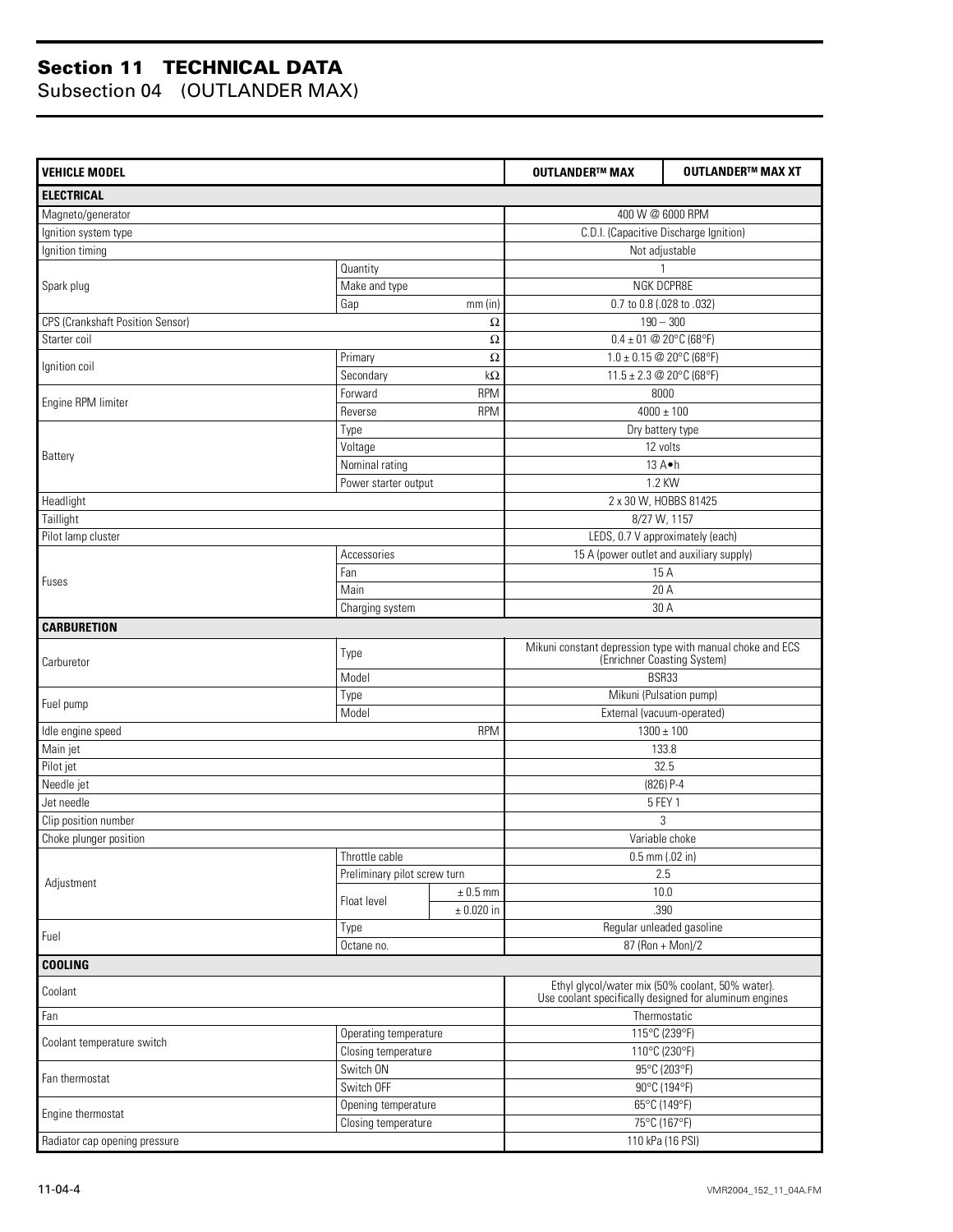| 30 to 60 kPa (4.35 to 8.70 PSI)<br>350 kPa (51 PSI)<br>CVT (Continuously Variable Transmission).<br>Type<br>Dual range (HI-LO) with park, neutral and reverse<br>1450<br>$± 100$ RPM<br>Front differential<br>Shaft driven/single Auto-lock differential (pump driven)<br>Front differential ratio<br>3.6:1<br>Rear axle<br>Shaft driven/single differential<br>Rear axle ratio<br>3.6:1<br><b>STEERING</b><br>Turning radius<br>$1.83 \text{ m}$ (6 ft)<br>mm(in)<br>$0 \pm 4 (0 \pm .157)$<br>$0^{\circ}$<br>Tie-rod maximum length unengaged<br>$286.5 \pm 5 (11.28 \pm 0.197)$<br>mm(in)<br>McPherson Strut<br>Suspension travel<br>mm(in)<br>178(7)<br><b>Qty</b><br>$\overline{2}$<br>Oil<br>Type<br>354 (14)<br>Spring free length<br>mm(in)<br>Spring color code<br>Blue/Red/Blue<br>Front preload adjustment<br>N.A.<br>Trailing arms<br>Suspension type<br>203(8)<br>mm(in)<br>$\sqrt{2}$<br>Qty<br>Shock absorber<br>Oil<br>Type<br>371 (14.6)<br>mm(in)<br>Spring color code<br>Blue/Black/Blue<br>Rear preload adjustment<br>5 settings<br>$\overline{2}$<br>Oty<br>Front brake<br>Type<br>Hydraulic, discs<br>Oty<br>1<br>Rear brake<br>Hydraulic, disc<br>Type<br>Hydraulic (lock-4 wheels)<br>Floating<br>Organic<br>Front<br>Lining material<br>Metallic<br>Rear<br>Minimum pad thickness<br>1(.04)<br>mm (in)<br>3.5(0.138)<br>mm (in)<br>4.3(.17)<br>mm (in) | <b>VEHICLE MODEL</b>          | <b>OUTLANDER™ MAX</b> | <b>OUTLANDER™ MAX XT</b> |  |  |
|---------------------------------------------------------------------------------------------------------------------------------------------------------------------------------------------------------------------------------------------------------------------------------------------------------------------------------------------------------------------------------------------------------------------------------------------------------------------------------------------------------------------------------------------------------------------------------------------------------------------------------------------------------------------------------------------------------------------------------------------------------------------------------------------------------------------------------------------------------------------------------------------------------------------------------------------------------------------------------------------------------------------------------------------------------------------------------------------------------------------------------------------------------------------------------------------------------------------------------------------------------------------------------------------------------------------------------------------------------------------------------|-------------------------------|-----------------------|--------------------------|--|--|
|                                                                                                                                                                                                                                                                                                                                                                                                                                                                                                                                                                                                                                                                                                                                                                                                                                                                                                                                                                                                                                                                                                                                                                                                                                                                                                                                                                                 | <b>LUBRICATION</b>            |                       |                          |  |  |
|                                                                                                                                                                                                                                                                                                                                                                                                                                                                                                                                                                                                                                                                                                                                                                                                                                                                                                                                                                                                                                                                                                                                                                                                                                                                                                                                                                                 | Oil pressure switch operation |                       |                          |  |  |
|                                                                                                                                                                                                                                                                                                                                                                                                                                                                                                                                                                                                                                                                                                                                                                                                                                                                                                                                                                                                                                                                                                                                                                                                                                                                                                                                                                                 | Engine oil pressure (min.)    |                       |                          |  |  |
|                                                                                                                                                                                                                                                                                                                                                                                                                                                                                                                                                                                                                                                                                                                                                                                                                                                                                                                                                                                                                                                                                                                                                                                                                                                                                                                                                                                 | <b>DRIVE TRAIN</b>            |                       |                          |  |  |
|                                                                                                                                                                                                                                                                                                                                                                                                                                                                                                                                                                                                                                                                                                                                                                                                                                                                                                                                                                                                                                                                                                                                                                                                                                                                                                                                                                                 | Transmission                  |                       |                          |  |  |
|                                                                                                                                                                                                                                                                                                                                                                                                                                                                                                                                                                                                                                                                                                                                                                                                                                                                                                                                                                                                                                                                                                                                                                                                                                                                                                                                                                                 | Engagement RPM                |                       |                          |  |  |
|                                                                                                                                                                                                                                                                                                                                                                                                                                                                                                                                                                                                                                                                                                                                                                                                                                                                                                                                                                                                                                                                                                                                                                                                                                                                                                                                                                                 |                               |                       |                          |  |  |
|                                                                                                                                                                                                                                                                                                                                                                                                                                                                                                                                                                                                                                                                                                                                                                                                                                                                                                                                                                                                                                                                                                                                                                                                                                                                                                                                                                                 |                               |                       |                          |  |  |
|                                                                                                                                                                                                                                                                                                                                                                                                                                                                                                                                                                                                                                                                                                                                                                                                                                                                                                                                                                                                                                                                                                                                                                                                                                                                                                                                                                                 |                               |                       |                          |  |  |
|                                                                                                                                                                                                                                                                                                                                                                                                                                                                                                                                                                                                                                                                                                                                                                                                                                                                                                                                                                                                                                                                                                                                                                                                                                                                                                                                                                                 |                               |                       |                          |  |  |
|                                                                                                                                                                                                                                                                                                                                                                                                                                                                                                                                                                                                                                                                                                                                                                                                                                                                                                                                                                                                                                                                                                                                                                                                                                                                                                                                                                                 |                               |                       |                          |  |  |
|                                                                                                                                                                                                                                                                                                                                                                                                                                                                                                                                                                                                                                                                                                                                                                                                                                                                                                                                                                                                                                                                                                                                                                                                                                                                                                                                                                                 |                               |                       |                          |  |  |
|                                                                                                                                                                                                                                                                                                                                                                                                                                                                                                                                                                                                                                                                                                                                                                                                                                                                                                                                                                                                                                                                                                                                                                                                                                                                                                                                                                                 | Total toe (vehicle on ground) |                       |                          |  |  |
|                                                                                                                                                                                                                                                                                                                                                                                                                                                                                                                                                                                                                                                                                                                                                                                                                                                                                                                                                                                                                                                                                                                                                                                                                                                                                                                                                                                 | Camber angle                  |                       |                          |  |  |
|                                                                                                                                                                                                                                                                                                                                                                                                                                                                                                                                                                                                                                                                                                                                                                                                                                                                                                                                                                                                                                                                                                                                                                                                                                                                                                                                                                                 |                               |                       |                          |  |  |
|                                                                                                                                                                                                                                                                                                                                                                                                                                                                                                                                                                                                                                                                                                                                                                                                                                                                                                                                                                                                                                                                                                                                                                                                                                                                                                                                                                                 | <b>SUSPENSION</b>             |                       |                          |  |  |
|                                                                                                                                                                                                                                                                                                                                                                                                                                                                                                                                                                                                                                                                                                                                                                                                                                                                                                                                                                                                                                                                                                                                                                                                                                                                                                                                                                                 | $\bullet$ FRONT               |                       |                          |  |  |
|                                                                                                                                                                                                                                                                                                                                                                                                                                                                                                                                                                                                                                                                                                                                                                                                                                                                                                                                                                                                                                                                                                                                                                                                                                                                                                                                                                                 | Suspension type               |                       |                          |  |  |
|                                                                                                                                                                                                                                                                                                                                                                                                                                                                                                                                                                                                                                                                                                                                                                                                                                                                                                                                                                                                                                                                                                                                                                                                                                                                                                                                                                                 |                               |                       |                          |  |  |
|                                                                                                                                                                                                                                                                                                                                                                                                                                                                                                                                                                                                                                                                                                                                                                                                                                                                                                                                                                                                                                                                                                                                                                                                                                                                                                                                                                                 | Shock absorber                |                       |                          |  |  |
|                                                                                                                                                                                                                                                                                                                                                                                                                                                                                                                                                                                                                                                                                                                                                                                                                                                                                                                                                                                                                                                                                                                                                                                                                                                                                                                                                                                 |                               |                       |                          |  |  |
|                                                                                                                                                                                                                                                                                                                                                                                                                                                                                                                                                                                                                                                                                                                                                                                                                                                                                                                                                                                                                                                                                                                                                                                                                                                                                                                                                                                 |                               |                       |                          |  |  |
|                                                                                                                                                                                                                                                                                                                                                                                                                                                                                                                                                                                                                                                                                                                                                                                                                                                                                                                                                                                                                                                                                                                                                                                                                                                                                                                                                                                 |                               |                       |                          |  |  |
|                                                                                                                                                                                                                                                                                                                                                                                                                                                                                                                                                                                                                                                                                                                                                                                                                                                                                                                                                                                                                                                                                                                                                                                                                                                                                                                                                                                 | $\bullet$ REAR                |                       |                          |  |  |
|                                                                                                                                                                                                                                                                                                                                                                                                                                                                                                                                                                                                                                                                                                                                                                                                                                                                                                                                                                                                                                                                                                                                                                                                                                                                                                                                                                                 |                               |                       |                          |  |  |
|                                                                                                                                                                                                                                                                                                                                                                                                                                                                                                                                                                                                                                                                                                                                                                                                                                                                                                                                                                                                                                                                                                                                                                                                                                                                                                                                                                                 | Suspension travel             |                       |                          |  |  |
|                                                                                                                                                                                                                                                                                                                                                                                                                                                                                                                                                                                                                                                                                                                                                                                                                                                                                                                                                                                                                                                                                                                                                                                                                                                                                                                                                                                 |                               |                       |                          |  |  |
|                                                                                                                                                                                                                                                                                                                                                                                                                                                                                                                                                                                                                                                                                                                                                                                                                                                                                                                                                                                                                                                                                                                                                                                                                                                                                                                                                                                 |                               |                       |                          |  |  |
|                                                                                                                                                                                                                                                                                                                                                                                                                                                                                                                                                                                                                                                                                                                                                                                                                                                                                                                                                                                                                                                                                                                                                                                                                                                                                                                                                                                 | Spring free length            |                       |                          |  |  |
|                                                                                                                                                                                                                                                                                                                                                                                                                                                                                                                                                                                                                                                                                                                                                                                                                                                                                                                                                                                                                                                                                                                                                                                                                                                                                                                                                                                 |                               |                       |                          |  |  |
|                                                                                                                                                                                                                                                                                                                                                                                                                                                                                                                                                                                                                                                                                                                                                                                                                                                                                                                                                                                                                                                                                                                                                                                                                                                                                                                                                                                 |                               |                       |                          |  |  |
|                                                                                                                                                                                                                                                                                                                                                                                                                                                                                                                                                                                                                                                                                                                                                                                                                                                                                                                                                                                                                                                                                                                                                                                                                                                                                                                                                                                 | <b>BRAKES</b>                 |                       |                          |  |  |
|                                                                                                                                                                                                                                                                                                                                                                                                                                                                                                                                                                                                                                                                                                                                                                                                                                                                                                                                                                                                                                                                                                                                                                                                                                                                                                                                                                                 |                               |                       |                          |  |  |
|                                                                                                                                                                                                                                                                                                                                                                                                                                                                                                                                                                                                                                                                                                                                                                                                                                                                                                                                                                                                                                                                                                                                                                                                                                                                                                                                                                                 |                               |                       |                          |  |  |
|                                                                                                                                                                                                                                                                                                                                                                                                                                                                                                                                                                                                                                                                                                                                                                                                                                                                                                                                                                                                                                                                                                                                                                                                                                                                                                                                                                                 |                               |                       |                          |  |  |
|                                                                                                                                                                                                                                                                                                                                                                                                                                                                                                                                                                                                                                                                                                                                                                                                                                                                                                                                                                                                                                                                                                                                                                                                                                                                                                                                                                                 |                               |                       |                          |  |  |
|                                                                                                                                                                                                                                                                                                                                                                                                                                                                                                                                                                                                                                                                                                                                                                                                                                                                                                                                                                                                                                                                                                                                                                                                                                                                                                                                                                                 | Parking brake                 |                       |                          |  |  |
|                                                                                                                                                                                                                                                                                                                                                                                                                                                                                                                                                                                                                                                                                                                                                                                                                                                                                                                                                                                                                                                                                                                                                                                                                                                                                                                                                                                 | Caliper                       |                       |                          |  |  |
|                                                                                                                                                                                                                                                                                                                                                                                                                                                                                                                                                                                                                                                                                                                                                                                                                                                                                                                                                                                                                                                                                                                                                                                                                                                                                                                                                                                 |                               |                       |                          |  |  |
|                                                                                                                                                                                                                                                                                                                                                                                                                                                                                                                                                                                                                                                                                                                                                                                                                                                                                                                                                                                                                                                                                                                                                                                                                                                                                                                                                                                 |                               |                       |                          |  |  |
|                                                                                                                                                                                                                                                                                                                                                                                                                                                                                                                                                                                                                                                                                                                                                                                                                                                                                                                                                                                                                                                                                                                                                                                                                                                                                                                                                                                 |                               |                       |                          |  |  |
|                                                                                                                                                                                                                                                                                                                                                                                                                                                                                                                                                                                                                                                                                                                                                                                                                                                                                                                                                                                                                                                                                                                                                                                                                                                                                                                                                                                 | Minimum brake disk thickness  |                       |                          |  |  |
|                                                                                                                                                                                                                                                                                                                                                                                                                                                                                                                                                                                                                                                                                                                                                                                                                                                                                                                                                                                                                                                                                                                                                                                                                                                                                                                                                                                 | Maximum brake disk warpage    | mm (in)               | 0.2(.01)                 |  |  |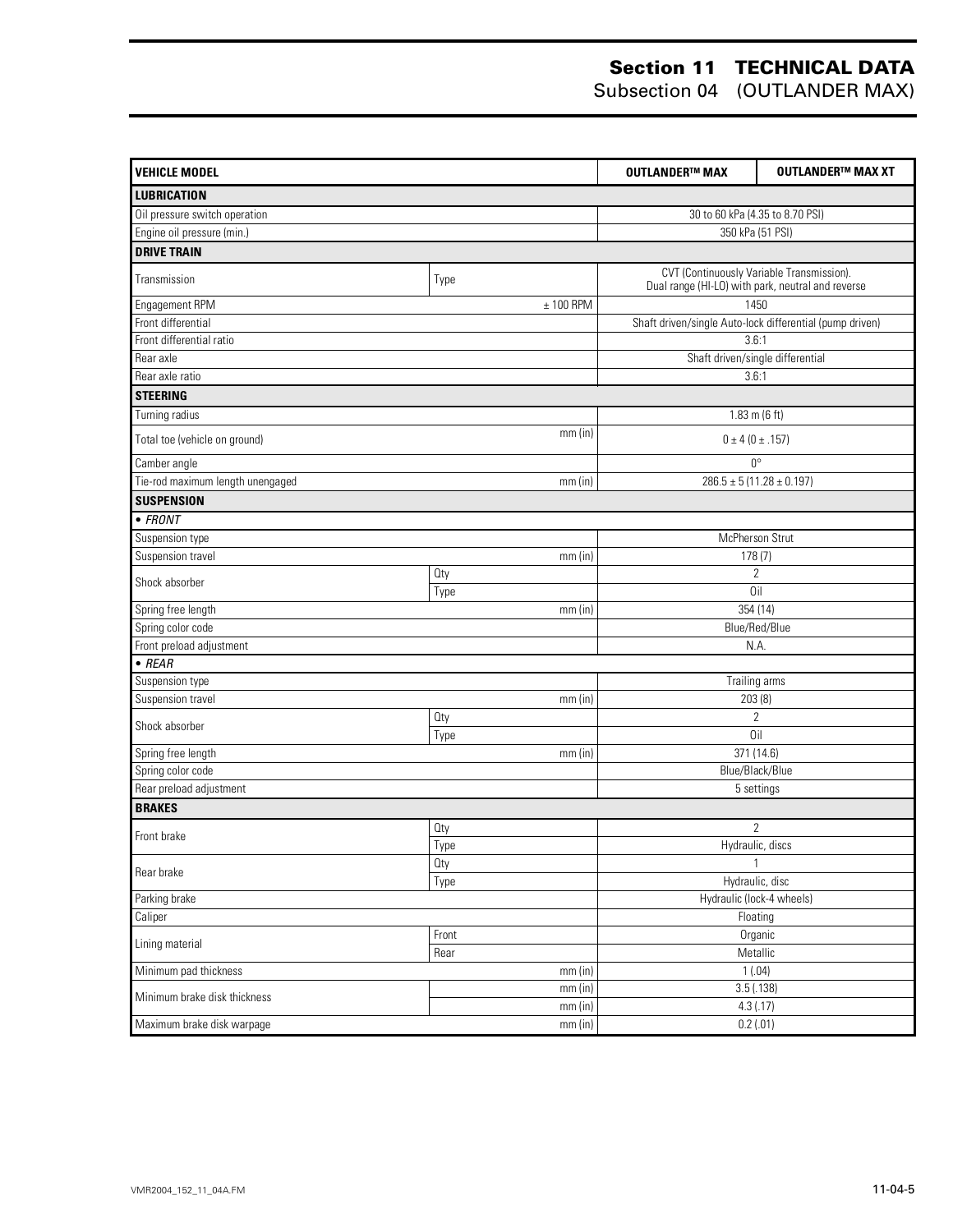| <b>VEHICLE MODEL</b>                                                                                      |                                               |                                           | <b>OUTLANDER™ MAX</b>                                                                                                        | <b>OUTLANDER™ MAX XT</b> |
|-----------------------------------------------------------------------------------------------------------|-----------------------------------------------|-------------------------------------------|------------------------------------------------------------------------------------------------------------------------------|--------------------------|
| <b>TIRES AND WHEELS</b>                                                                                   |                                               |                                           |                                                                                                                              |                          |
| $\bullet$ TIRE                                                                                            |                                               |                                           |                                                                                                                              |                          |
|                                                                                                           |                                               |                                           | 34 kPa (5 PSI) MAXIMUM                                                                                                       |                          |
|                                                                                                           | Up to                                         | Front                                     | 31 kPa (4.5 PSI) MINIMUM                                                                                                     |                          |
| Pressure                                                                                                  | 235 kg (517 lb)                               |                                           | 34 kPa (5 PSI) MAXIMUM                                                                                                       |                          |
|                                                                                                           |                                               | Rear                                      | 31 kPa (4.5 PSI) MINIMUM                                                                                                     |                          |
| Minimum tire thread depth                                                                                 |                                               | mm(in)                                    | 3(0.118)                                                                                                                     |                          |
| Size                                                                                                      | Front                                         |                                           | 25 x 8 x 12                                                                                                                  |                          |
|                                                                                                           | Rear                                          |                                           | 25 x 10 x 12                                                                                                                 |                          |
| • WHEELS                                                                                                  |                                               |                                           |                                                                                                                              |                          |
| Size                                                                                                      | Front                                         |                                           | $12 \times 6$                                                                                                                |                          |
|                                                                                                           | Rear                                          |                                           | 12 x 7.5                                                                                                                     |                          |
| <b>DIMENSION</b>                                                                                          |                                               |                                           |                                                                                                                              |                          |
| Overall length                                                                                            |                                               | $mm$ (in)                                 |                                                                                                                              | 2387 (94)                |
| Overall width                                                                                             |                                               | mm(in)                                    |                                                                                                                              | 1168 (46)                |
| Overall height                                                                                            |                                               | $mm$ (in)                                 |                                                                                                                              | 1143 (45)                |
| Dry weight                                                                                                |                                               | kg (lb)                                   | 272 (598)                                                                                                                    | 293 (645)                |
| Wheel base                                                                                                |                                               | mm(in)                                    |                                                                                                                              | 1447 (57)                |
| Wheel track                                                                                               | Front<br>Rear                                 | $mm$ (in)<br>mm(in)                       | 965 (38)                                                                                                                     |                          |
| Front and under engine ground clearance                                                                   |                                               | mm(in)                                    | 914 (36)<br>236 (9.3)                                                                                                        |                          |
| Rear rigid axle ground clearance                                                                          |                                               | mm(in)                                    | 236 (9.3)                                                                                                                    |                          |
| <b>CAPACITIES</b>                                                                                         |                                               |                                           |                                                                                                                              |                          |
| • LIQUID                                                                                                  |                                               |                                           |                                                                                                                              |                          |
| Fuel tank                                                                                                 |                                               |                                           |                                                                                                                              | 16 L (4.2 U.S. gal)      |
| Fuel tank reserve                                                                                         |                                               |                                           |                                                                                                                              | 2 L (0.6 U.S. gal)       |
|                                                                                                           | Capacity                                      |                                           |                                                                                                                              | 3 L (3.17 quarts)        |
| Engine/transmission oil                                                                                   | Recommended                                   |                                           | SAE, 4 stroke mineral based oil SG, SH or SJ or<br>Bombardier synthetic oil 5W40.<br>Refer to the oil viscosity chart in the |                          |
|                                                                                                           |                                               |                                           | MAINTENANCE section                                                                                                          |                          |
|                                                                                                           |                                               | Front                                     |                                                                                                                              | 500 mL (17 U.S. oz)      |
| Differential oil                                                                                          | Capacity                                      | Rear                                      | 300 mL (10 U.S. oz)                                                                                                          |                          |
|                                                                                                           | Recommended                                   | Synthetic polyolester oil 75W90 (API GL5) |                                                                                                                              |                          |
| CV joint grease                                                                                           |                                               |                                           | TEXACO, HTBJ grease (M3014), ONLY                                                                                            |                          |
| Propeller shaft grease                                                                                    |                                               |                                           | SHELL, Alvania EP-2, ONLY                                                                                                    |                          |
| <b>Hydraulics brakes</b>                                                                                  | Capacity                                      |                                           | 250 mL (8.5 U.S. oz)                                                                                                         |                          |
|                                                                                                           | Recommended                                   |                                           | Brake fluid DOT 4, ONLY                                                                                                      |                          |
| Cooling system                                                                                            |                                               |                                           | 2.5 L (2.65 quarts)                                                                                                          |                          |
| · BODY AND FRAME                                                                                          |                                               |                                           |                                                                                                                              |                          |
| Weight distribution                                                                                       | Front/rear                                    | $\%$                                      |                                                                                                                              | 46/54                    |
| Rear storage box (included with rear rack weight)                                                         |                                               |                                           | 10 kg (22 lb)                                                                                                                |                          |
| Rack                                                                                                      | Front<br>Rear (including rear storage box and |                                           | 40 kg (90 lb)<br>80 kg (175 lb)                                                                                              |                          |
| tongue weight)<br>Total vehicle load allowed<br>(including driver, all other loads and added accessories) |                                               | 235 kg (517 lb)                           |                                                                                                                              |                          |
| Gross vehicle weight rating                                                                               |                                               |                                           | 460 kg (1014 lb)                                                                                                             | 554 kg (1219 lb)         |
| Towing                                                                                                    |                                               |                                           | 500 kg (1100 lb)                                                                                                             |                          |
| Tongue (included with rear rack weight)                                                                   |                                               |                                           |                                                                                                                              | 14 kg (30 lb)            |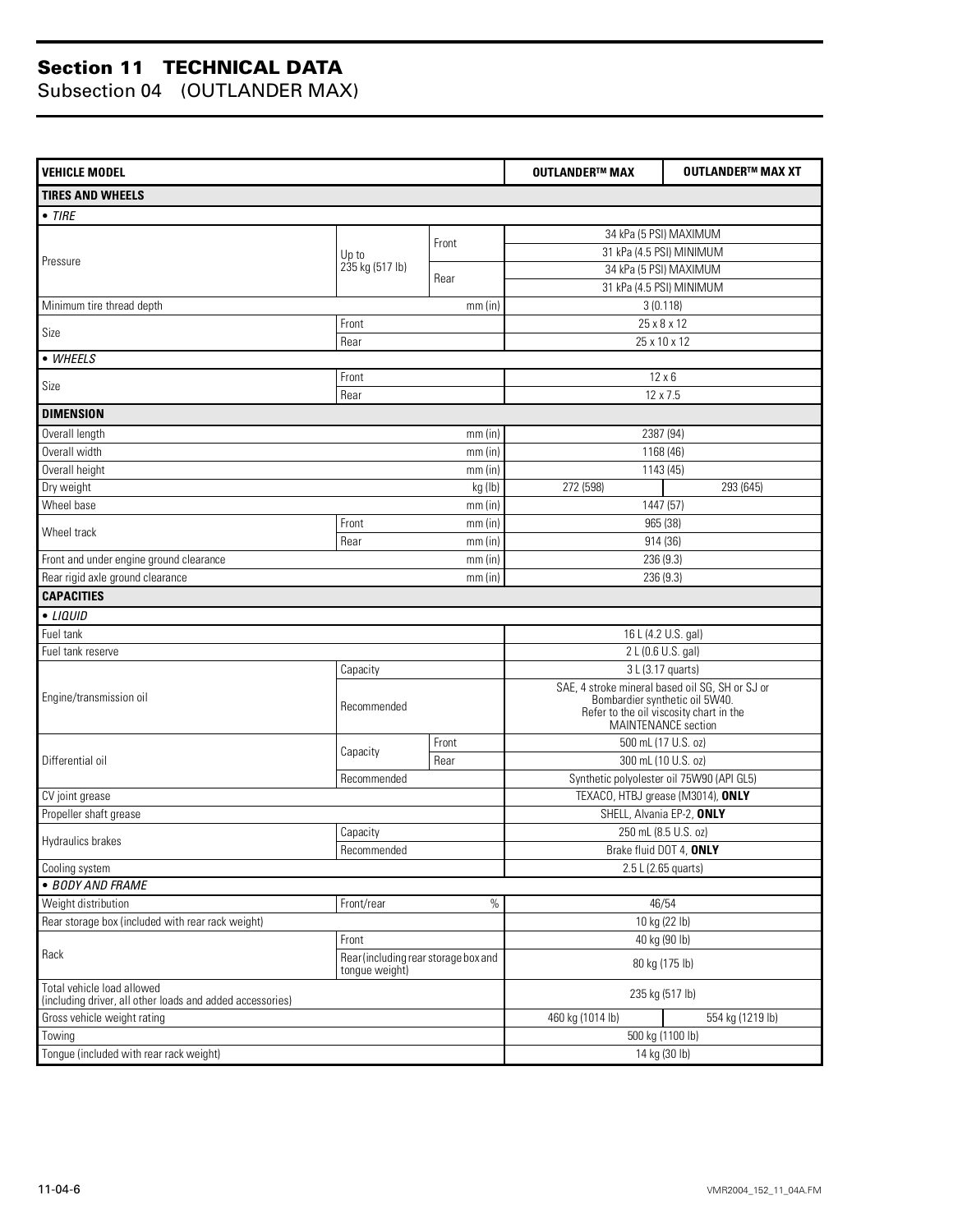| <b>VEHICLE MODEL</b>       |          | <b>OUTLANDER™ MAX</b> | <b>OUTLANDER™ MAX XT</b>               |  |  |
|----------------------------|----------|-----------------------|----------------------------------------|--|--|
| <b>MATERIAL</b>            |          |                       |                                        |  |  |
| Frame                      | Material |                       | Steel                                  |  |  |
|                            | Color    |                       | Black                                  |  |  |
|                            | Material |                       | Steel                                  |  |  |
| Wheel                      | Color    |                       | Moondust pearl                         |  |  |
|                            | Material |                       | Polypropylene (glass fiber-reinforced) |  |  |
| Front/rear rack            | Color    |                       | Earth gray                             |  |  |
|                            | Material |                       | Aluminum                               |  |  |
| Front bumper               | Color    |                       | Aluminum                               |  |  |
|                            | Material |                       | High density polyethylene              |  |  |
| Front/rear fender          | Color    |                       | Laurentian green/Viper red             |  |  |
| Fuel tank protector        | Material |                       | High density polyethylene              |  |  |
|                            | Color    |                       | <b>Black</b>                           |  |  |
| Steering cover             | Material |                       | Polypropylene                          |  |  |
|                            | Color    |                       | Earth grey                             |  |  |
| Storage compartment cover  | Material |                       | Polypropylene (glass fiber-reinforced) |  |  |
|                            | Color    |                       | Earth gray                             |  |  |
| Front facia                | Material |                       | High density polyethylene              |  |  |
|                            | Color    |                       | Laurentian green/Viper red             |  |  |
| Front skid plate           | Material |                       | High density polyethylene              |  |  |
|                            | Color    |                       | Earth grey                             |  |  |
| Side panel                 | Material |                       | High density polyethylene              |  |  |
|                            | Color    |                       | Laurentian green/Viper red             |  |  |
| Foot rest                  | Material |                       | High density polyethylene              |  |  |
|                            | Color    |                       | Black                                  |  |  |
| Console                    | Material |                       | High density polyethylene              |  |  |
|                            | Color    |                       | Laurentian green/Viper red             |  |  |
| Air box cover              | Material |                       | Polypropylene (glass fiber-reinforced) |  |  |
|                            | Color    |                       | <b>Black</b>                           |  |  |
| Air box                    | Material |                       | Polypropylene (glass fiber-reinforced) |  |  |
|                            | Color    |                       | Black                                  |  |  |
| Transmission lever locator | Material |                       | Polypropylene (glass fiber-reinforced) |  |  |
|                            | Color    |                       | Earth grey                             |  |  |
| A-arm protector            | Material |                       | Polypropylene                          |  |  |
|                            | Color    |                       | Black                                  |  |  |
| Engine cover               | Material |                       | High density polyethylene              |  |  |
|                            | Color    |                       | Earth grey                             |  |  |
| Seat base                  | Material |                       | Polypropylene                          |  |  |
|                            | Color    |                       | <b>Black</b>                           |  |  |
| Seat cover                 | Material |                       | Thermoformed vinyl                     |  |  |
|                            | Color    |                       | Deep earth grey                        |  |  |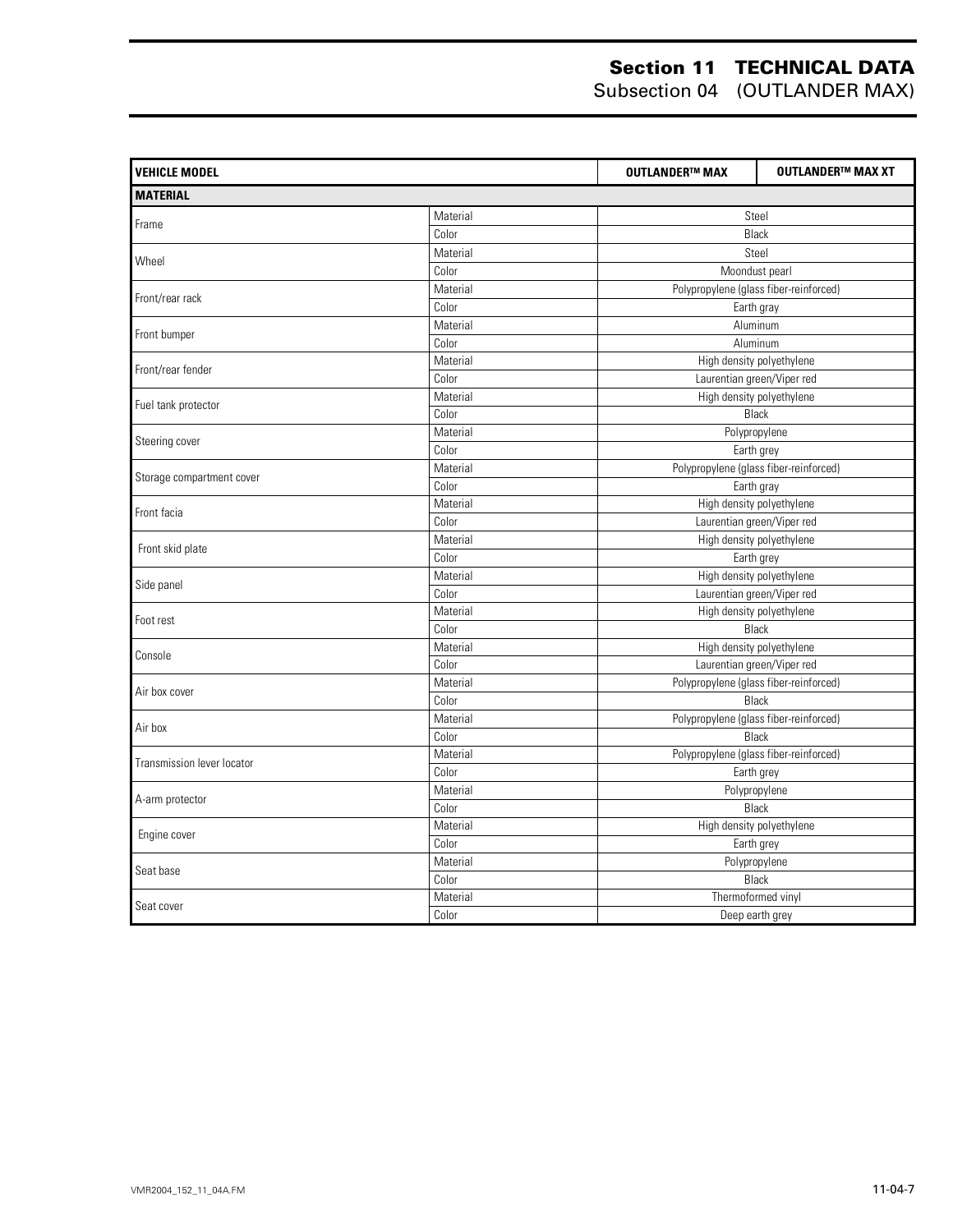| <b>VEHICLE MODEL</b>            |                | <b>OUTLANDER™ MAX</b>              | <b>OUTLANDER™ MAX XT</b>                                                   | <b>SERVICE PRODUCT</b> |  |
|---------------------------------|----------------|------------------------------------|----------------------------------------------------------------------------|------------------------|--|
| <b>TORQUE</b>                   |                |                                    |                                                                            |                        |  |
| • ENGINE                        |                |                                    |                                                                            |                        |  |
| Lower engine mounting bracket   | M <sub>8</sub> |                                    | 23 N · m (17 lbf • ft)                                                     |                        |  |
| Lower engine mounting bolts     |                |                                    |                                                                            |                        |  |
| Upper engine support            | M10            |                                    | 48 N • m (35 lbf • ft)                                                     |                        |  |
| Spark plug                      |                |                                    | 20 N · m (15 lbf • ft)                                                     |                        |  |
| Oil filter screw                |                |                                    | 10 N · m (89 lbf · in)                                                     |                        |  |
|                                 | M <sub>6</sub> |                                    | 10 N•m (89 lbf•in)                                                         |                        |  |
| Magneto cover bolts             | M <sub>8</sub> |                                    | 25 N•m (18 lbf•ft)                                                         |                        |  |
| Starter bolts                   |                |                                    | 10 N · m (89 lbf · in)                                                     |                        |  |
| Vehicle speed sensor            |                |                                    | 10 N · m (89 lbf · in)                                                     |                        |  |
| Winch solenoid                  |                | N.A.                               | $9 N \cdot m (80 h f \cdot in)$                                            |                        |  |
| CPS bolt                        |                | 10 N · m (89 lbf · in)             |                                                                            |                        |  |
| Engine cover                    |                | $5 N \cdot m$ (44 lbf $\cdot in$ ) |                                                                            |                        |  |
| Starter RED (+) cable           |                | $6 N \cdot m (53 lbf \cdot in)$    |                                                                            | Dielectric grease      |  |
| Rotor nut                       |                | 180 N · m (133 lbf · ft)           |                                                                            |                        |  |
| Stator bolt                     |                | 10 N•m (89 lbf•in)                 |                                                                            | Loctite 243            |  |
| • COOLING                       |                |                                    |                                                                            |                        |  |
| Radiator mount screw/nut        |                | 10 N · m (89 lbf · in)             |                                                                            |                        |  |
| Thermostat housing              |                | 7 N • m (62 lbf • in)              |                                                                            |                        |  |
| Thermostat bleeding screw       |                | $5 N \cdot m$ (44 lbf $\cdot$ in)  |                                                                            |                        |  |
| Temperature sensor              |                | 17 N • m (151 lbf • in)            |                                                                            | None                   |  |
| Water pump housing              |                |                                    | 10 N · m (89 lbf · in)                                                     |                        |  |
| Fan mount screw/nut             |                | 7 N • m (62 lbf • in)              |                                                                            |                        |  |
| Temperature sender on radiator  |                | 11 N • m (97 lbf • in)             |                                                                            |                        |  |
| • EXHAUST                       |                |                                    |                                                                            |                        |  |
| Exhaust nut                     |                | 11 N · m (97 lbf · in)             |                                                                            |                        |  |
| Heat shield screws              |                | 13 N · m (115 lbf · in)            |                                                                            | None                   |  |
| Exhaust support                 |                | 23 N · m (17 lbf • ft)             |                                                                            |                        |  |
| • LUBRICATION                   |                |                                    |                                                                            |                        |  |
| Engine drain plug               |                | 30 N · m (22 lbf • ft)             |                                                                            | None                   |  |
| Engine oil strainer cover       |                | 10 N•m (89 lbf•in)                 |                                                                            |                        |  |
| Oil pump housing                |                | 10 N · m (89 lbf · in)             |                                                                            |                        |  |
| Oil pressure regulator plug     |                |                                    | 11 N • m (97 lbf • in)                                                     |                        |  |
| Oil pressure switch             |                | 12 N • m (106 lbf • in)            |                                                                            | Loctite 243            |  |
| · CYLINDER AND HEAD             |                |                                    |                                                                            |                        |  |
| Valve cover                     |                | 7 N • m (62 lbf • in)              |                                                                            |                        |  |
|                                 | M6             |                                    | 10 N · m (89 lbf · in)                                                     |                        |  |
| Cylinder head screw             | M11            |                                    | First torque 20 N · m (15 lbf · ft)<br>Final torque 60 N · m (44 lbf • ft) |                        |  |
| Intake adaptor                  |                | 25 N · m (18 lbf • ft)             |                                                                            |                        |  |
| Camshaft timing gear            |                | 25 N•m (18 lbf•ft)                 |                                                                            |                        |  |
| Chain guide                     |                | 10 N · m (89 lbf · in)             |                                                                            | Loctite 243            |  |
| Chain tensioner housing         |                |                                    | 8 N•m (71 lbf•in)                                                          |                        |  |
| Chain tensioner plug            |                | 4.5 N•m (40 lbf•in)                |                                                                            | None                   |  |
| • CRANKSHAFT                    |                |                                    |                                                                            |                        |  |
| Crankcase housing screw         | M <sub>6</sub> | 10 N · m (89 lbf · in)             |                                                                            |                        |  |
|                                 | M <sub>8</sub> |                                    | 25 N · m (18 lbf • ft)                                                     |                        |  |
| Connecting rod                  |                | 20 N•m (15 lbf•ft) + 70° rotation  |                                                                            | None                   |  |
| Crankshaft locking access screw |                | 25 N•m (18 lbf•ft)                 |                                                                            |                        |  |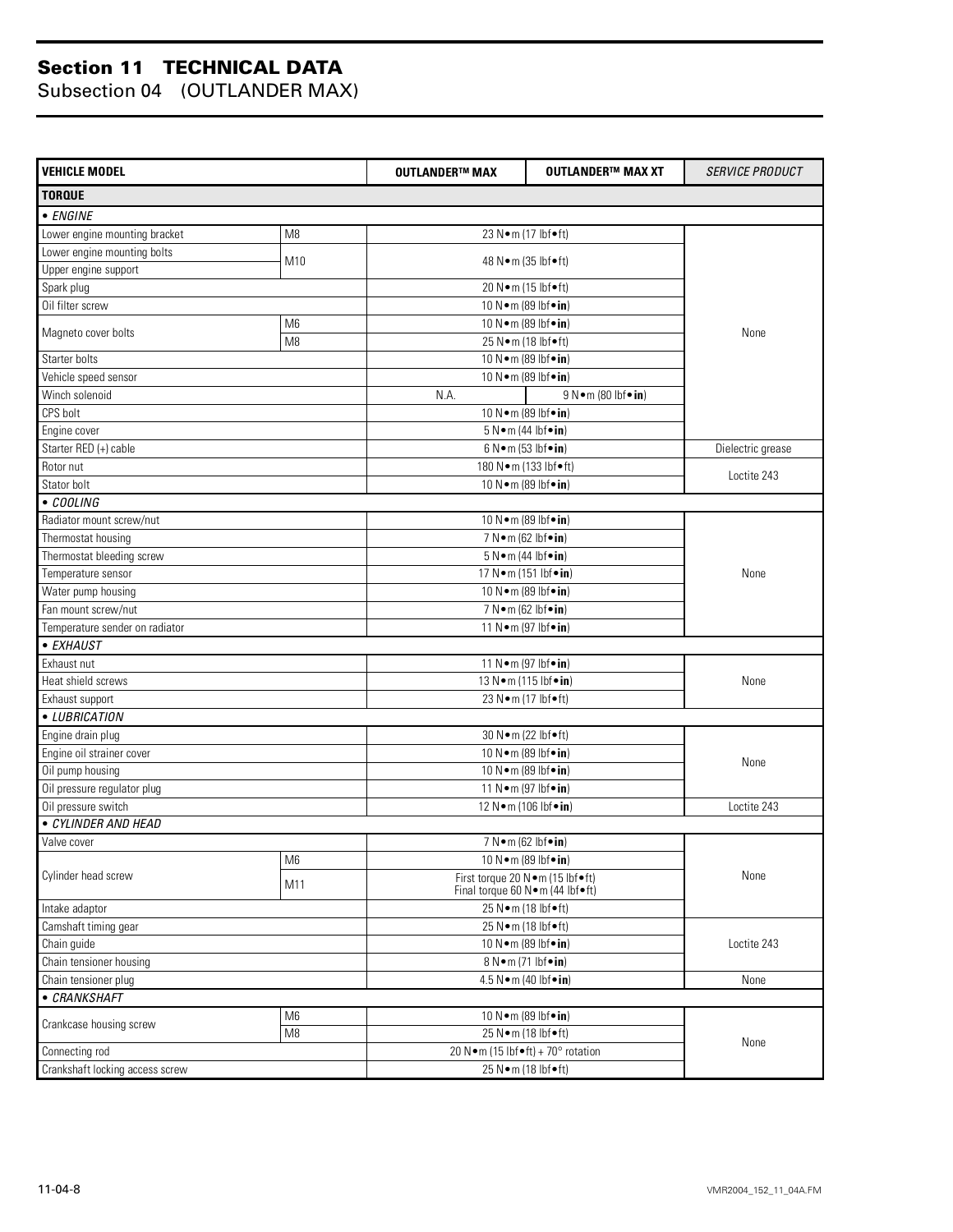| <b>VEHICLE MODEL</b>                    |                    | <b>OUTLANDER™ MAX</b>                            | <b>OUTLANDER™ MAX XT</b>                                          | <b>SERVICE PRODUCT</b> |
|-----------------------------------------|--------------------|--------------------------------------------------|-------------------------------------------------------------------|------------------------|
| <b>TORQUE</b>                           |                    |                                                  |                                                                   |                        |
| • GEARBOX                               |                    |                                                  |                                                                   |                        |
| Bearing screw                           |                    |                                                  | 10 N • m (89 lbf • in)                                            |                        |
| Index lever                             |                    |                                                  | 10 N • m (89 lbf • in)                                            |                        |
| Starter drive pinion cover              |                    |                                                  | 8 N•m (71 lbf•in)                                                 | Loctite 243            |
| Shifting indicator switch               |                    | 4 N•m (35 lbf•in)                                |                                                                   |                        |
| $\overline{\cdot$ CVT                   |                    |                                                  |                                                                   |                        |
| CVT cover                               |                    | 7 N • m (62 lbf • in)                            |                                                                   |                        |
| Centrifugal lever bolt                  |                    | $5 N \cdot m (44 lbf \cdot in)$                  |                                                                   |                        |
| Drive pulley                            |                    |                                                  | 100 N.m (74 lbf.ft),<br>refer to CVT section for proper procedure | None                   |
| Driven pulley                           |                    |                                                  | 60 N · m (44 lbf • ft)                                            |                        |
| $\bullet$ FUEL                          |                    |                                                  |                                                                   |                        |
| Carburetor mounting clamp               |                    |                                                  | 2.5 $N \cdot m$ (22 lbf $\cdot in$ )                              |                        |
| Fuel pump screw                         |                    |                                                  | 5.5 N · m (49 lbf · in)                                           | None                   |
| Fuel valve nut                          |                    |                                                  | 10 N • m (89 lbf • in)                                            |                        |
| • DRIVE TRAIN                           |                    |                                                  |                                                                   |                        |
| Wheel hub nut                           |                    |                                                  | 145 N · m (107 lbf • ft) (MINIMUM)                                |                        |
| Front differential mounting bolt        | Front              |                                                  | 75 N • m (55 lbf • ft)                                            |                        |
| Rear differential mounting bolt         | Lower<br>Upper     |                                                  | 90 N • m (66 lbf • ft)                                            |                        |
| Front propeller shaft screw             | Differential side  |                                                  | 42 N • m (31 lbf • ft)                                            |                        |
|                                         | Engine side        |                                                  | 34 N · m (25 lbf • ft)                                            | None                   |
| Rear propeller shaft screw              | Differential side  |                                                  | 42 N · m (31 lbf · ft)                                            |                        |
| Rear differential protector             | Hexagonal screw    |                                                  | 2.5 N•m (22 lbf•in)                                               |                        |
| Differential oil drain plug             | Front/rear         |                                                  | 13 N • m (115 lbf • in)                                           |                        |
| Differential filler plug                | Front/rear         |                                                  | 13 N · m (115 lbf · in)                                           |                        |
| Differential housing Torx screw         | Front/rear         |                                                  | 33 N · m (24 lbf • ft)                                            |                        |
|                                         | Front differential |                                                  |                                                                   |                        |
| Pinion gear nut                         | Rear differential  | 150 N•m (111 lbf•ft)                             |                                                                   | Loctite 243            |
| Disconnect unit mounting bolts          |                    |                                                  | 24 N · m (18 lbf • ft)                                            |                        |
| Disconnect unit actuator mounting bolts |                    | 18 N · m (13 lbf • ft)<br>18 N · m (13 lbf • ft) |                                                                   | None                   |
| 2 WD/4 WD selector                      |                    |                                                  |                                                                   |                        |
| • WHEEL                                 |                    |                                                  |                                                                   |                        |
| Wheel nuts                              |                    |                                                  | 70 N · m (52 lbf · ft)                                            | Anti-seize             |
| • STEERING                              |                    |                                                  |                                                                   |                        |
| Tie rod ends                            |                    |                                                  | 75 N•m (55 lbf•ft)                                                |                        |
| Steering arm (castellated nut)          |                    | 75 N•m (55 lbf•ft)<br>24 Nom (18 lbfoft)         |                                                                   | None                   |
| Handlebar screws                        |                    |                                                  |                                                                   |                        |
| Steering column half housing bolts      |                    |                                                  | 24 N · m (18 lbf · ft)                                            |                        |
| Handle grip screw                       |                    |                                                  | $0.5 N \cdot m$ (4 lbf $\cdot in$ )                               |                        |
| Flanged bearing bolts                   |                    | 10 N • m (89 lbf • in)                           |                                                                   | Loctite 243            |